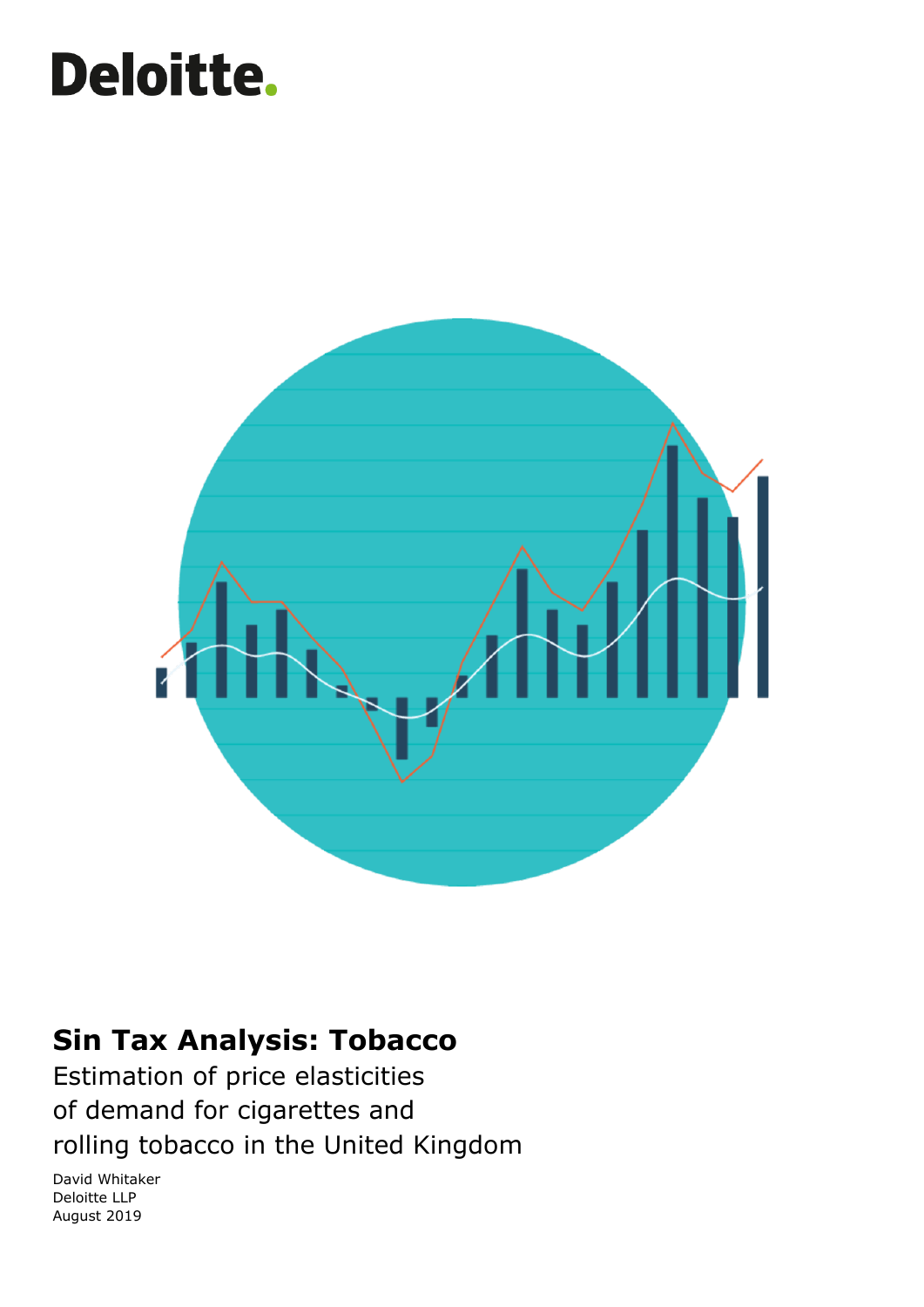### Abstract

Pressures on the NHS, demographic changes, further declines in North Sea oil and gas production, a social care system under strain, local councils needing financing support, calls to remedy the intergenerational divide. All these developments have in one thing in common—a likely need to raise more tax in future.

Governments of all political hues have always relied on so-called "sin taxes"—taxes on items with addictive or pollutive properties such as tobacco and alcohol—in order to both discourage consumption and raise more tax revenue. But there are now considerable policy challenges for these taxes which may significantly restrict their ability to raise more revenue in future. Lifestyle changes, manifested in falling smoking and drinking rates and the greater popularity of ecigarettes, indicate that households have become more responsive to price rises and higher duties.

To provide evidence on whether households have become more responsive to price rises, this paper estimates the size of own and cross-price elasticities associated with consumption of the two major categories of tobacco products: cigarettes and rolling tobacco. Data from the Living Costs and Food Survey (LCF) from 2008 to 2016-17 has been used in conjunction with sample selection methods in order to accommodate the large number of households who do not consume tobacco.

A principle challenge of using LCF data to model the demand for tobacco lies in the dearth of information for both quantities consumed and prices. This study utilises different approaches to estimate both quantities and prices where data are unavailable. The own-price elasticity estimates for both cigarettes and rolling tobacco are both found to be negative and statistically significant, and the results are found to be stable when different specifications and price estimates are used.

The resulting elasticity estimates for cigarettes and rolling tobacco are comparable to those from more recent HMRC analyses which use product clearance data, rather than household survey data. The results indicate that households have become more responsive to price changes and suggest that the revenue-raising potency of Tobacco Duty us likely to have fallen in recent years. However, the underlying trend of consumption of cigarettes found to be negative while the trend for rolling tobacco is positive, consistent with HMRC clearance data.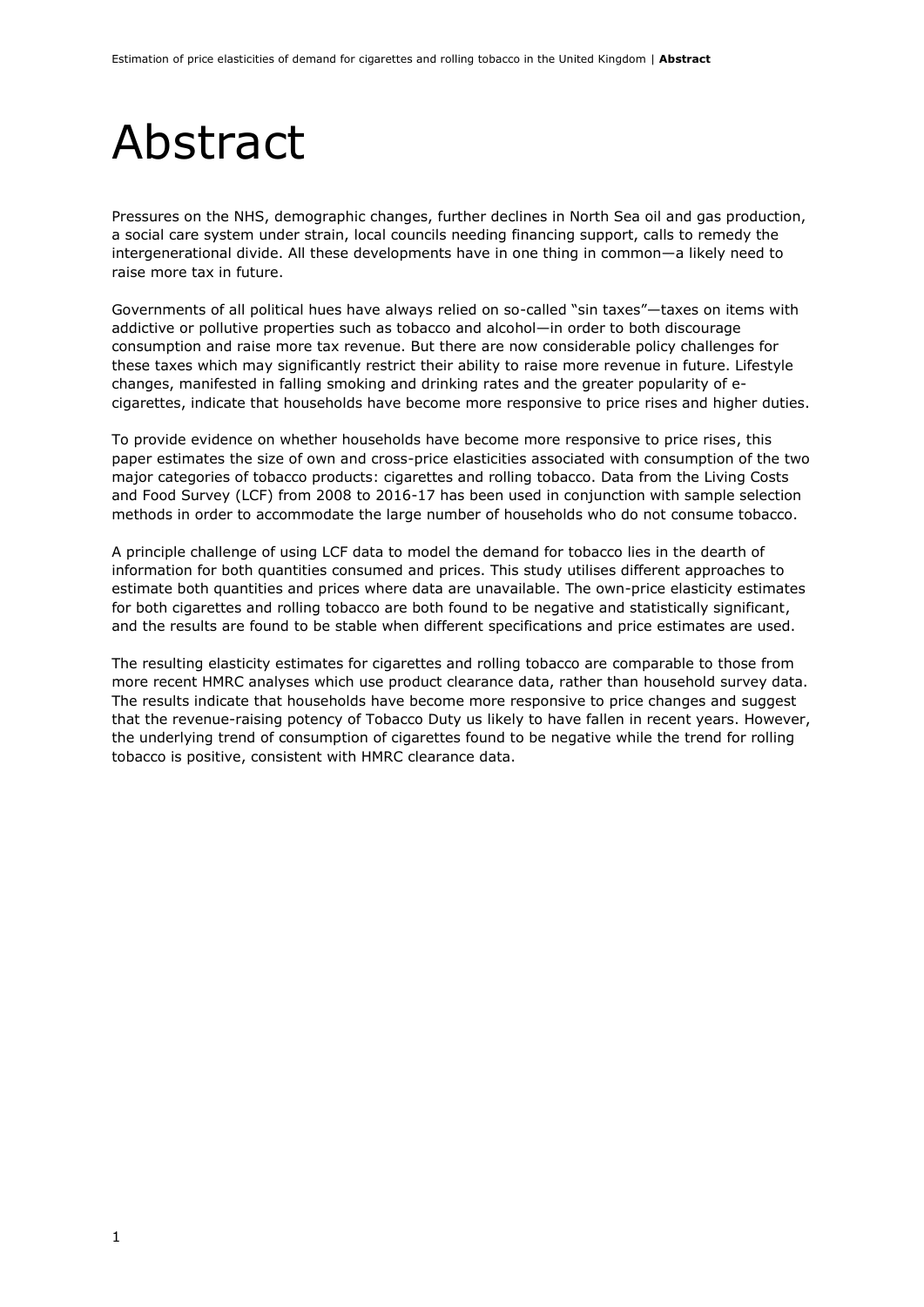### Executive Summary

- Tobacco Duty has long provided a stable source of revenues for governments of all hues and persuasions. It accrued £8.8 billion for the Exchequer in 2017-18—and it's not hard to see why. Tobacco is highly addictive, so smokers are loathe to cut back even when faced with higher prices. A substantial tax on tobacco also has the clear rationale of funding the health spending needed to treat smoking-related illnesses.
- Governments of all persuasion and colours have increased Tobacco Duty in recent years. Persistent above-inflation increases in Tobacco Duty have consequently led to the UK levying one of the highest tax burdens on cigarettes among OECD countries; the latest OECD data show that the UK has the fifth highest average cigarette prices in 2016 (behind only New Zealand, Australia, Norway and Ireland), with Tobacco Duty and VAT making up over 80% of the typical retail price.
- At the same time, there has been an unmistakable phenomenon of falling tobacco consumption in the UK. In 2000 the ONS estimate that the average person smoked just under 14 cigarettes a day, and that around 27% of the population was a cigarette smoker. As of 2017, this has fallen to just under 11 cigarettes a day, and just 16.8% of the population. Deloitte analysis also shows that the average real expenditure on tobacco products per person is broadly the same as it was in 1988, despite a 19% rise in the adult population over the past thirty years.
- Furthermore, the popularity of e-cigarettes—which crucially do not attract Tobacco Duty due to the lack of tobacco content—has soared, particularly among young people. Action on Smoking and Health (ASH) estimate that there were 2.9 million "vapers" in the UK in 2017, a fourfold increase since 2012. ONS data also show that almost of a third of those aged in the 16-24 bracket reported having tried an e-cigarette in 2017.
- New Deloitte research using detailed and extensive ONS household data indicates that Tobacco Duty may now be past its peak as a significant revenue-raiser, and that higher duties may even be having a negative impact on revenue. For cigarettes—which form the bulk of the market the research suggests that for each 1% increase in prices, household demand falls by between 1.1% and 1.3%, and that the underlying demand for cigarettes is falling by between 4% and 5% a year. For each 1% increase in rolling tobacco prices, demand falls by around 0.6%.
- This finding is backed up by the latest Spring Statement forecast from the OBR, who now expect Tobacco Duty revenues to actually start falling in the near term—from £9.1 billion in 2019-20 to £9.0 billion in 2023-24—and that's before inflation. Taking inflation into account, revenues have now fallen by around 16% since 2010, and that's despite the fact that the current duty rate is 60% higher than in March 2010, and over three-times as high as in 1988.
- In one sense Tobacco Duty has helped achieve a policy objective in getting people to smoke less while raising billions each year for the Exchequer. But the findings from the Deloitte analysis raise questions for the Chancellor of the Exchequer—where does he turn now for the higher revenue that will be needed in future? And should the Chancellor start to think more long-term about a more sustainable replacement for Tobacco Duty?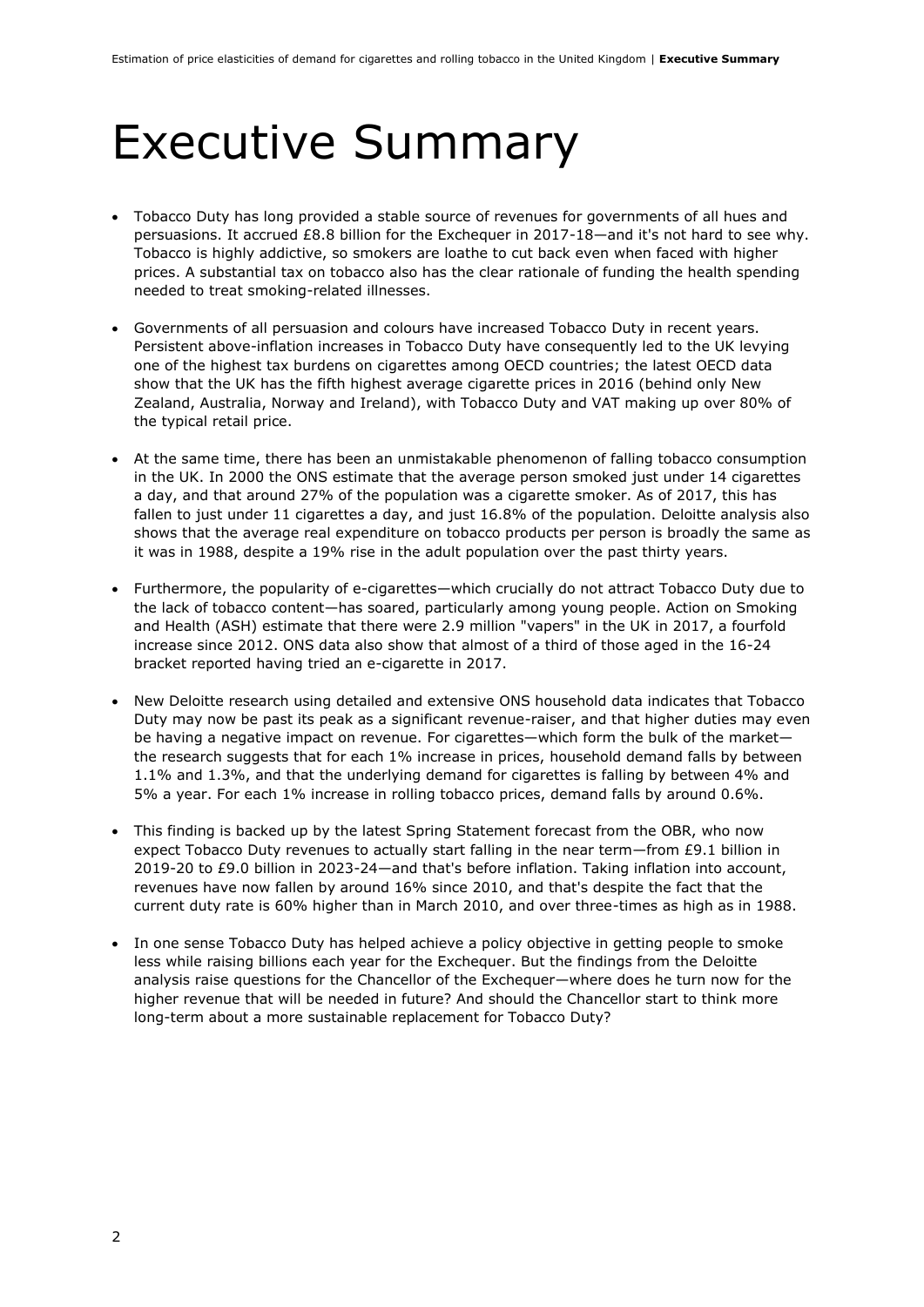### 1. Background

Tobacco Duties raised a total of £8.8 billion of revenues in 2017-18, or approximately 1.7% of the total tax and National Insurance Contributions (NICs) raised in the UK; this contribution exceeded the revenue accrued from Vehicle Excise Duty (£6.4 billion), Insurance Premium Tax (£5.9 billion) and Inheritance Tax (£5.2 billion). The combination of demand for tobacco products and the duties levied on these products thus results in a sizeable contribution to the UK Exchequer.

However, in recent years there has been an unmistakable phenomenon of falling tobacco consumption among households in the UK. A combination of greater awareness of the health impacts, an ever-higher tax burden borne by smokers and wider access to alternatives such as ecigarettes are all likely to have contributed to this decline. This has direct implications for Tobacco Duty revenues, which are also falling in real terms.

The objective of this study is to estimate UK household demand for tobacco in light of these recent trends, with a particular focus on the demand for the most popular product categories: cigarettes and rolling tobacco. In particular, it seeks to estimate the size of the own-price elasticities associated with these products, thereby enabling comparisons again previous studies by Her Majesty's Revenue and Customs (HMRC).

#### **1.1 Trends in smoking rates and tobacco consumption in the UK**

The latest Office for National Statistics (ONS) Adult Smoking Habits in the UK publication<sup>1</sup> records fall in both the average daily consumption rate among cigarette smokers in Great Britain, and the proportion of persons aged 16 or over who are cigarette smokers, as shown in Figure 1 below. In 2000 the ONS estimate that the average person smoked just under 14 cigarettes a day, and that around 27% of the population in was a cigarette smoker. As of 2017, this has fallen to just under 11 cigarettes a day, and just 16.8% of the population.



Figure 1: Average daily cigarette consumption (LHS) and proportion of cigarette smokers (RHS) among adults aged 16 and over in Great Britain (based on weighted data since 2000)

Note: Estimates prior to 2005 are based on a fiscal year rather than a calendar year. Source: ONS, Deloitte analysis

https://www.ons.gov.uk/peoplepopulationandcommunity/healthandsocialcare/healthandlifeexpectancies/bulletins/adultsmoking habitsingreatbritain/2017

<sup>-</sup><sup>1</sup> ONS (2019). Adult smoking habits in the UK: 2017.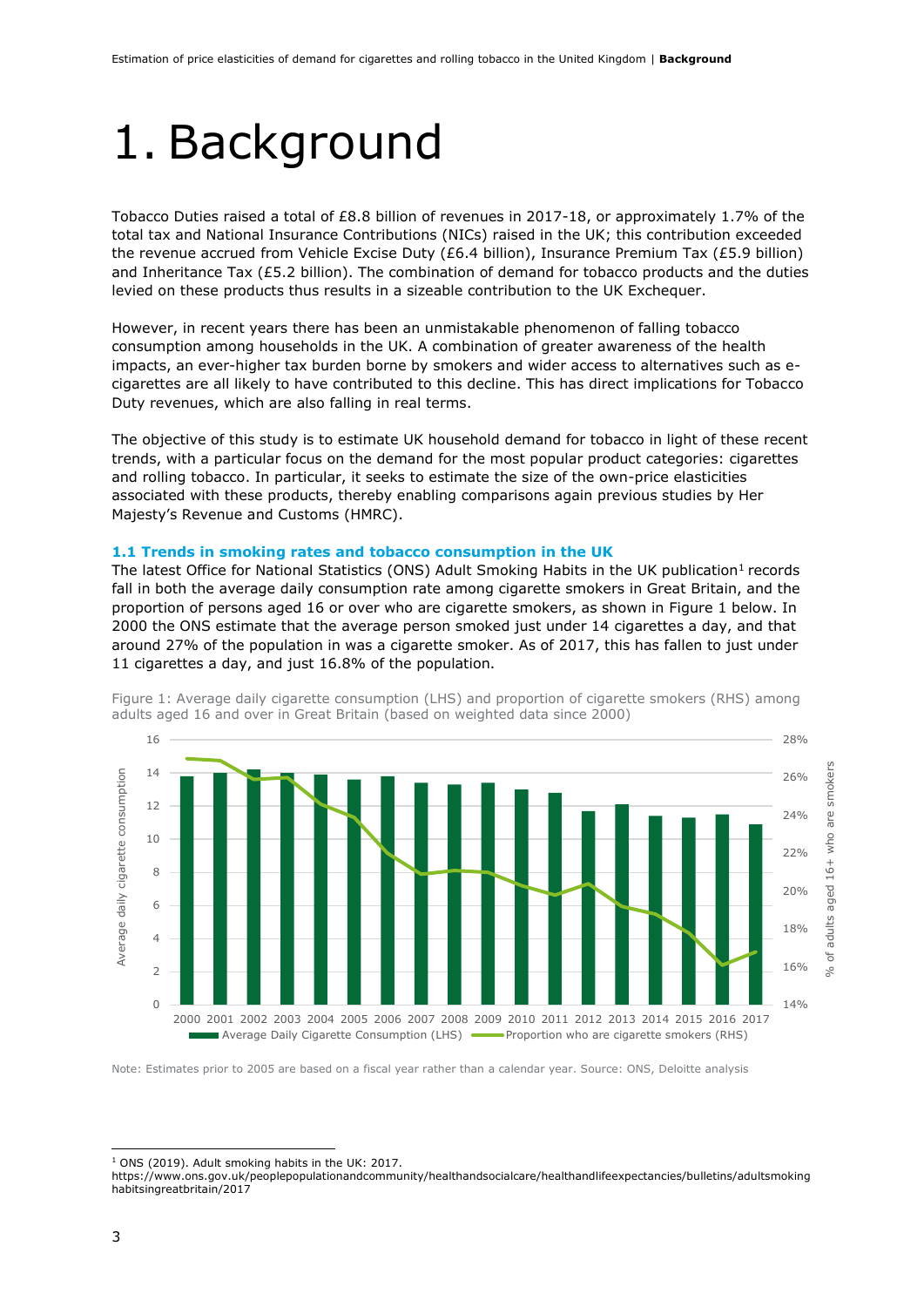The declining trend in cigarette consumption is also reflected in recorded household expenditure on tobacco products, recorded in ONS Consumer Trends data.<sup>2</sup> Figure 2 below shows the quarterly trend in household expenditure, expressed in 2017-18 prices, with this expenditure also expressed per adult aged 16 and over. In real terms, household expenditure on tobacco peaked at £5.3 billion in the third quarter of 2003; as of the first quarter of 2018, this had fallen to  $E4.8$  billion. In 1988, the average person aged 16 or over spent just over £92 a year on tobacco (in 2017-18 prices); this is almost the same level recorded in the first quarter of 2018 (£91 per capita) despite the population increase over that period.





Note: Tobacco expenditure using ONS series ADFL; UK population aged 16+ using ONS series MGSL. Source: ONS, Deloitte analysis

While cigarette consumption rates have been falling, use of e-cigarettes has increased as shown in the latest ONS E-cigarette use in Great Britain dataset.<sup>3</sup> The number of individuals reporting having tried an e-cigarette has increased since 2014; the proportion also reporting as an ecigarette user has also increased.<sup>4</sup> Table 1 overleaf shows the estimates for the proportion of individuals in either having tried an e-cigarette or being a current user: both have increased since 2014. Disaggregating the 2017 statistics further by age group shows that younger people are far more likely to have tried an e-cigarette or be a current e-cigarette user.

|                                                  |       | <b>Individual years</b> |       |             |         | 2017 usage by age group |       |                                      |         |
|--------------------------------------------------|-------|-------------------------|-------|-------------|---------|-------------------------|-------|--------------------------------------|---------|
| <b>Scenario</b>                                  | 2014  | 2015                    | 2016  | 2017        |         |                         |       | $16-24$ $25-34$ $35-49$ $50-59$ 60 + |         |
| Tried an e-cigarette                             | 15.2% | 17.6%                   | 18.6% | 19.4% 31.7% |         | 29.5%                   | 23.3% | 14.5% 7.4%                           |         |
| Been an e-cigarette user 10.0% 12.4% 13.4% 13.3% |       |                         |       |             | 16.6%   | 20.8%                   | 16.7% | 11.4%                                | $5.5\%$ |
| Current e-cigarette user                         | 3.7%  | 4.5%                    | 5.6%  | $5.5\%$     | $5.4\%$ | 7.3%                    | 7.4%  | $5.4\%$                              | $3.1\%$ |

#### Table 1: E-cigarette use in Great Britain, 2014 to 2017

Source: ONS, Deloitte analysis

 $2$  ONS (2019).

https://www.ons.gov.uk/economy/nationalaccounts/satelliteaccounts/bulletins/consumertrends/julytoseptember2018 <sup>3</sup> ONS (2019). E-cigarette use in Great Britain.

https://www.ons.gov.uk/peoplepopulationandcommunity/healthandsocialcare/drugusealcoholandsmoking/datasets/ecigaretteu seingreatbritain

<sup>4</sup> "Tried an e-cigarette" includes current e-cigarette users, those who said they used to use an e-cigarette but no longer use one, and those who said they tried an e-cigarette but did not go on to use it. "Been an e-cigarette user" includes current ecigarette users and those who said they used to use an e-cigarette but no longer use one.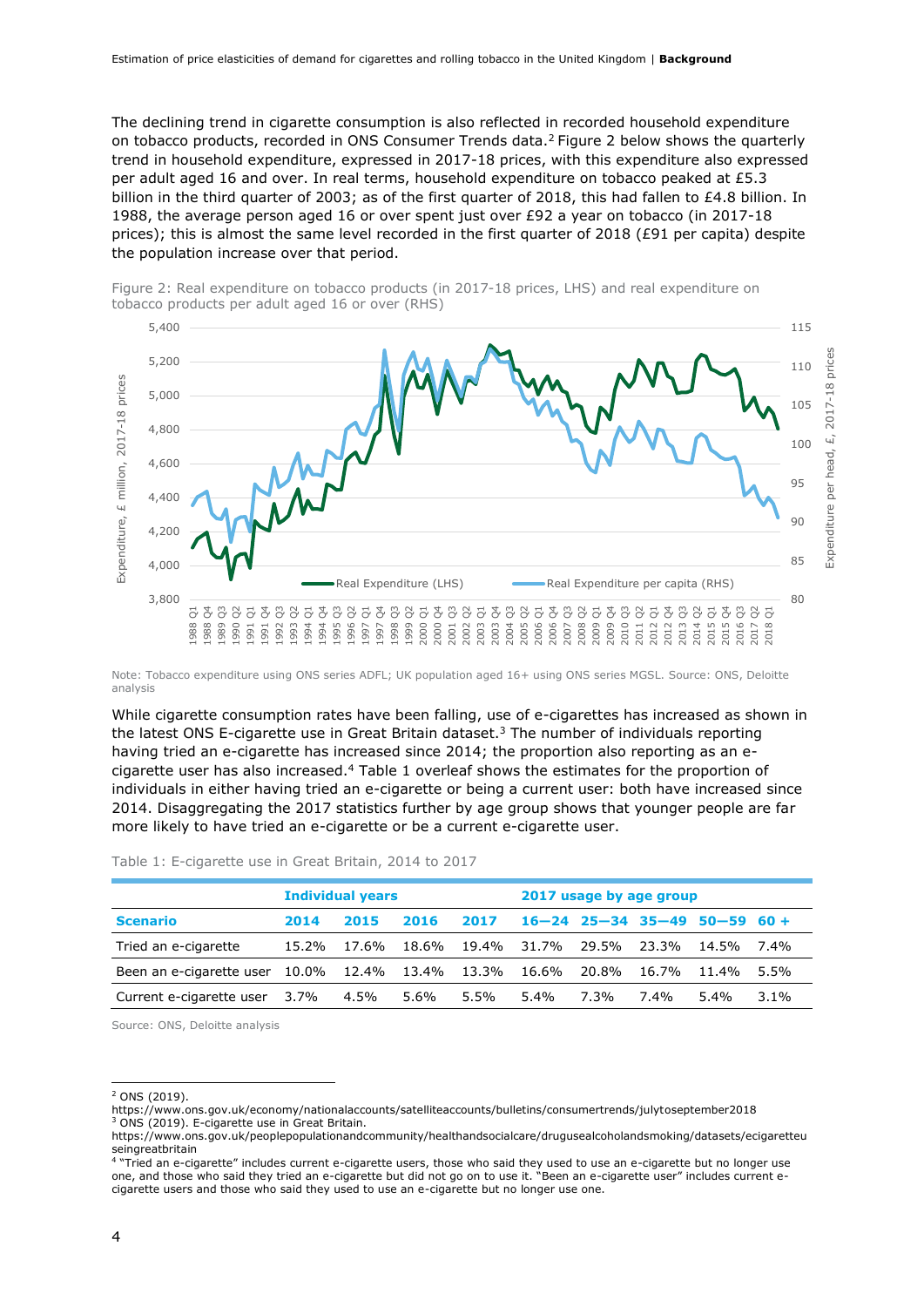### **1.2 Trends in HMRC tobacco product clearances**

The downward trends in both tobacco consumption and expenditure are also reflected in recorded clearances of UK Duty Paid (UKDP) tobacco products by Her Majesty's Revenue and Customs (HMRC). Figure 3 below shows trends in the total number of cigarette sticks cleared for consumption in the UK by HMRC, with this total also expressed per capita. In 1991, around 95.6 billion cigarette sticks were cleared for consumption by HMRC, or around 1,900 sticks per UK adult. In 2018, this had fallen to 26.2 billion cigarette sticks, or around 490 sticks per adult.





Note: the fall in clearances in 1999 is attributed to Budget-related timing effects. Source: HMRC, ONS, Deloitte analysis

Figure 4 below shows trends in total UK clearances of other (non-cigarette) tobacco products, more recently dominated by Hand Rolling Tobacco (HRT), and measured in kilograms. In 1991, a total of 8.4 million kg of non-cigarette products were cleared by HMRC for consumption, with nearly half consisting of HRT; this was equivalent to 0.19 kg per person. Due to the increasing popularity of HRT after 1998, clearances per capita had recovered to 0.13 kg per person by 2018.



Figure 4: Total UKDP clearances of other tobacco products (thousands of kilograms, LHS) and total clearances per capita (clearances per population aged 16 or over, RHS)

Note: the fall in clearances in 1999 is attributed to Budget-related timing effects. Source: HMRC, ONS, Deloitte analysis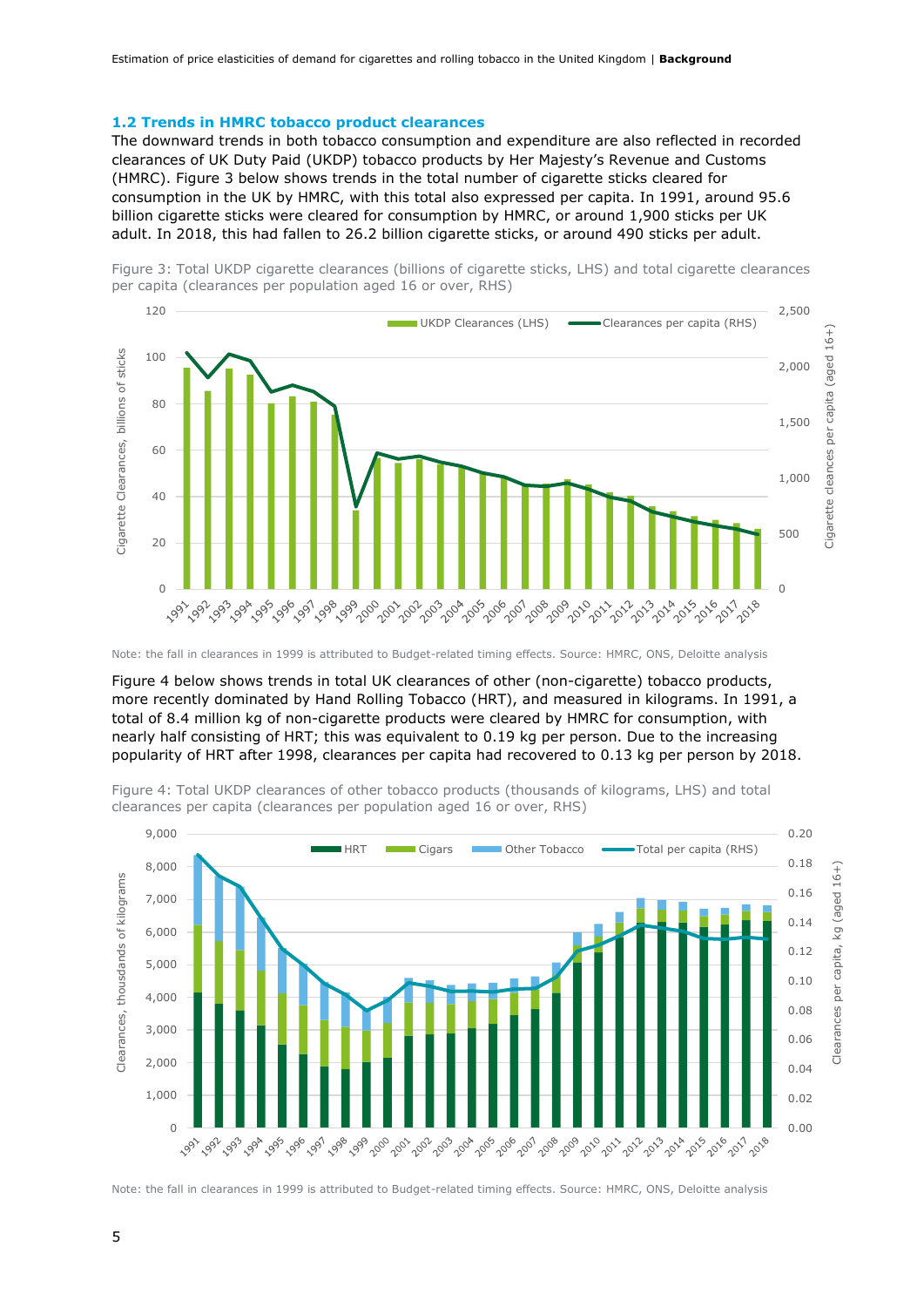### **1.3 Trends in Tobacco Duty rates and revenues**

Tobacco Duty is an excise tax levied in the United Kingdom on cigarettes, HRT, cigars, pipe tobacco and other tobacco products. Cigarettes are taxed by through both an ad valorem component and a fixed duty component levied per 1,000 cigarettes; a Minimum Excise Tax (MET) rate is instead levied if the standard Tobacco Duty is lower than this minimum threshold. Duties on non-cigarette products are levied through a fixed duty component based on product weight.

Tobacco Duties have provided a consistent source of tax revenue for the Exchequer for many years, both through the duties raised in themselves, and the Value-Added Tax (VAT) raised on top of the underlying price of products and the duties applied. In 2017-18, accrued Tobacco Duty revenues totalled £8.8 billion, or approximately 1.3% of total UK taxes and National insurance Contributions (NICs); 84% of revenues are raised from cigarettes. However, duties have fallen recently when expressed in real terms and as a share of taxes, despite duty rate increases. Figure 5 below shows historical trends in Tobacco Duty revenues, with these revenues then expressed as a share of total taxes and NICs. The Office for Budget Responsibility (OBR) forecast from Spring Statement 2019<sup>5</sup> suggests that revenues in real terms will actually fall to around £8.0 billion by 2023-24, down from £11.2 billion in 2002-04, with the total tax share falling to just over 1.0%.



Figure 5: Historical and forecasted trends in accrued Tobacco Duty revenues (£ million, 2017-18 prices, LHS), and expressed as a share of total tax and NICs (RHS)

Note: ONS series GTAO and GCSU. Shaded area indicates forecast period.

Source: HMRC, OBR, ONS, Deloitte analysis.

The fall in the Tobacco Duty share of total receipts lies in contrast to the decision of consecutive governments to increase Tobacco Duty rates. For cigarettes, at the time of writing these duties are currently set at 16.5% of the retail price plus £4.57 on a packet of 20 cigarettes. For HRT, cigars and other tobacco, rates at the time of writing were set at £7.04 on a 30q packet of HRT, £2.85 on a 10g cigar, and  $E3.76$  on a 25g packet of pipe tobacco respectively.<sup>6</sup> Duty rates on cigarettes have been increased by the UK Government every year since 1978.

<sup>-</sup><sup>5</sup> OBR (2018). Economic and fiscal outlook—March 2019. http://obr.uk/efo/economic-fiscal-outlook-march-2019/ 6 .GOV (2018). Tax on shopping and services. https://www.gov.uk/tax-on-shopping/alcoholtobacco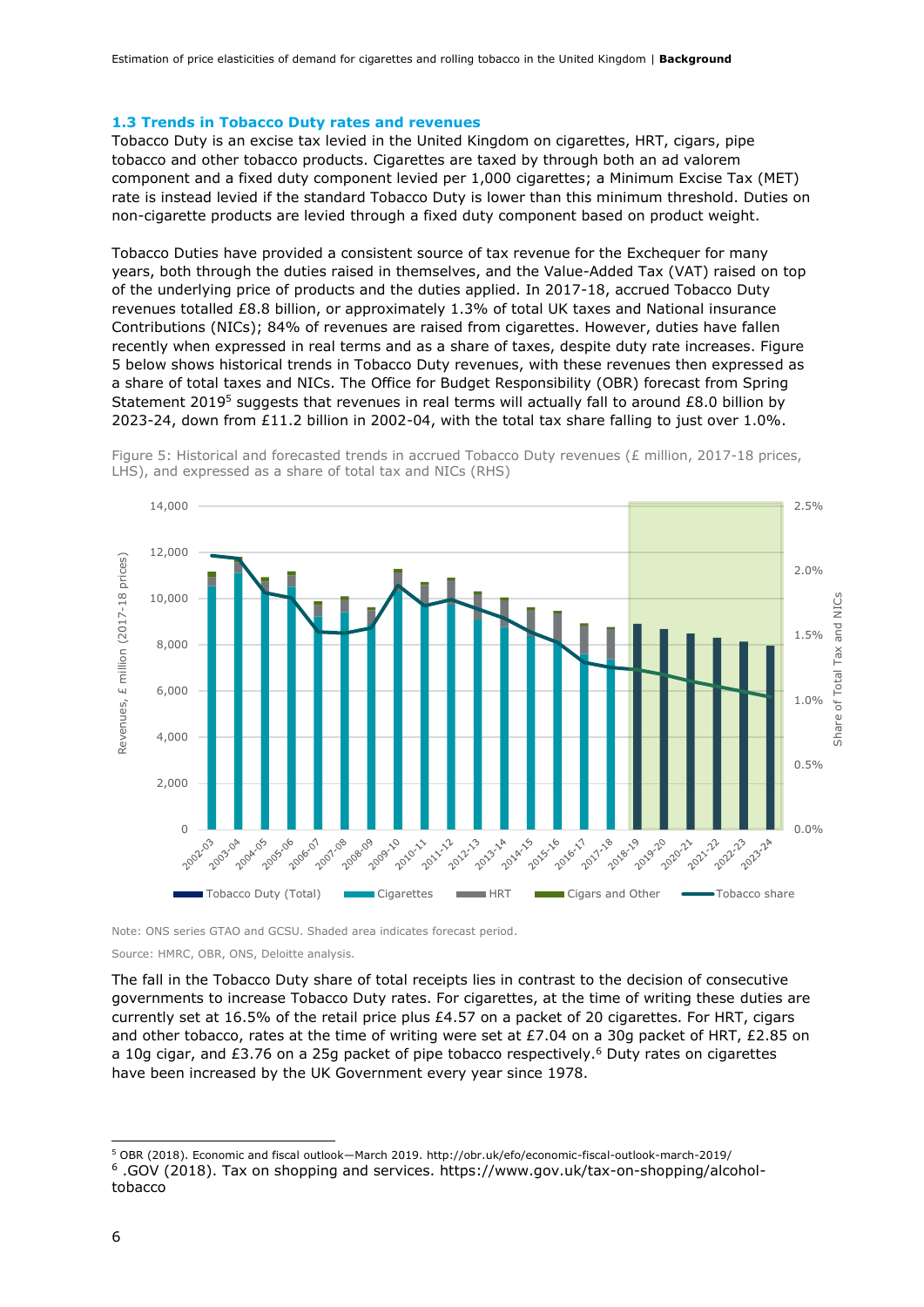Figure 6 below shows specific cigarette duty rates since  $1988^7$  in pounds per 1,000 sticks expressed in real terms using 2017-18 prices, and the ad valorem duty rate. The specific duty rate has also been forecasted through to 2023-24 using the latest OBR forecasts for the Retail Price Index (RPI), based on the assumption that the duty rate will be to be increased by RPI plus 2% every November. The ad valorem duty rate is assumed to remain constant at 16.5%.

The specific duty rate on cigarettes grew by an average of 5.2% in real terms between 1988 and 2000; after this point, duties were increased broadly in line with inflation until 2011, with average growth in real terms of only 0.6% between 2000 and 2011. In March 2011, the specific duty rate on cigarettes increased from £119.03 to £154.95, and the ad valorem rate was reduced to 16.5%. In real terms, this represented a 25.2% increase; since then, successive fiscal events have seen duty rates increased by RPI plus 2%. In real terms, the current duty rate in force during the first quarter of 2019 is nearly 60% higher than the rate set in March 2010.





Note: assumes that ad valorem rate remains at 16.5% in forecast period. Shaded area indicates forecast period.

Duties forecast based on forecasted RPI growth plus 2%. Source: ONS, HMRC, OBR, Deloitte analysis

Over this period, the composition of the typical cigarette packet cost price by the underlying ("base") retail price and taxation has fluctuated, influenced by changes in manufacturing and inputs costs, duty rates and the main rate of VAT. Figure 7 overleaf shows the composition of the average price of a 20 pack of king size filter cigarettes, disaggregated by the base retail price, Tobacco Duty and VAT and expressed in 2017-18 prices. This has been sourced from the Office for National Statistics' (ONS) Consumer price inflation time series, and adjusted for inflation.

In January 1988, the average pack of 20 king size filter cigarettes cost £3.12 when expressed in 2017-18 prices; this comprised an underlying (pre-tax) price of £0.74, £1.32 of specific Tobacco Duty, £0.65 of ad valorem Tobacco Duty and £0.41 of VAT; the total tax burden represented 76.3% of the total price. By April 2000, after which duty rates had been increased on several occasions, the average price had increased to £5.66, and the tax share had increased to 82.7%. The introduction of much higher Tobacco Duty rates in April 2011 had a marked impact on the average price, which climbed to  $E7.32$ ; a large increase in the Specific Duty rate led to the tax share increasing 80.4%. The latest data at the time of writing, up to January 2019, suggests that the average pack now costs £10.08 in 2017-18 prices; a large increase in the underlying price has led to the tax share falling back to 75.6%. Therefore, the average pack of 20 cigarettes is now over three-times as expensive as in January 1988 after accounting for inflation.

<sup>-</sup><sup>7</sup> HMRC (2018). Tobacco Bulletin - April 2018. https://www.gov.uk/government/statistics/tobaccobulletin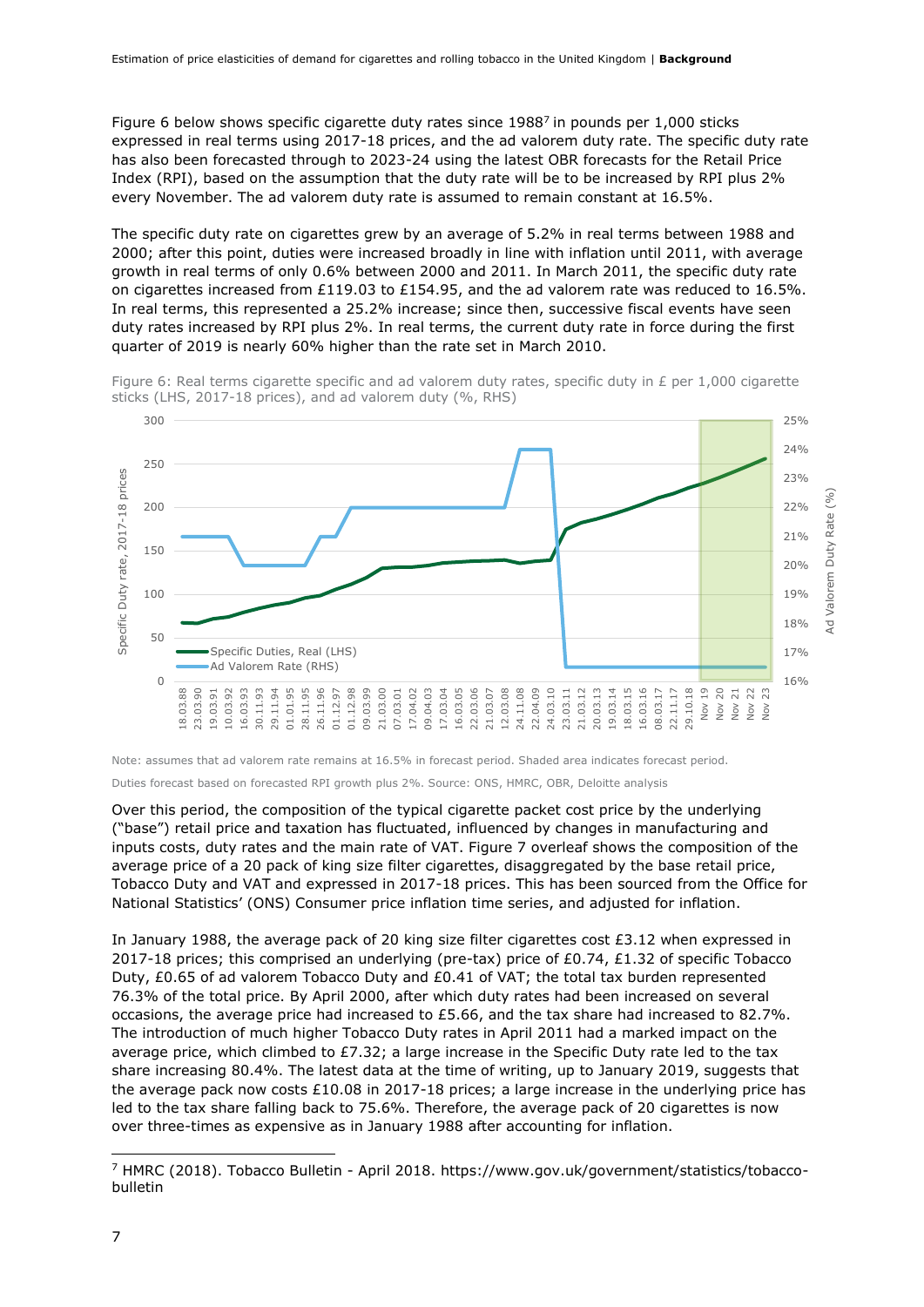

Figure 7: Composition of average price of 20 pack of king size filter cigarettes, 2017-18 prices

Figure 8 below shows duty rates in real terms for cigars, HRT and other tobacco products over the same period; all duty rates are expressed in  $E$  per kilogram. As with cigarettes, the HRT duty rate was increased considerably in March 2011, representing a 12.8% real-terms increase. Duty rates on cigars and other tobacco in contrast have grown steadily since 2000.



Figure 8: HRT, cigar and other tobacco duty rates, in 2017-18 prices

Note: shaded area indicates forecast period. Source: ONS, OBR, HMRC, Deloitte analysis

Note: prices up-to-date at time of writing. Source: ONS (series CZMP), HMRC, Deloitte analysis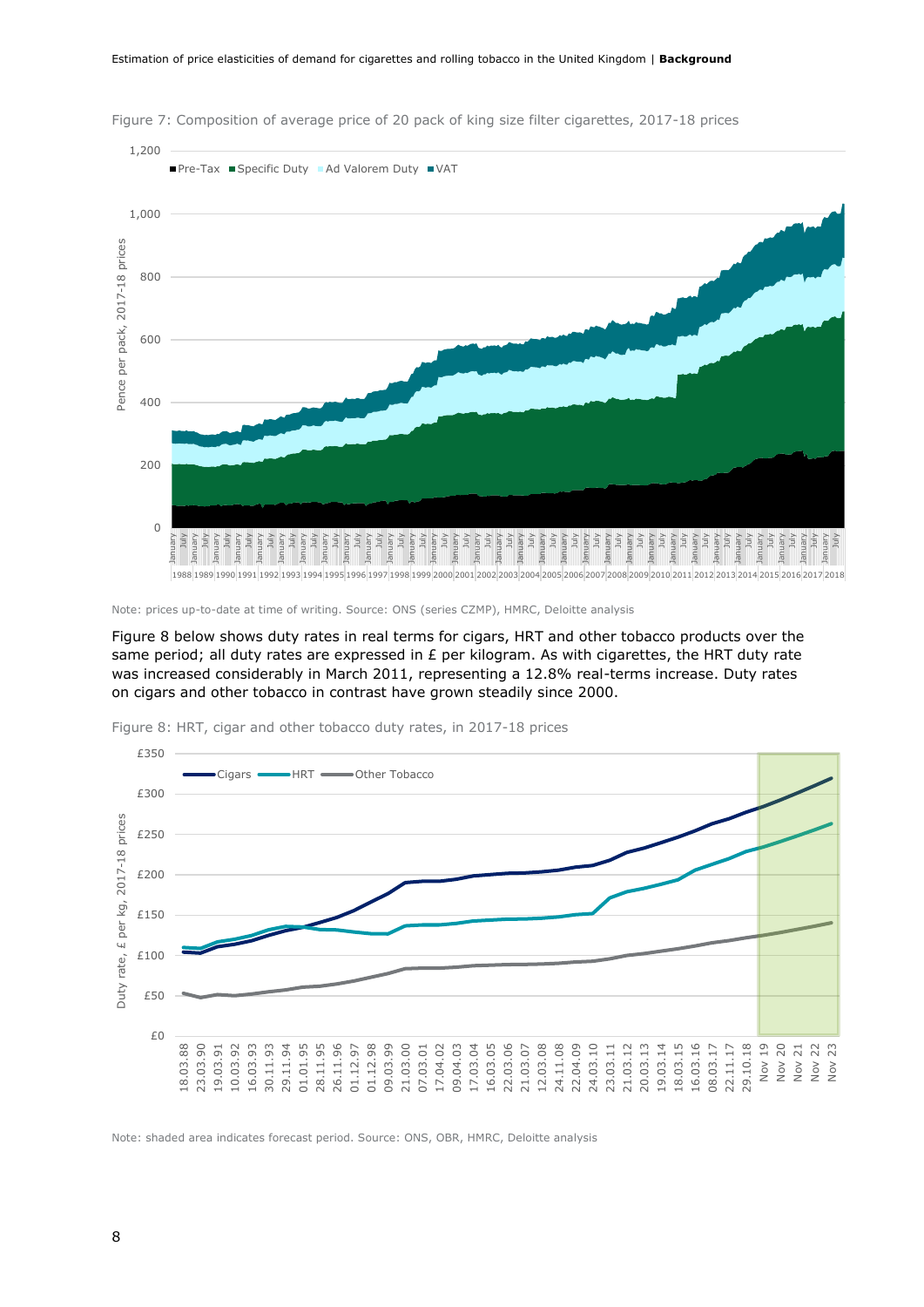#### **1.4 The burden of taxation on tobacco: comparisons across OECD countries**

The tax burden which the UK imposes on cigarettes can be directly compared to the burden imposed by other countries. The Organisation for Economic Cooperation and Development (OECD) examine excise duties across the different OECD countries as part of the Consumption Tax Trends publication.<sup>8</sup> Pre-tax and post-tax prices for a standard pack of 20 cigarettes across OECD countries in 2016 is shown in Figure 9 below, based on the weighted average price.



Figure 9: Tax burden on a pack of 20 cigarettes in 2016 in OECD countries, in US dollars

Note: Pre-tax price includes producer and distributor margins. For Canada and the USA, average prices and taxes reflect the fact that different rates are applied by state/province over and above the applicable federal tax. Source: OECD, Deloitte analysis.

Based on the latest data for 2016, the UK had the fifth highest average price for a pack of 20 cigarettes in the OECD (\$11.20), behind only New Zealand, Australia, Norway and Ireland, with tax, including both duties and VAT, making up over 80% of the total Recommended Retail Price (RRP). This outcome is largely due to two factors: the UK has both a relatively high standard VAT rate levied on all tobacco products, and also levies a very high Specific Duty rate on cigarettes when compared to other OECD countries.

So, despite the decision of successive governments to increase the Tobacco Duty rate considerably in excess of inflation, and the UK having one of the heaviest tax burdens on tobacco products among OECD countries, the Exchequer contribution made by Tobacco Duty is set to continue to fall. Given this background of ever-increasing Tobacco Duty rates, the objective of this study is to estimate the own- and cross-price elasticities of demand for the main categories of tobacco products in the United Kingdom: cigarettes and rolling tobacco. This will help to assess whether the responsiveness of smokers to price rises has further increased, and from this whether there is likely scope to further raise tax revenue from this particular source.

<sup>8</sup> OECD (2019). Consumption Tax Trends 2018, VAT/GST and excise rates, trends and policy issues. https://www.oecdilibrary.org/taxation/consumption-tax-trends-2018/selected-excise-duties-in-oecd-countries\_ctt-2018-5-en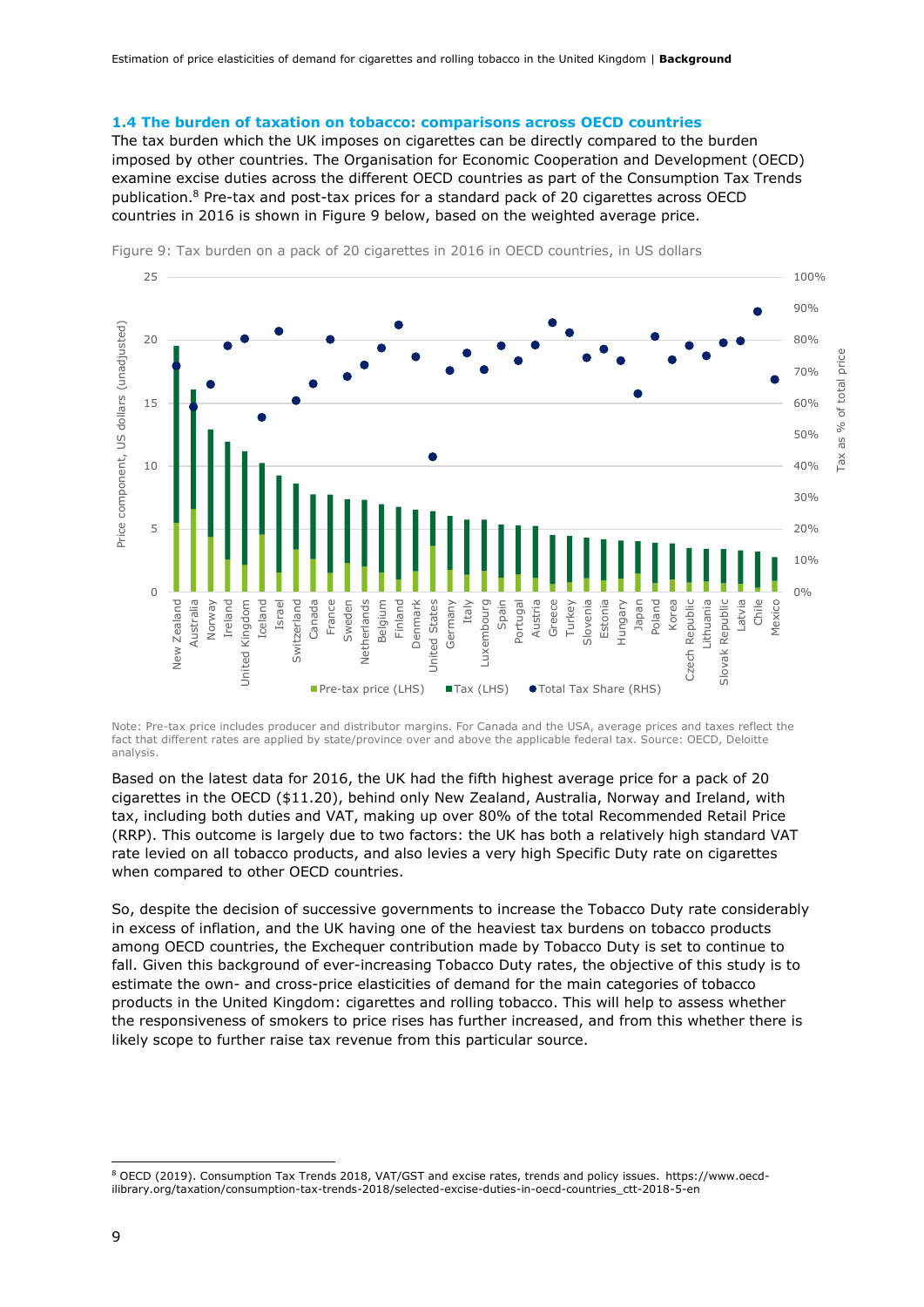### 2. Literature Review

#### **2.1 The demand for tobacco**

It is clear from the array of previous studies that the demand for tobacco products is affected by a variety of factors, although prices and income are typically of particular interest. These other factors include the availability of other products, advertising and licensing restrictions, social norms, and personal circumstances. For the price elasticity of demand, studies to date broadly suggest that the demand curve for tobacco products slopes downward and that demand is still somewhat inelastic, although elasticities have increased over time in line with higher duties.

The majority of studies in this area have typically focused on the demand for cigarettes, as it is typically the most popular tobacco product category. Aside from metastudies, previous research can then be broadly broken down into those which draw upon data for total clearances in a particular country, and those which draw upon household cross-sectional surveys. There are advantages and disadvantages associated with both approaches. The former potentially provides a more accurate picture of non-illicit consumption of tobacco products, but does not enable analysis of consumption across different individuals and households. Conversely, the latter does enable the examination of these different factors, but there are potential problems with self-reporting of tobacco consumption in survey data, with households either potentially under-reporting their consumption, or problems of possible bias in elasticity estimates if there is an association between those not sampled and higher levels of tobacco consumption.

### **2.2 Studies focusing on tobacco demand in the United Kingdom**

Her Majesty's Revenue and Customs (HMRC) and the former HM Customs and Excise (HMCE) have previously estimated the size of tobacco elasticities. Two notable studies are Chambers (1999) and Cullum and Pissarides (2004). Both studies used a dynamic Almost Ideal Demand System (AIDS) modelling framework, designed to empirically model consumer behaviour, as first proposed by Deaton and Muellbauer (1980). The former study focused on tobacco, while the latter examined demand for cigarettes and Hand Rolling Tobacco (HRT) separately. The two studies estimated average own price elasticities of ‐0.25 and ‐1.3 respectively.

Czubek and Johal (2010) estimate the price elasticity of demand for cigarettes in the UK. They use an Engle-Granger approach and draw upon ONS expenditure on cigarettes and pricing data received directly by tobacco manufacturers to firstly estimate the volume of UK Duty Paid (UKDP) cigarettes sold, before estimating income and price elasticities with the exchange rate and overseas visits as control variables to account for cross-border shopping. The long-run elasticity for cigarettes is found to be -1.05 in their preferred model, assessed at the sample average. In the 2015 update, which uses more recent data, the long-run elasticity for cigarettes is found to have increased to -1.19. A negative underlying time trend for consumption is found, suggesting that consumption is continuing to fall regardless of the influence of other factors.

Separately, Reed, Arnott and Langley (2013) also use an Engle-Granger twostep cointegration model to estimate the price elasticity of cigarettes in the United Kingdom, using monthly data on cigarette clearances and weighted average prices of cigarettes. They find that price elasticities range from -0.78 to -0.35, with these elasticities slightly lower than HMRC estimates but in line with other published studies.

#### **2.3 Other studies focusing on tobacco demand**

Gallus et al (2006) analyse the variation in demand for tobacco according to price of cigarettes across Europe, and estimate the price elasticity of demand for cigarettes using a double-log multiple linear regression. Estimated price elasticities were found to be -0.46 and -0.74 for local and foreign brands respectively; the inverse relation between cigarette price and consumption was stronger in countries not in the EU. On average, smoking consumption in Europe decreases by between 5% and 7% following a 10% increase in the real price of cigarettes.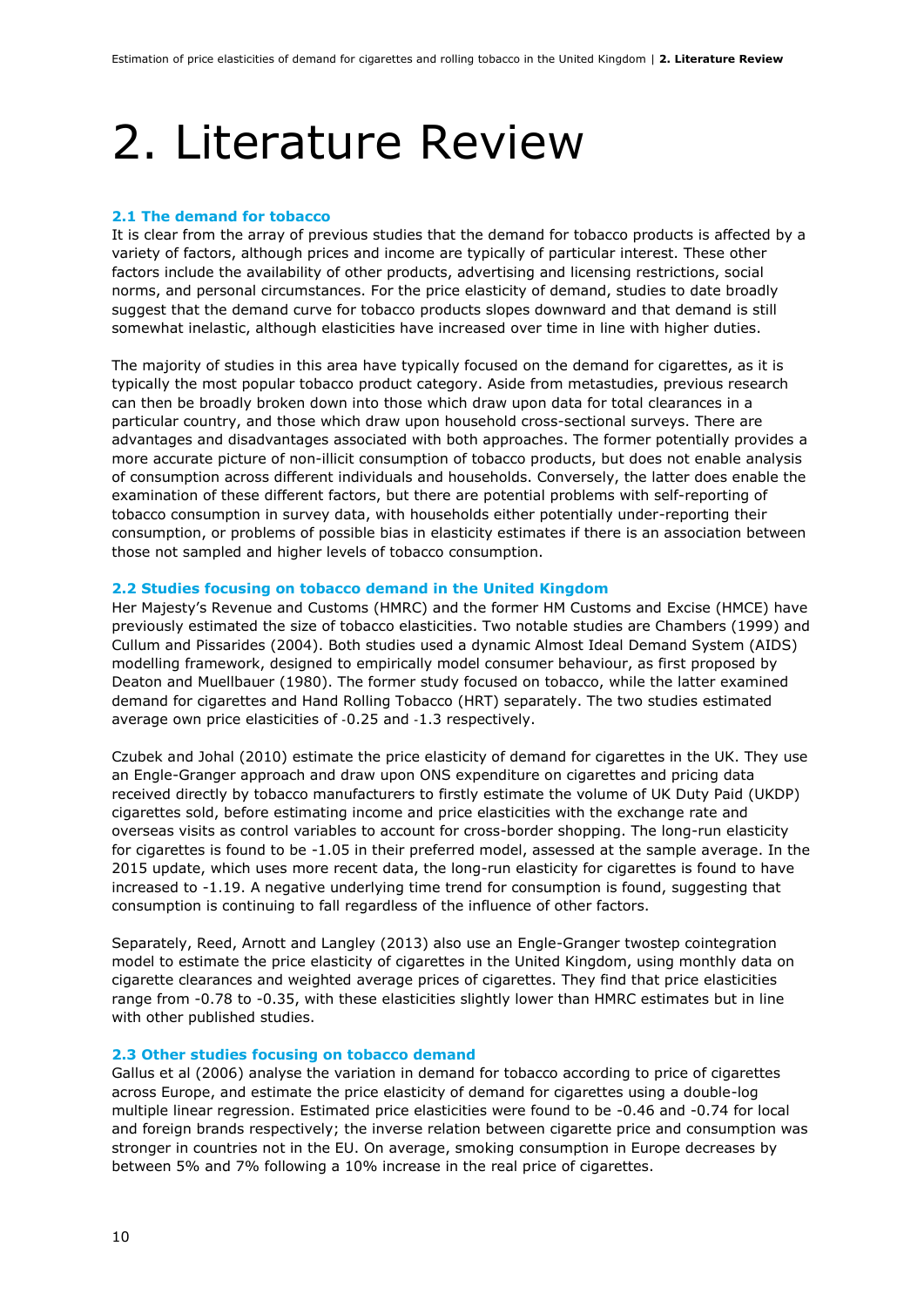Aristei and Pieroni (2008) examine the determinants of tobacco expenditures among Italian households, and utilise a Box-Cox double-hurdle model to separately model the decision to participate in tobacco consumption and the degree of consumption. While not focusing on the influence of prices, income and demographic factors are shown to have a significant effect on tobacco consumption; gender differences in both smoking participation and tobacco consumption patterns is found, while the prevalence of high education level and white collar occupations reduces the likelihood of both smoking and tobacco expenditure levels.

Nguyen, Rosenqvist and Pekurinen (2012) estimate the demand for tobacco in Europe using data from eleven countries, applying conventional, partial adjustment and rational addiction models covering periods ranging from 30 to 60 years. They find that for cigarettes, the short-run price elasticities of demand obtained ranged from –0.30 to –0.40, while the long-run elasticities ranged from –0.21 to –1.49, with the typical value around –1.0; they also find that higher real disposable income is associated with higher consumption. For the United Kingdom in particular, the income elasticity for cigarettes is found to range from 0.13 to 0.23 (with 0.23 taken from the preferred model); the long-run price elasticity for cigarettes ranges from -0.38 to -1.485.

Kennedy, Pigott and Walsh (2015) focus on the demand for cigarettes in the Republic of Ireland, which is similar to the UK in levying relatively high duties on tobacco products. They utilise a number of econometric models to estimate the price elasticity of demand for taxed cigarette consumption in Ireland. They find that the price elasticity for cigarettes ranges from -1.6 to -2.0, averaging at -1.8, suggesting that a tobacco tax increase in Ireland could perversely lead to an overall reduction in the Exchequer receipts associated with cigarettes.

Jamrich and Pokrivcak (2017) estimate the price elasticity of demand for cigarettes in Slovakia by applying a Heckman sample selection model and using household survey data for the period 2006 to 2012. They estimate that the income elasticity of demand for cigarettes is 0.11, and the price elasticity of demand is -0.92; in terms of participation, they estimate that the income elasticity of demand for cigarettes is 0.19, with of alcohol consumption and employment having a positive effect. Households with light cigarette consumption are more sensitive to price change than moderate and heavy smoking households.

Jawad et al (2018) consider the price elasticity of demand of non-cigarette tobacco products, providing a meta-analysis of results from 36 studies, 15 countries and 125 elasticity estimates. They find that a 10% price increase would reduce demand by: 8.3% for cigars; 6.4% for rolling tobacco; 5.7% for bidis (thin cigarettes or mini-cigars filled with tobacco flake and wrapped in a leaf); and 2.1% for smokeless tobacco. In addition, results from studies that assessed cross-price elasticities suggested a substitution effect between cigarette and non-cigarette products.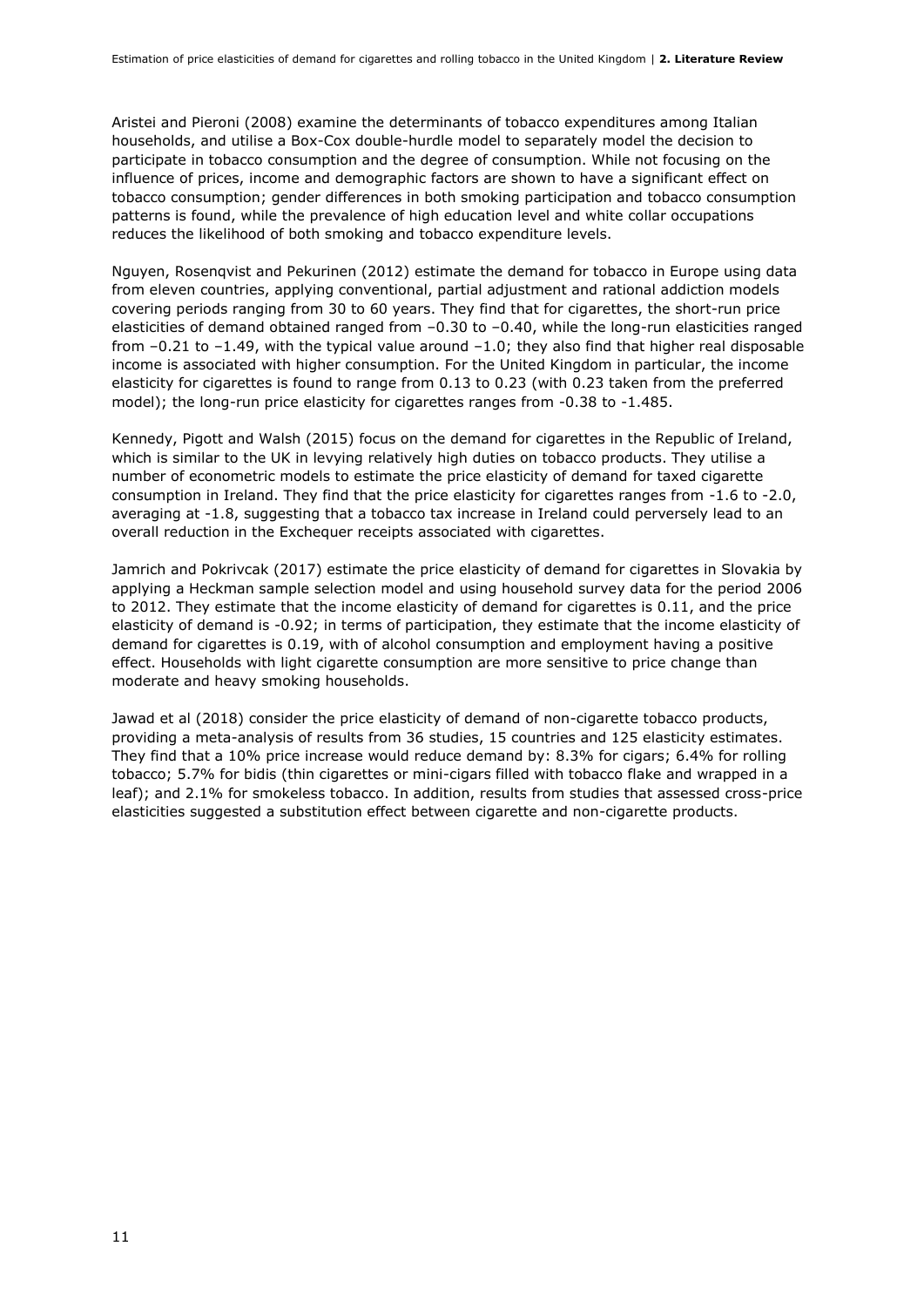### 3. Dataset

### **3.1 The Living Costs and Food Survey (LCF)**

The data used in this analysis was exclusively sourced from the Living Costs and Food Survey (LCF). The LCF collects information on spending patterns and the cost of living that reflect household budgets. It is conducted jointly by the Office for National Statistics (ONS) and the Department for the Environment, Food and Rural Affairs (Defra) throughout the year, across the whole of the UK, and is the most significant survey on household spending in the UK. The LCF features responses from approximately 12,000 households each year, of which typically around 50% provide responses. Two modules have been used to construct the dataset: the main LCF survey and the Family Food Module, the latter of which records expenditures on different items and the quantities purchased. Further information on which specific data fields have been used to construct the variables used in the empirical models can be found later in this paper.

The latest version of the LCF available through the UK Data Archive at the time of writing was the Living Costs and Food Survey, 2006-2017.<sup>9</sup> Data has been used for the calendar years 2008 to 2014, in addition to the first quarter of 2015, and the financial years 2015-16 and 2016-17. While ordinarily it would be advantageous to include data covering all available years, no data for the recorded number of cigarettes and quantity of rolling tobacco consumed appears in recorded diary data prior to 2008. This also means that only household data following the ban on smoking in public places in England in July 2007 has been used.

### **3.2 Missing quantities of tobacco purchased**

While the LCF is designed to record weights and measures for food and drink purchases in order to inform data sent to Defra, it was not expressly designed to record quantities for non-food items such as cigarettes, rolling tobacco and other tobacco products. This represents a significant drawback of using the LCF for analysing the consumption of cigarettes and other tobacco products. However, in some instances where respondents have reported expenditure on cigarettes, LCF diary coders have also included information on quantities purchased, for instance by the size of cigarette pack purchased. For example, it has been recorded for some respondents that they have purchased two packs of 20 cigarettes, and spent a fixed amount on these. The combination of recorded expenditure and quantities of cigarettes has thus enabled the estimation of the price of an individual cigarette for all those households reporting expenditures.

The estimation approach is as follows. Firstly, prices for those households reporting both expenditure and quantities of tobacco consumed are simply calculated by dividing expenditures by quantity for each year of data. From these calculated prices, the Weighted Average Price (WAP) per cigarette is estimated, reflecting changes in prices over time. Expenditure has been divided by the weighted average price to infer the quantity purchased. As tobacco is typically sold in set quantities—for example, in packs of 20, 100, 200 and 400 cigarettes, with packets of 10 also available prior to their ban in April 2017—this estimated quantity can then be rounded to the nearest set quantity. Finally, prices are then estimated by dividing stated expenditures by this rounded quantity estimate. Table 2 overleaf shows the assumed set quantities of cigarettes purchased based on the implied quantity.

<sup>9</sup> LCF data can be found here: https://beta.ukdataservice.ac.uk/datacatalogue/studies/study?id=7047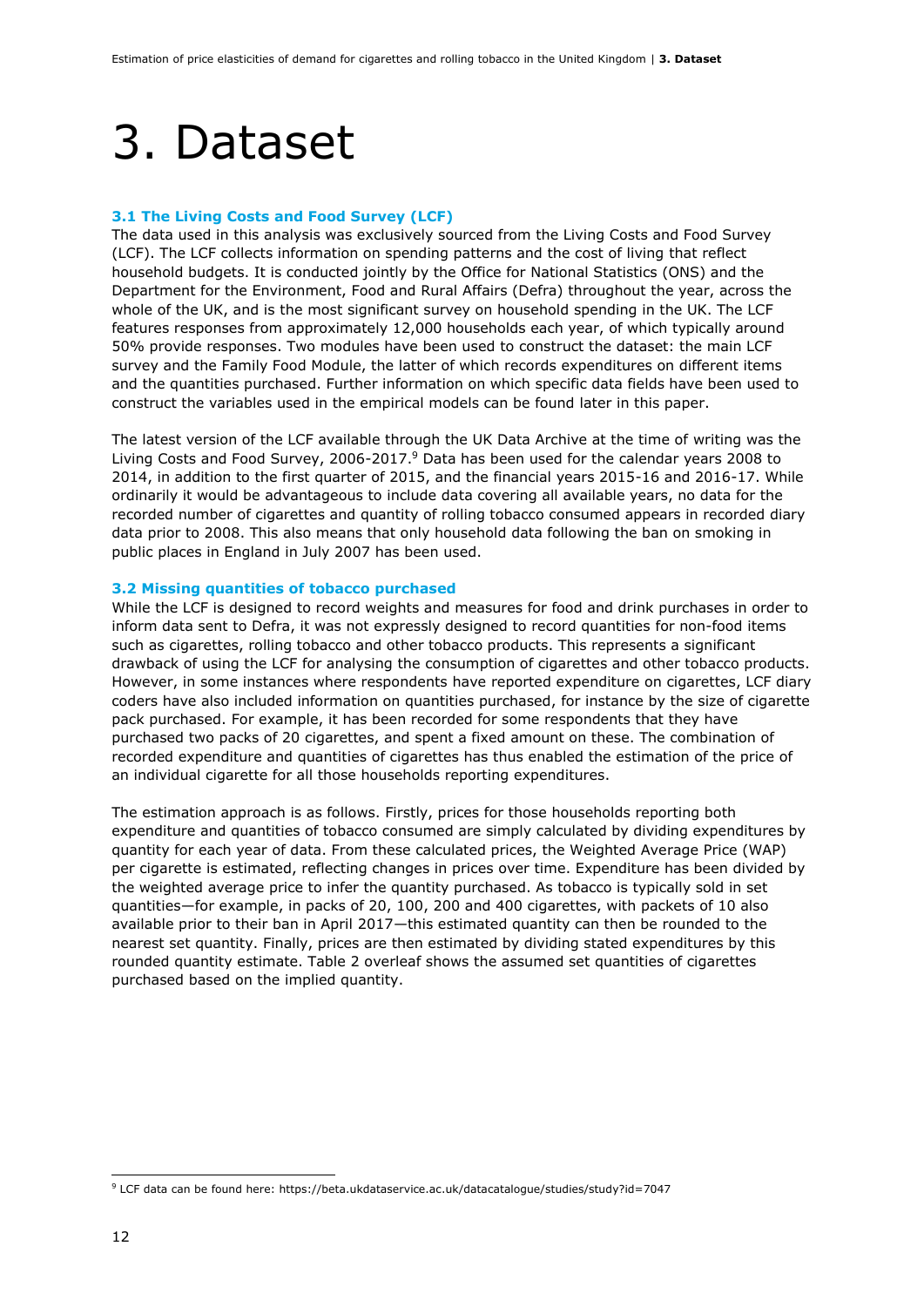| <b>Quantity implied by</b><br><b>WAP</b> | <b>Rounded quantity</b> | <b>Quantity implied by WAP</b><br>(alt) | <b>Rounded quantity</b><br>(alt) |
|------------------------------------------|-------------------------|-----------------------------------------|----------------------------------|
| Less than 15                             | Pack of 10              | Less than 15                            | Pack of 10                       |
| Between 15 and 20                        | Pack of 20              | Between 15 and 20                       | Pack of 20                       |
| Between 20 and 100                       | Multiple packs of 20    | Between 20 and 100                      | Multiple packs of 10             |
| Between 100 and 150                      | Pack of 100             | Between 100 and 150                     | Pack of 100                      |
| Between 150 and 200                      | Pack of 200             | Between 150 and 200                     | Pack of 200                      |
| 200 or more                              | Multiple packs of 200   | 200 or more                             | Multiple packs of 200            |

Table 2: Assumed set quantities of cigarettes implied by rounding, number of cigarettes

A similar approach has been used to estimate prices of rolling tobacco, but instead of prices being expressed per cigarette, they are expressed per gram of tobacco. 12.5g and 25g packs of rolling tobacco were banned in May 2017, with 30g set as the minimum weight that can be sold. After May 2017, rolling tobacco has typically been sold in packs of 30g or 50g. It is therefore assumed the majority of rolling tobacco in the years 2008 to 2016-17 was purchased in packs of 12.5g, 25g, 30g, 40g or 50g. Table 3 below shows the assumed set quantities of rolling tobacco purchased based on the implied quantity.

|  |  |  |  |  |  |  |  |  | Table 3: Assumed set quantities of rolling tobacco implied by rounding, in grams |  |  |  |
|--|--|--|--|--|--|--|--|--|----------------------------------------------------------------------------------|--|--|--|
|--|--|--|--|--|--|--|--|--|----------------------------------------------------------------------------------|--|--|--|

| <b>Quantity implied by</b><br><b>WAP</b> | <b>Rounded quantity</b> | <b>Quantity implied by WAP</b><br>(alt) | <b>Rounded quantity</b><br>(alt) |
|------------------------------------------|-------------------------|-----------------------------------------|----------------------------------|
| Less than $11.25$                        | Pack of 10              | Less than $11.25$                       | Pack of 12.5                     |
| Between 12.5 and 15                      | Pack of 12.5            | Between 12.5 and 18.75                  | Pack of 12.5                     |
| Between 15 and 25                        | Pack of 25              | Between 18.75 and 25                    | Pack of 25                       |
| Between 25 and 31.25                     | Pack of 25              | Between 25 and 31.25                    | Pack of 25                       |
| Between 31.25 and 37.5                   | Packs of 25 and 12.5    | Between 31.25 and 37.5                  | Packs of 25 and 12.5             |
| Between 37.5 and 43.75                   | Pack of 50              | Between 37.5 and 43.75                  | Pack of 50                       |
| Between 43.75 and 50                     | Pack of 50              | Between 43.75 and 50                    | Pack of 50                       |
| Above 50                                 | Multiple packs of 25    | Above 50                                | Multiple packs of 25             |

While the approach of using a WAP is a reasonable approximation for estimating quantities where households have reported low expenditures per transaction, its effectiveness is potentially weakened when households report higher levels of expenditure, due to the possibility of bulk purchases and discounting. Similarly, some households may have faced lower prices when making tobacco purchases through internet-based retailers.<sup>10</sup> For instance, a household reporting high expenditure on tobacco in a single transaction may indicate a bulk purchase of 100 or 200 cigarettes in a supermarket, but it could also indicate a transaction with an internet-based retailer or wholesaler where prices could be considerably lower. For example, in December 2018 a pack of 200 Benson and Hedges Gold King Size cigarettes was advertised for around £54.95 on one wholesaler's website;<sup>11</sup> the equivalent cost in Tesco was just over £113.<sup>12</sup> Weighted average prices have therefore been estimated at different levels of reported expenditure in order to accommodate potential bulk discounting effects on price.

For cigarettes, shop codes have also been used as an alternative means to calculate the price per cigarette. Within the LCF diary data, shop codes are recorded alongside each recorded transaction and detail the specific supermarket, store, wholesaler or outlet in which transaction took place. Prices are then estimated by grouping shops by category: supermarkets, high street stores;

 $10$  The LCF seeks to capture detailed information on household expenditure in the UK; spending outside the UK is captured separately in respondent diaries as aggregated amounts of cash/spending on cards etc.

<sup>11</sup> Bargain Cartons, Online Cigarettes (Dec 2018). https://www.bargaincartons.com/product-page/benson-hedges-gold-1 carton <sup>12</sup> Tesco.com. Benson and Hedges Gold King Size 200 Pack (Dec 2018). https://www.tesco.com/groceries/en-

GB/products/295664471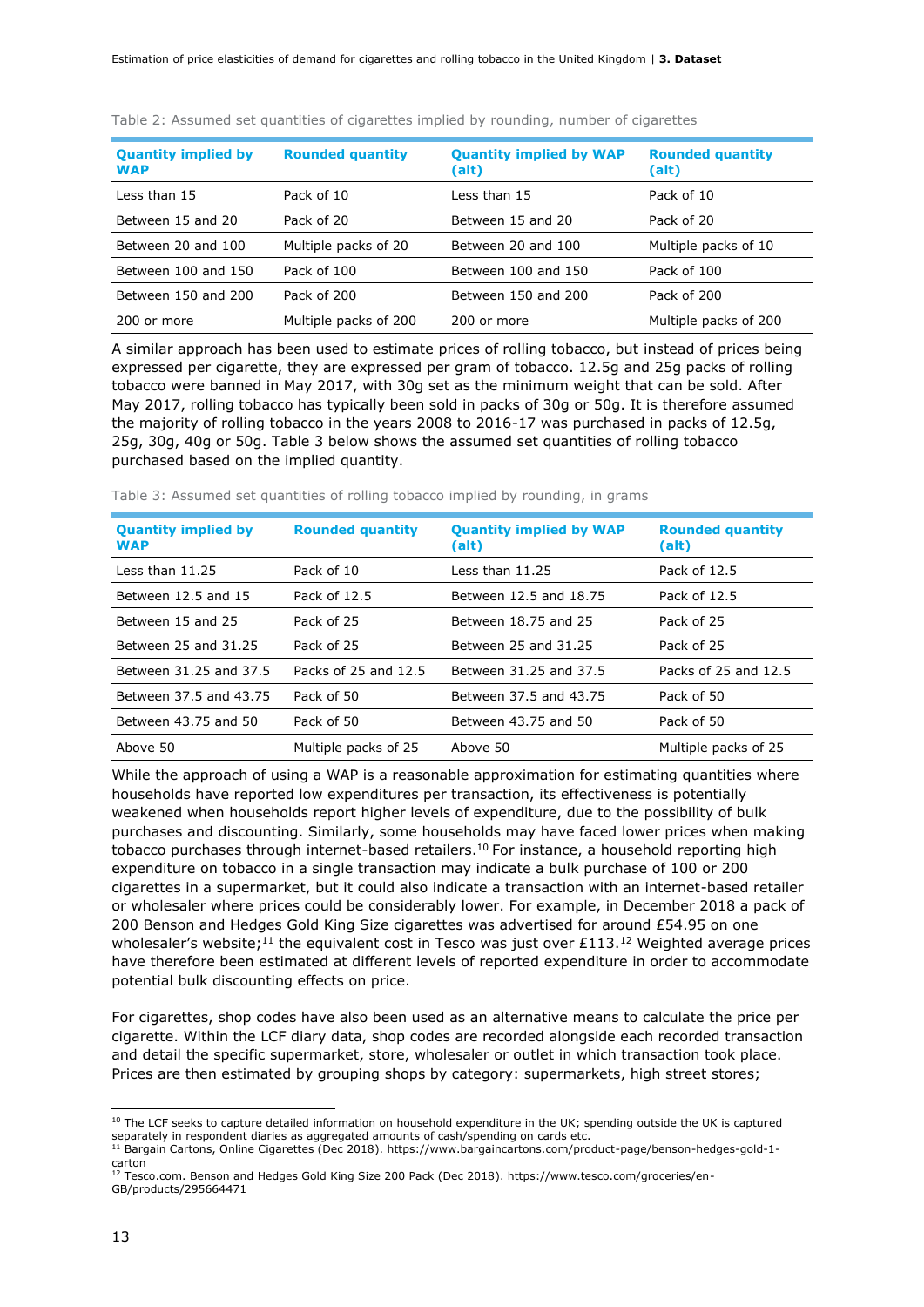internet-only retailers; convenience stores and petrol stations; and other shops. Shop codes and information for their respective shops have been provided by the ONS separately.

### **3.3 Missing prices for non-smoking households**

Another drawback of using the LCF is that tobacco product prices are missing for those households which do not record expenditure on any tobacco products; these households must still be included in the final dataset to avoid bias. Therefore, prices for these households are estimated using the averages of responses where prices are "known". Following Sousa (2014), average prices are calculated based on the year, region and household size to reflect regional differences in prices and potential discounting when households buy larger quantities. In instances where this average is incalculable, the average based on the region and year is used instead. In the absence of any other data, this is considered to be a reasonable adjustment.

### **3.4 Adjustment of prices for inflation**

All tobacco prices have been adjusted for inflation using the monthly Consumer Price Index<sup>13</sup> (ONS series D7BT) with calendar year 2015 chosen as the base period. This ensures consistency when estimating own-price, cross-price and income elasticities using data across different years.

#### **3.5 Descriptive statistics from the LCF dataset**

The LCF dataset is balanced and nationally-representative. Table 4 below shows in each year the total number of households from whom survey responses were received, the average number of individuals across all households, and the average number of people in households who were eligible to smoke during the period. The legal age for buying tobacco increased to 18 in October 2007 in England and Wales, in March 2007 in Scotland and September 2008 in Northern Ireland.

| <b>Measure</b>                    | 2008  | 2009  | 2010  | 2011  | 2012  | 2013  | 2014  | 2015<br><b>q1</b> | $2015 -$<br>16 | $2016 -$<br>17 |
|-----------------------------------|-------|-------|-------|-------|-------|-------|-------|-------------------|----------------|----------------|
| Total number of<br>households     | 5,845 | 5,825 | 5,263 | 5,692 | 5,596 | 5,144 | 5,134 | 1,320             | 4,916          | 5.043          |
| Average<br>household size         | 2.37  | 2.36  | 2.31  | 2.36  | 2.36  | 2.36  | 2.36  | 2.36              | 2.36           | 2.37           |
| Average number<br>aged 18 or over | 1.82  | 1.83  | 1.79  | 1.81  | 1.82  | 1.82  | 1.84  | 1.84              | 1.82           | 1.84           |

Table 4: Total number of responding households, average household size and average number in household of smoking age (aged 18 or over) as taken from LCF data

Note: figures subject to rounding. Source: LCF, Deloitte analysis

The number of households responding to the LCF has declined slightly in recent years, but fortunately the thousands of responses received over ten consecutive annual surveys still provides a rich dataset for the study. Further descriptive statistics covering other household and personlevel variables used in this study are provided in Annex A. Table 5 below shows trends in the income and expenditure variables used in the study, expressed as averages across the sampled LCF households, and adjusted for inflation. As might be expected, incomes and expenditure continue to grow over time. The Average Weekly Expenditure is the preferred measure used in the study, with the rationale for this provided later in this paper.

<sup>13</sup> ONS (2019). CPI INDEX 00: ALL ITEMS. https://www.ons.gov.uk/economy/inflationandpriceindices/timeseries/d7bt/mm23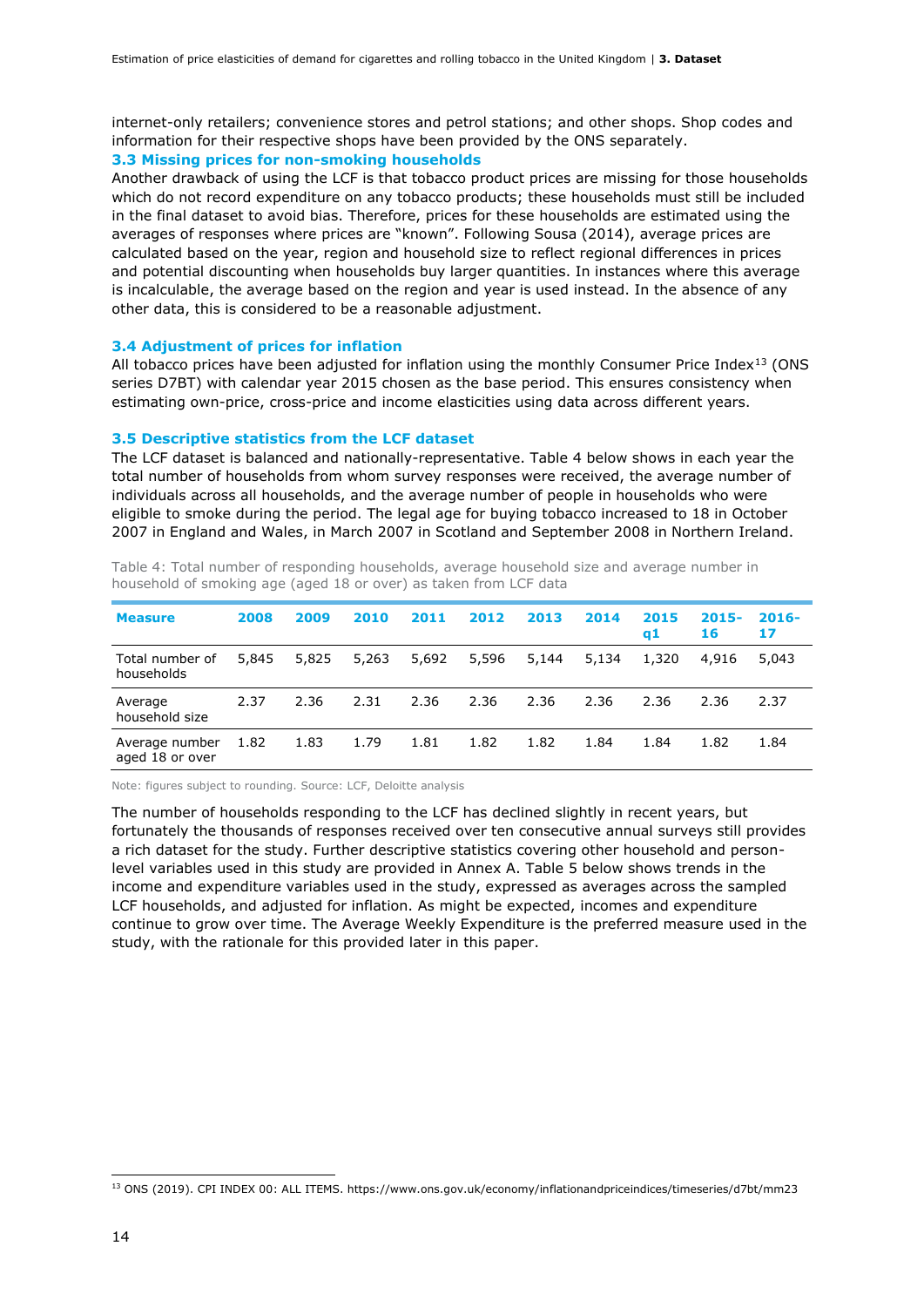| <b>Measure</b>                         | 2008 | 2009 | 2010 | 2011 | 2012 | 2013 | 2014 | 2015<br>q1 | $2015 -$<br>16 | $2016-$<br>17 |
|----------------------------------------|------|------|------|------|------|------|------|------------|----------------|---------------|
| Average Weekly<br>Expenditure<br>(EFS) | £456 | £440 | £449 | £440 | £437 | £446 | £453 | £435       | £459           | £472          |
| Average Total<br>Expenditure           | £555 | £518 | £519 | £513 | £511 | £512 | £517 | £490       | £526           | £537          |
| Average Gross<br>Weekly Income         | £825 | £777 | £771 | £760 | £751 | £738 | £765 | £762       | £785           | £801          |
| Average<br>Disposable<br>Income        | £675 | £640 | £638 | £627 | £622 | £617 | £643 | £633       | £659           | £674          |

Table 5: Average income and expenditure measures used in the study

Note: figures subject to rounding. Source: LCF, Deloitte analysis

Table 6 below shows the proportions of households recording consumption of tobacco and specific tobacco categories over the period considered. The proportion of households reporting expenditure on tobacco has gradually fallen over time, falling from just under 24% to 17% over the nine-year period. This trend is mirrored by the falling consumption of cigarettes, although the reported consumption of rolling tobacco has remained broadly stable.

| <b>Product</b>                     | 2008           | 2009  | 2010  | 2011  | 2012  | 2013  | 2014  | 2015<br>q1               | $2015 -$<br>16 | $2016 -$<br>17 |
|------------------------------------|----------------|-------|-------|-------|-------|-------|-------|--------------------------|----------------|----------------|
| Tobacco                            | 23.8%          | 24.4% | 22.9% | 23.4% | 20.8% | 20.2% | 18.2% | 15.2%                    | 16.0%          | 16.6%          |
| Cigarettes                         | 19.0%          | 19.8% | 17.3% | 17.6% | 15.8% | 14.8% | 12.6% | 10.2%                    | 10.9%          | 10.7%          |
| Rolling tobacco                    | 5.5%           | 6.0%  | 7.0%  | 7.6%  | 6.5%  | 6.6%  | 6.0%  | 6.2%                     | 5.0%           | 5.5%           |
| Cigars and/or<br>pipes             | 0.7%           | 0.5%  | 0.6%  | 0.6%  | 0.6%  | 0.4%  | 0.6%  | $\overline{\phantom{0}}$ | 0.3%           | 0.4%           |
| E-cigarette<br>devices, refills    | $\overline{a}$ |       |       | ۰     | -     | 0.7%  | 0.9%  | 0.9%                     | 1.5%           | 1.9%           |
| Cigarette<br>papers and<br>filters | 4.0%           | 4.3%  | 4.4%  | 5.0%  | 4.0%  | 4.4%  | 3.9%  | 2.9%                     | 3.3%           | 2.9%           |
| Cigarette<br>lighters              | 1.7%           | 1.8%  | 1.8%  | 1.9%  | 1.9%  | 2.2%  | 1.8%  | 1.2%                     | 1.4%           | 1.2%           |

Table 6: Consumption of tobacco and related products by proportion of households

Note: figures subject to rounding. Source: LCF, Deloitte analysis

No data for e-cigarette devices and/or refills exists prior to 2013. Otherwise, dashes indicate where data has been suppressed

Finally, Tables 7 and 8 overleaf provide an overview of the average prices in the dataset for cigarettes and rolling tobacco, expressed through the Weighted Average Price (WAP) and in both nominal and real terms (adjusted using the CPI). For both cigarettes and rolling tobacco, these prices are estimates as derived using the approaches described in Tables 1 and 2 earlier in this section, in addition to the shop code approach for estimating the price of cigarettes. For cigarettes, prices are expressed per cigarette; for rolling tobacco, prices are expressed per gram of loose tobacco. Unfortunately the dataset does not have enough granularity to generate information on the quality of different tobacco products.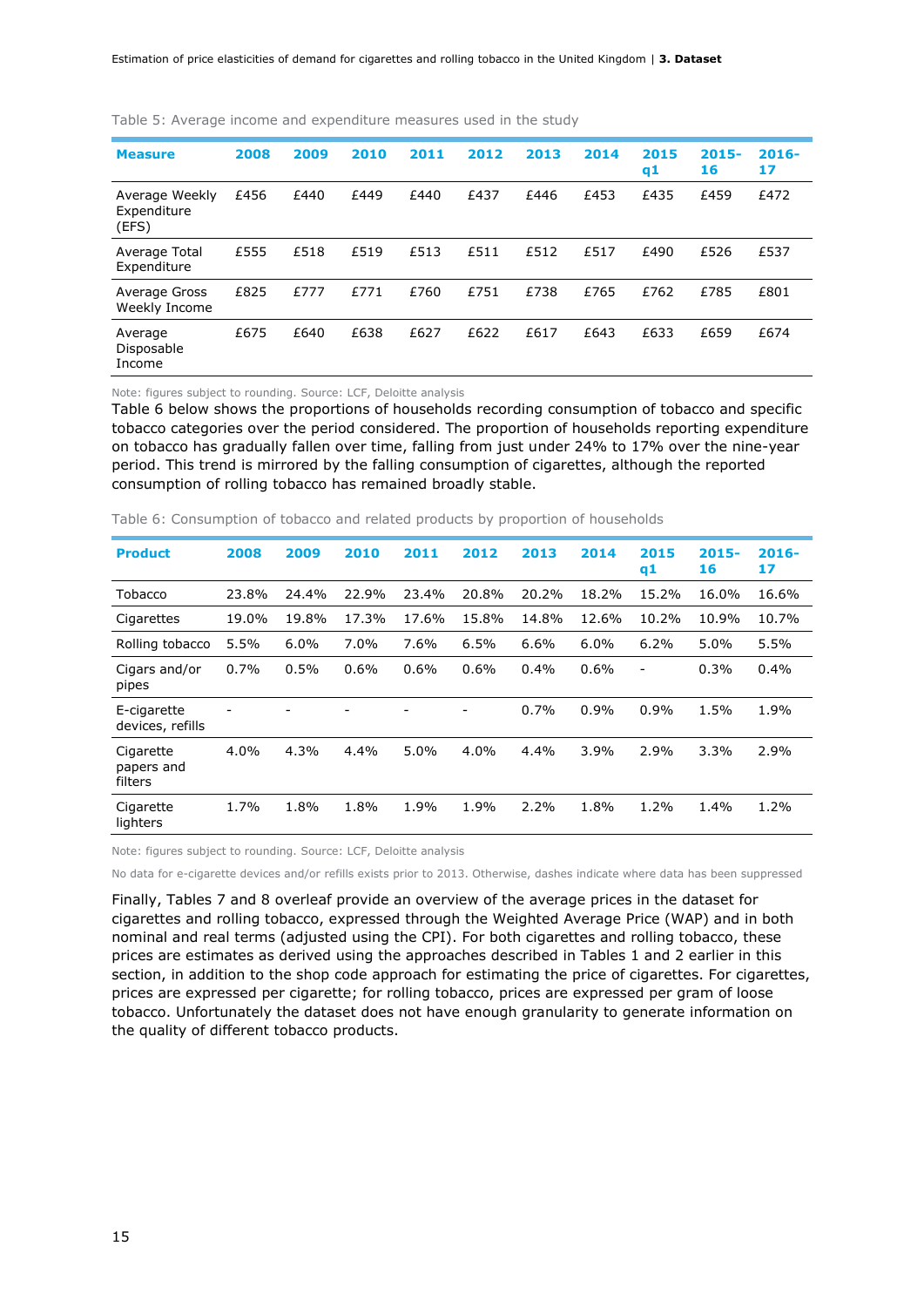As might be expected, the estimated average price of these two major tobacco categories is increasing over time in line with higher rates of Tobacco Duty and underlying pre-tax inflation, with estimated price data for the first quarter of 2015 representing an outlier due to the smaller sample size. Prices are broadly similar across the different estimation approaches.

|         | <b>Nominal Prices</b>              |                                           |                                   |                      | <b>Real Prices</b>                 |                                           |                                   |                      |  |
|---------|------------------------------------|-------------------------------------------|-----------------------------------|----------------------|------------------------------------|-------------------------------------------|-----------------------------------|----------------------|--|
| Year    | <b>From</b><br>diary<br>quantities | <b>Estimated</b><br>across full<br>sample | <b>Alternate</b><br><b>Method</b> | <b>Shop</b><br>codes | <b>From</b><br>diary<br>quantities | <b>Estimated</b><br>across full<br>sample | <b>Alternate</b><br><b>Method</b> | <b>Shop</b><br>codes |  |
| 2008    | 24.8                               | 25.1                                      | 23.9                              | 24.7                 | 29.3                               | 29.7                                      | 28.2                              | 29.1                 |  |
| 2009    | 25.1                               | 25.6                                      | 25.5                              | 25.3                 | 29.0                               | 29.6                                      | 29.4                              | 29.2                 |  |
| 2010    | 24.3                               | 26.5                                      | 26.7                              | 26.7                 | 27.2                               | 29.6                                      | 29.8                              | 29.8                 |  |
| 2011    | 29.1                               | 29.9                                      | 30.0                              | 29.8                 | 31.2                               | 32.0                                      | 32.1                              | 31.9                 |  |
| 2012    | 30.1                               | 31.9                                      | 31.8                              | 32.3                 | 31.4                               | 33.2                                      | 33.1                              | 33.7                 |  |
| 2013    | 31.9                               | 34.7                                      | 34.6                              | 34.5                 | 32.4                               | 35.2                                      | 35.2                              | 35.0                 |  |
| 2014    | 36.6                               | 36.3                                      | 36.2                              | 36.6                 | 36.6                               | 36.3                                      | 36.2                              | 36.7                 |  |
| 2015q1  | 38.8                               | 38.5                                      | 38.5                              | 39.0                 | 39.0                               | 38.7                                      | 38.7                              | 39.2                 |  |
| 2015-16 | 37.3                               | 36.7                                      | 36.8                              | 37.1                 | 37.3                               | 36.7                                      | 36.7                              | 37.1                 |  |
| 2016-17 | 37.7                               | 37.8                                      | 37.0                              | 37.6                 | 37.3                               | 37.4                                      | 36.6                              | 37.2                 |  |

Table 7: Estimated Weighted Average Price of cigarettes, pence per cigarette

Note: figures subject to rounding. Source: LCF, Deloitte analysis

Table 8: Estimated Weighted Average Price of rolling tobacco, pence per gram

|         | <b>Nominal Prices</b>                  |                                   | <b>Real Prices</b>                     |                                   |
|---------|----------------------------------------|-----------------------------------|----------------------------------------|-----------------------------------|
| Year    | <b>Estimated across</b><br>full sample | <b>Alternate</b><br><b>Method</b> | <b>Estimated across</b><br>full sample | <b>Alternate</b><br><b>Method</b> |
| 2008    | 21.7                                   | 21.3                              | 25.6                                   | 25.2                              |
| 2009    | 22.2                                   | 22.1                              | 25.7                                   | 25.6                              |
| 2010    | 27.1                                   | 26.5                              | 30.3                                   | 29.6                              |
| 2011    | 26.3                                   | 25.3                              | 28.1                                   | 27.1                              |
| 2012    | 29.3                                   | 28.4                              | 30.5                                   | 29.6                              |
| 2013    | 30.7                                   | 29.6                              | 31.2                                   | 30.1                              |
| 2014    | 33.4                                   | 32.4                              | 33.4                                   | 32.4                              |
| 2015q1  | 32.7                                   | 31.3                              | 32.9                                   | 31.5                              |
| 2015-16 | 33.3                                   | 31.2                              | 33.3                                   | 31.2                              |
| 2016-17 | 38.3                                   | 37.2                              | 37.9                                   | 36.7                              |

Note: figures subject to rounding. Source: LCF, Deloitte analysis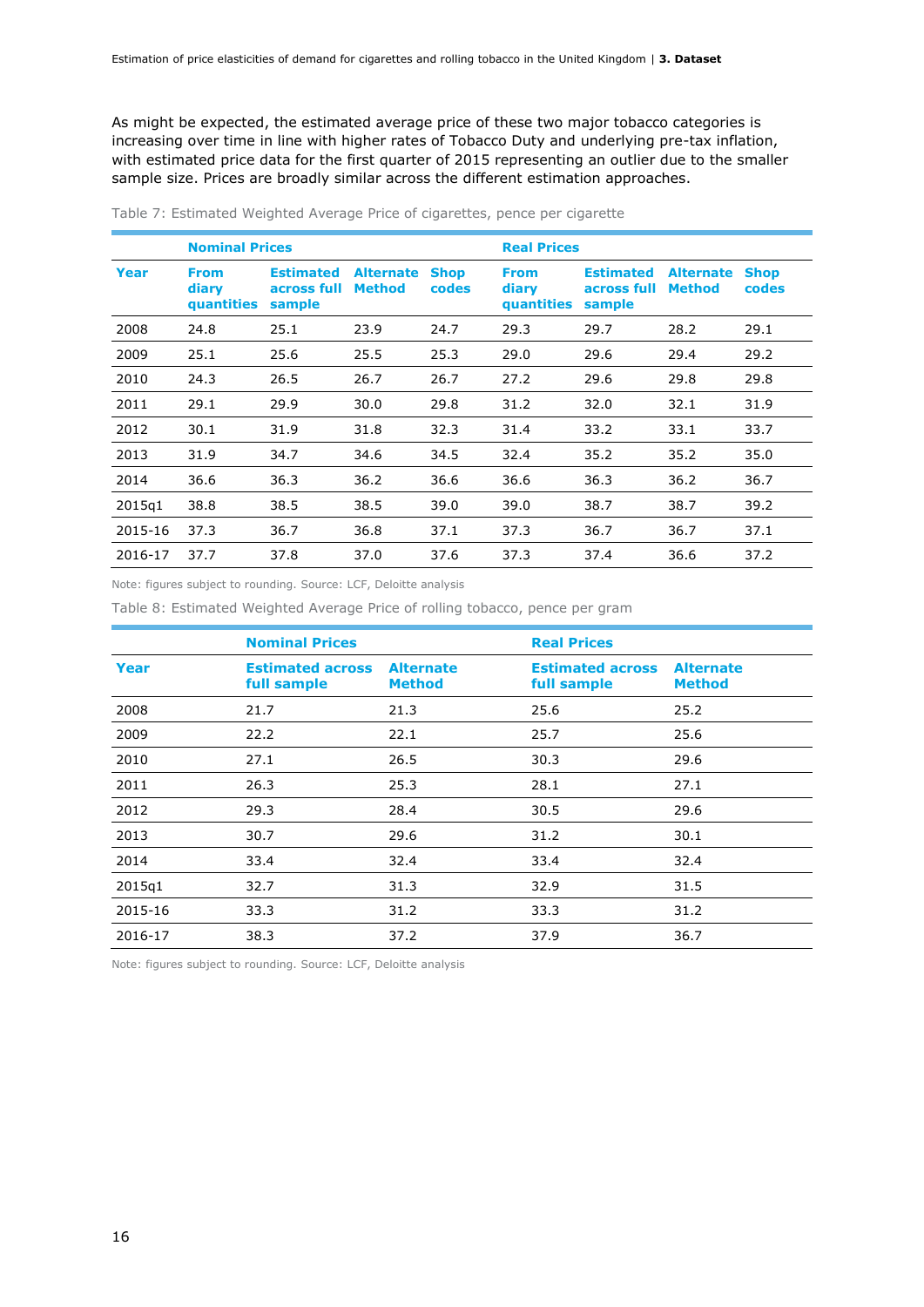## 4. Model Choice and **Specifications**

### **4.1 The problem of zero observations and the choice of model**

As shown earlier, a large number of households report having no expenditure on any tobacco products through the years covered in the sample; this could be either due to these products being too expensive, the influence of cultural and lifestyle factors on their preferences, under-reporting by households or perhaps simple measurement error. If these households were to be discarded from the sample, those remaining households who have committed expenditure to tobacco products will have been selected non-randomly, thereby introducing sample selection bias into any resulting elasticity estimates.

In the absence of these zero observations, the application of the Ordinary Least Squares (OLS) estimator would be appropriate, subject to the usual post-estimation tests for the normality of residuals, multicollinearity and heteroscedasticity. Use of the OLS estimator would also be appropriate if the characteristics of smoking and non-smoking households were believed to be similar, therefore indicating a lack of selection bias. However, assuming that there is a basis for this bias existing, the OLS estimator would fail to take into account the sample selection bias discussed above, rendering it unsuitable to estimate elasticities. In other words, an OLS model would in effect be attempting to determine the influence of factors on the decision to smoke as well as the impact of a change of prices on the quantity of tobacco consumed. Any approach must therefore attempt to circumvent this issue. Fortunately, a number of modelling approaches exist which are designed to deal with the problem of sample selection, but this analysis makes use of two tried-and-tested models: the Tobit Model and Heckman Correction Model, discussed in more detail below.

### **4.2 The Tobit Model**

The Tobit Model, first proposed by James Tobin in 1958, addresses the sample selection bias which arises when there is a large quantity of zero observations present—in this instance, with a large number of households reporting zero expenditure on tobacco products. This is perhaps unsurprising as it would be expected that the majority of households do not smoke, and the LCF diary data only covers a two-week period. The application of standard Ordinary Least Squares (OLS) estimator in these circumstances, when data points are censored at zero, would create biased model coefficient estimates.

In the model, there is a latent variable  $Q_i^*$ representing the quantity of a product demanded, which is dependent on  $P_i$ , the price of that product in addition to the prices of other products. The latent variable  $Q_i^*$  could be negative as in reality some households will not consume certain products for health or cultural reasons, or because the price is too high—with these households constrained by zero demand. This is referred to as a corner solution: some households will refuse to purchase a particular good regardless of the price of that good or other goods; conversely, some will purchase the good regardless. Taking this into account, there is a coefficient which determines the relationship between quantity and price, and an error term  $\varepsilon_i$  which captures random disturbances. The actual quantity demanded is equal to the latent quantity when demand is in excess of 0, and equal to 0 when not.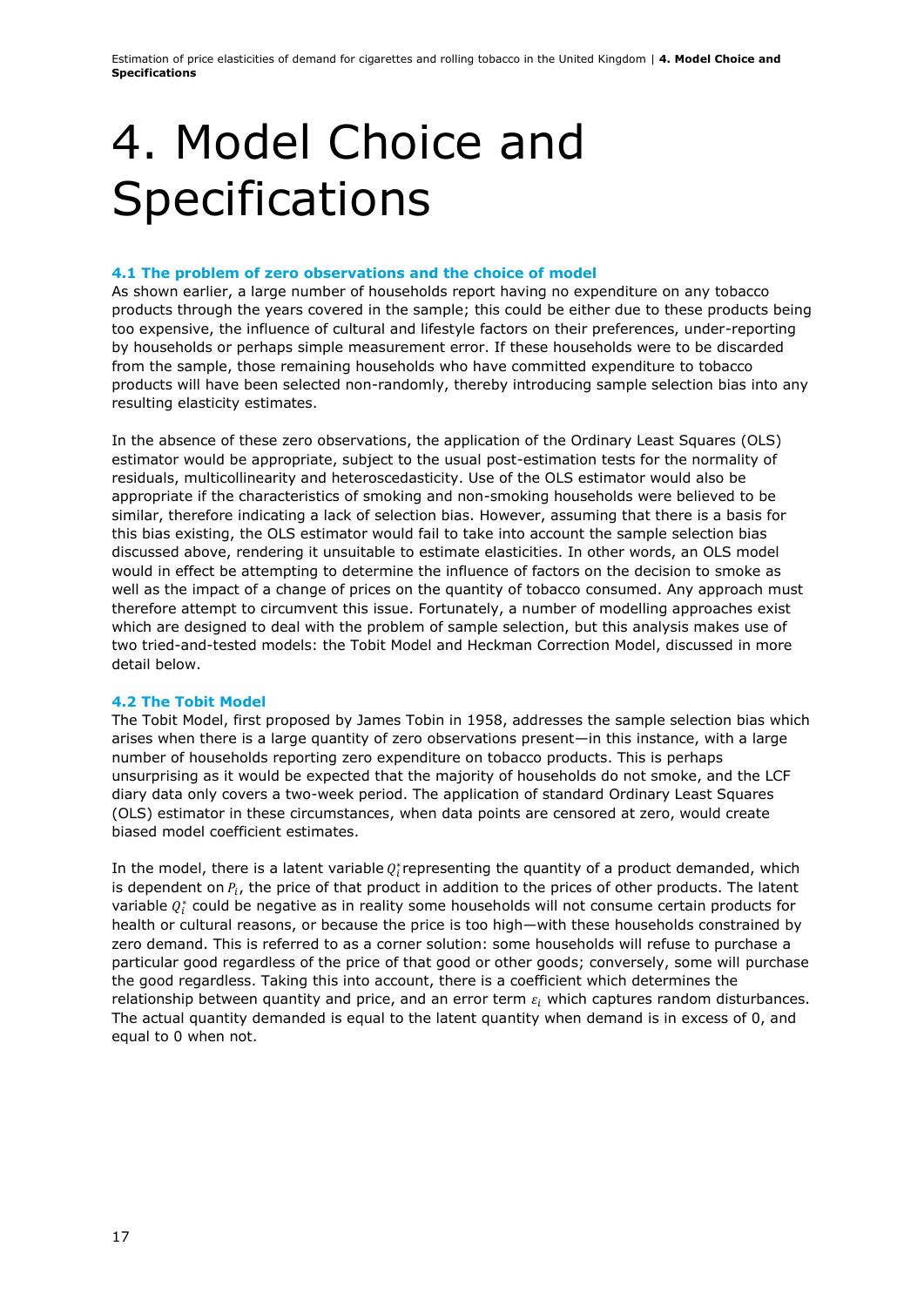Estimation of price elasticities of demand for cigarettes and rolling tobacco in the United Kingdom | **4. Model Choice and Specifications**

From the above,  $Q_i^*$  is the latent quantity demanded;  $X_i$  is the list of independent variables;  $\beta$  is the list of model coefficients associated with these variables; and the error term  $\varepsilon_i$  is assumed to be normally distributed. The stated quantity demanded  $Q_i$  is strictly non-negative.

$$
Q_i^* = X_i \beta + \varepsilon_i
$$
  

$$
Q_i = \begin{cases} Q_i^*, if \ Q_i^* < 0 \\ 0, if \ Q_i^* \ge 0 \end{cases}
$$

The estimator for  $\beta$ ,  $\beta'$ , is calculated by maximising the following log likelihood function below.

$$
\ln(L(\beta)) = \sum_{y_i>0} \ln\left(\frac{1}{\sigma} \phi\left(\frac{y_i - X_i\beta}{\sigma}\right)\right) + \sum_{y_i=0} \left(1 - \Phi\left(\frac{X_i\beta}{\sigma}\right)\right)
$$

The terms  $\phi$  and  $\Phi$  represent the density function and cumulative density function of the standard normal distribution; σ is the standard deviation. The first part of the log likelihood function above covers all non-zero observations and corresponds to the standard OLS regression; the second part covers zero-only observations and corresponds to a standard Probit model. The coefficients are then estimated using a Maximum Likelihood Estimation (MLE) approach with respect to  $\beta$ . For this analysis, the estimated Tobit model is then as follows:

$$
Q_i^* = \alpha + \sum_{i=1}^4 \beta_i P_i + \gamma_j X_j + \varepsilon_i
$$

Here,  $P_i$  represents the range of prices for tobacco products, covering cigarettes, rolling tobacco, cigars and e-cigarette products. The term  $X_i$  represents the control variables, or the list of other factors which are expected to influence both the decision to smoke and the quantity of tobacco products purchased: household income, socio-economic status, owner-occupier status among others, including a linear time trend. The coefficients for  $\beta$  are interpreted as the effect on the uncensored, latent quantity demanded, rather than the actual observed quantity demanded.

#### **4.3 The Heckman Correction Model**

While the application of the Tobit Model attempts to address the likely presence of corner solutions among some household preferences for tobacco, it would seem unlikely that all of the zero observations of tobacco consumption result from standard corner solutions. In other words, it seems more likely that some households will choose to abstain from tobacco consumption, and some will face corner solutions. Hence a modelling framework which firstly determines whether a household chooses to consume tobacco, and then if so determines what quantity is consumed, would likely be more appropriate.

The Heckman Correction Model offers an alternative means to deal with the selection bias that would otherwise manifest by focusing on a non-random sample—in this context, focusing on the preferences for only households that smoke. The Heckman Correction Model differs from the Tobit Model by applying a two-stage approach; the first stage involves estimating the probability of an individual or household having a non-zero response (in this case, reporting expenditure on tobacco or not), represented by a participation equation. The second stage, represented by a quantity equation, determines the factors which influence the quantity consumed and incorporates a transformation of the probabilities estimated in the participation equation. In effect, the inclusion of this transformation of probabilities solves the selection bias and is treated as another explanatory variable.

The Heckman model can be expressed as per the following two equations described below, the first representing the participation equation, and the second the quantity equation. The first takes the form of a Probit model specification, whereupon the dependent variable is constrained to be either one or zero.

$$
d_i = Z'_i \gamma + \varepsilon_i \quad (1)
$$
  

$$
y_i = x'_i \beta + \delta \lambda_i + u_i \quad (2)
$$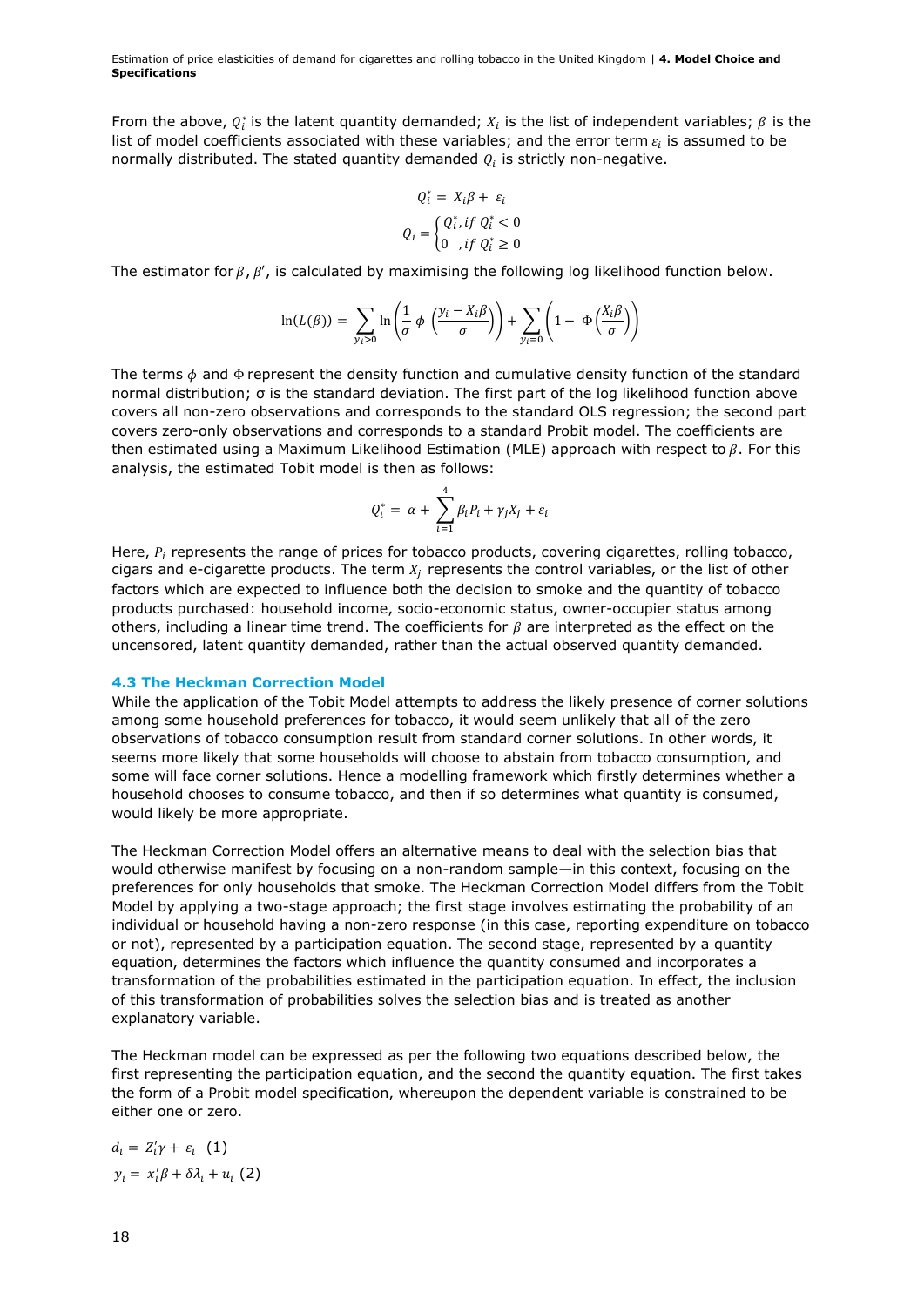Estimation of price elasticities of demand for cigarettes and rolling tobacco in the United Kingdom | **4. Model Choice and Specifications**

For the participation equation (1),  $d_i$  equals to one if participation occurs, i.e. the households consumes tobacco, and zero if not. The term  $Z'_i$  represents a number of explanatory variables though to influence this participation decision, such as the decision to consume similar products (for cigarettes, rolling tobacco or cigars) or related products (such as alcoholic beverages) and  $\varepsilon_i$  is an error term.

For the quantity equation (2),  $y_i$  is the quantity of tobacco product consumed,  $x'_i$  is the list of factors which are thought to influence the level of consumption, and  $u_i$  is once again a normallydistributed error term capturing random disturbances. The term  $\delta$  represents the inclusion of the sample selection bias, and is captured through a function of the inverse Mills ratio, calculated for every observation. If following computation the coefficient on  $\lambda$  is found to be indistinguishable from zero, there is no evidence of sample selection bias, and an OLS approach can be used instead. However, if the coefficient on  $\lambda$  is statistically different from zero, it must be reported alongside the other model coefficients.

As the quantity equation follows a Probit model, the overall estimation must use a MLE approach. The estimator for  $\beta$  ( $\beta'$ ) is generated by maximising the following log likelihood function shown below.

$$
L = \prod_{y_i=0} 1 - \Phi\left(\frac{Z_i' \gamma}{\sigma_d}\right) \prod_{y_i>0} \Phi\left\{ \left( Z_i' \gamma + \frac{\sigma_{dy}}{\sigma_y^2} (y_i - x_i' \beta) \right) \sqrt{\sigma_d^2 - \frac{\sigma_{dy}^2}{\sigma_y^2}} \right\} \times \frac{1}{\sigma_y} \phi\left(\frac{(y_i - x_i' \beta)}{\sigma_y}\right)
$$

This log likelihood function must be solved either iteratively (using the Full Information Maximum Likelihood approach, FIML) or using a two-step alternative estimator (Limited Information Maximum Likelihood, LIML). The FIML approach is preferred as although it is computationally demanding, it is generally more efficient and has been found previously to perform better with larger datasets—as is the case here, as the compiled LCF dataset consists of over 30,000 data points over ten individual surveys.

### **4.4 Choosing instruments for the Heckman Correction Model**

One of the difficulties associated with the Heckman Correction Model approach is the high collinearity that can be observed between the inverse Mills ratio and the other explanatory variables included in the quantity equation; this multicollinearity can lead to inconsistent model coefficient estimates. As the participation and consumption equations share the same vector of predictors, the transformed predicted value in the first stage correlates strongly with the predictors in the second stage.

One typical solution to circumvent this issue is to include an additional set of variables which form part of the participation equation but not the quantity equation. Akin to instrumental variables, these predictors should influence the choice of participation but then have no relationship to the error term within the quantity equation. In other words and in this context, these additional variables should influence the decision to smoke but not the quantity smoked. Failure to include these exclusion restriction variables, using weak exclusion variables, or using exclusion variables that are themselves endogenous, will yield inconsistent and potentially biased estimates.

Fortunately, there are a number of candidate variables present within the LCF dataset which could be potentially used as instruments. In line with previous studies on alcohol consumption, they relate to factors driven by culture, health, and personal preferences. The most straightforward instrument would be **whether the household consumes other types of smoking products**, with the rationale for being that if a household consumes cigarettes for example, they are likely to consume rolling tobacco, cigars or vaping products as well. The consumption of these other products are captured through dummy variables, and provide additional insight on whether households view consumption of different products as being related.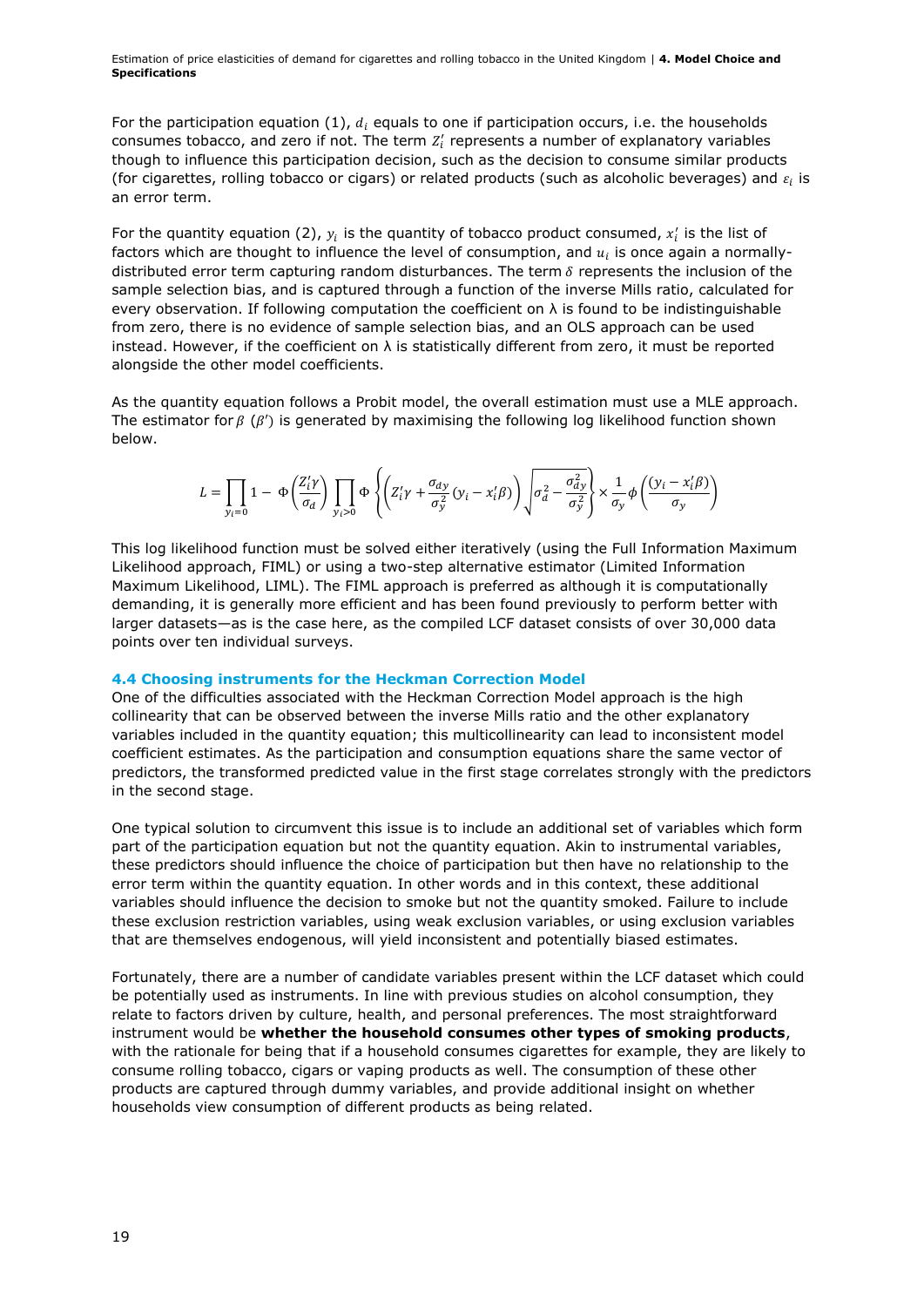A similar potential instrument is **whether the household consumes supplementary products used to aid tobacco consumption**. For all tobacco, one example of such a product could a **disposable cigarette lighter**; for rolling tobacco, supplementary products could include **cigarette papers and filters**, in addition to ashtrays and cigarette rolling machines. Again, the consumption of these supplementary products are captured through dummy variables, to ensure that the relationship is between the decision to smoke, rather than the quantity of product smoked.

A number of potential instruments have been rejected for inclusion in the participation equation. **Religion** has not been chosen as an instrument, for two reasons: firstly, the LCF dataset does not specifically contain information on household or individual religious beliefs, and it would therefore be necessary to proxy for this using some other household characteristic. Secondly, religious views on smoking vary widely, with the practice of smoking having only become prevalent in the centuries after the establishment of Judaism, Christianity and Islam. Ordinarily, **pregnancy** would be a potentially useful instrument, given that tobacco consumption during pregnancy is strongly discouraged; however, tobacco consumption is recorded at household level, so unless a household consists solely of an expectant mother, it is impossible to distinguish changes in consumption at an individual level.

### **4.5 Choosing Control Variables for the Tobit and Heckman Correction Models**

Alongside prices, a number of control variables have been included in the models to ensure that the effect of price changes is adequately isolated. Without at least some attempt to control for these other non-price factors, there is a high risk of omitted variable bias influencing the results with the model coefficients for prices inadvertently and unhelpfully capturing the effects of other factors as well. In line with previous studies, a number of standard control variables have been included to account for differences in preferences. These include a **linear time trend**, **region**, **socioeconomic group** and **ethnicity**, with the first of these reflecting changing preferences over time which are not captured through the other variables. The others reflect likely differences in consumption preferences across regions, skill levels and ethnic groups.

Alongside prices, **income** is one of the most important factors driving both the decision to smoke and the quantity of tobacco consumed. All other things being equal, higher incomes make tobacco consumption and vaping more affordable, with their consumption expected to be a normal good. However, this relationship is unlikely to be linear, and this is reflected in the models by expressing this variable in logs, and in separate specifications including both income and income squared. However, **household expenditure** has been used in the preferred and separate model specifications, given that it is expected that there will be less measurement error by households (who might for instance confuse pre-tax and post-tax income, or solely consider "income" as being from employment with other income sources disregarded), and more consistency over time in expenditure versus income. There is some evidence that **home ownership** has a depressing effect on tobacco consumption, and also acts as a proxy for economic stability; owner-occupier status is recorded within the LCF.

However, simply using reported household income or expenditure does not reflect the resource or consumption requirements for households of different sizes. It is therefore necessary to adjust household income and expenditure by some measure of household size to ensure that any measure of affordability of tobacco products is comparable across households. This process is known as **equivalisation of income or expenditure**, for which there are a number of tried-andtested approaches: assigning values to the first adult, subsequent adults and children ("OECD equivalence scale" and "OECD modified equivalence scale"); and taking the square root of the total household size ("square root scale"). The different methods are explained in further detail here;<sup>14</sup> for this analysis, the square root scale approach has been used.

<sup>-</sup><sup>14</sup> OECD (undated). What are Equivalence Scales? Technical Note. http://www.oecd.org/eco/growth/OECD-Note-EquivalenceScales.pdf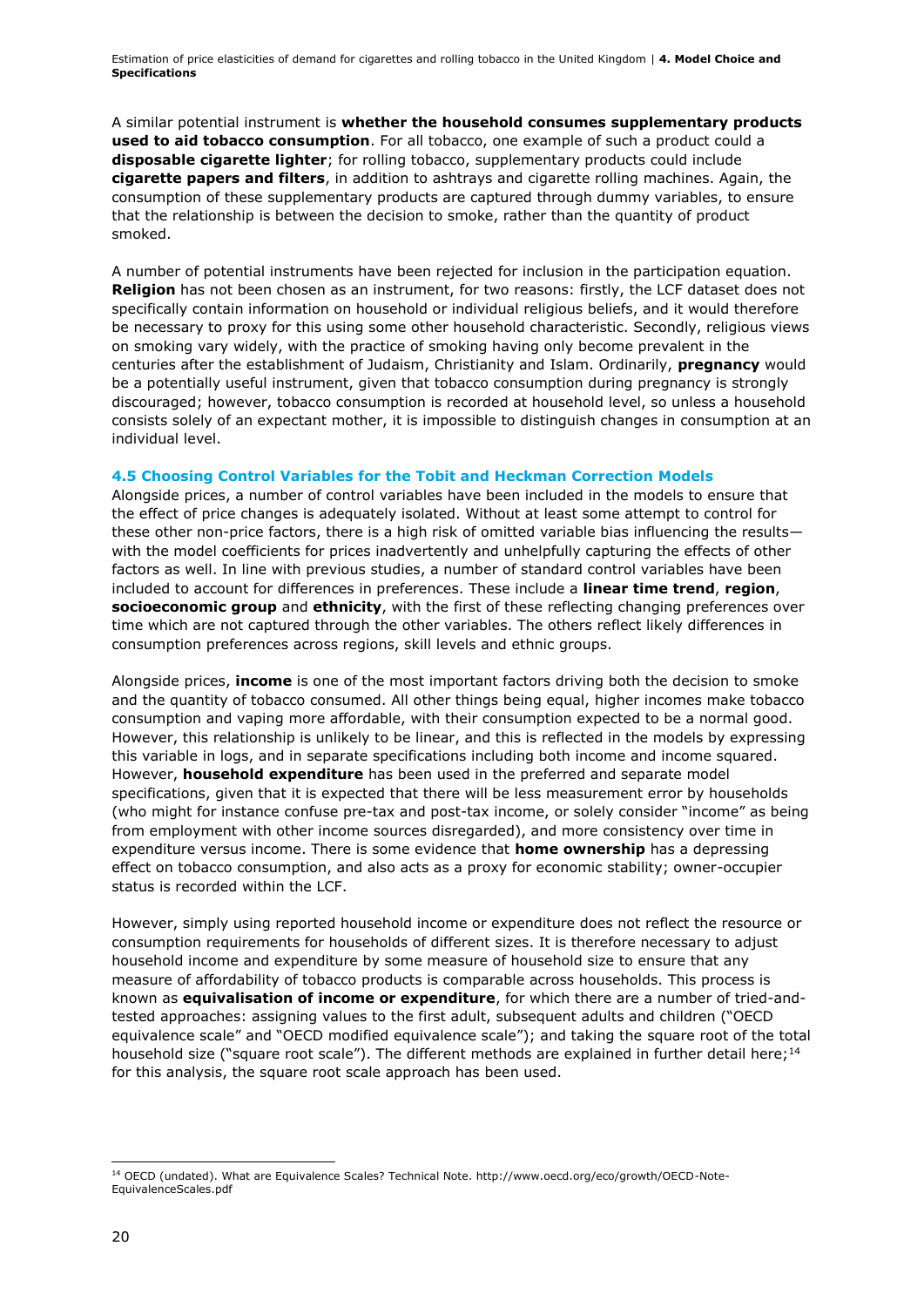Within the household, to control for the positive effect of a higher number of adults on levels of tobacco consumption, **the number of adults aged at or above the legal smoking age** have been included. The legal minimum age at which tobacco can be bought in England, Scotland and Wales increased from 16 to 18 in October 2007, so this is measured as the number of adults aged 18 or over. The composition of households by different age groups, and a greater predilection for smoking among older generations, has also been reflected by the inclusion of a control for those **households exclusively consisting of those aged 70 years old or more**. The **gender of the Household Reference Person (HRP)** has also been captured to help observe whether gender influences consumption.

Finally, two additional control variables have been included, following Aristei and Pieroni (2008). The first is **high expenditure on alcoholic beverages,** captured by a dummy variable for those households in the 75<sup>th</sup> percentile for expenditure on alcoholic beverages. The rationale for including this particular control is that there is likely to be complementarity between smoking and drinking, as shown for example by Decker and Schwartz (2000) and Pierani and Tiezzi (2008). In addition, it might be expected that the presence of younger children in the household would have a downward impact on tobacco consumption; **the presence of any children aged 5 or under** in the household is also included as a dummy variable.

### **4.6 The regression equations**

For the estimation of elasticities using both the Tobit Model and Heckman Correction Model, a double log ("log-log") specification has been applied. The main advantage of using the log-log specification is that it is isoelastic: elasticities are constant across different levels of quantity demanded, and the coefficient results can be interpreted directly as elasticities without further transformation. Semi-log specifications have also been subsequently applied to act as robustness checks; elasticities have been computed at the sample mean, as the coefficients cannot in themselves be interpreted as elasticities.

Table 9 below lists the variables used in the final model specifications, with the instruments listed included in the Heckman Correction Model specifications. The variables included in the Tobit Model specifications are the same, with the exception of the instruments which are discarded. A constant value is also included in the model. The consumption of cigarettes and rolling tobacco variables are interchangeable depending on the dependent variable (for example, the consumption of cigarettes is not used as an instrument when the dependent variables is the quantity of cigarettes consumed, to avoid multicollinearity.)

| <b>Dependent Variable Explanatory</b>      | <b>Variables</b>         | <b>Instruments</b>                             | <b>Controls</b>                                 |
|--------------------------------------------|--------------------------|------------------------------------------------|-------------------------------------------------|
| Quantity of cigarettes Price of cigarettes |                          | Consumption of cigarettes                      | Log equivalised real<br>expenditure (or income) |
| Quantity of rolling<br>tobacco             | Price of rolling tobacco | Consumption of rolling<br>tobacco              | Home ownership (owner-<br>occupier status)      |
|                                            |                          | Consumption of cigars                          | Number of people in household<br>of smoking age |
|                                            |                          | Consumption of e-cigarette<br>refills          | Households with members all<br>aged 70 or over  |
|                                            |                          | Consumption of cigarette<br>filters and papers | Male House Reference Person                     |
|                                            |                          | Consumption of lighters                        | Heavy-drinking household                        |
|                                            |                          |                                                | Children aged 5 or under                        |
|                                            |                          |                                                | Region                                          |
|                                            |                          |                                                | Marital status                                  |
|                                            |                          |                                                | Socio-economic group                            |
|                                            |                          |                                                | Ethnicity                                       |
|                                            |                          |                                                | Linear Time Trend                               |

Table 9: Variables used in the final specifications using the Heckman Correction Model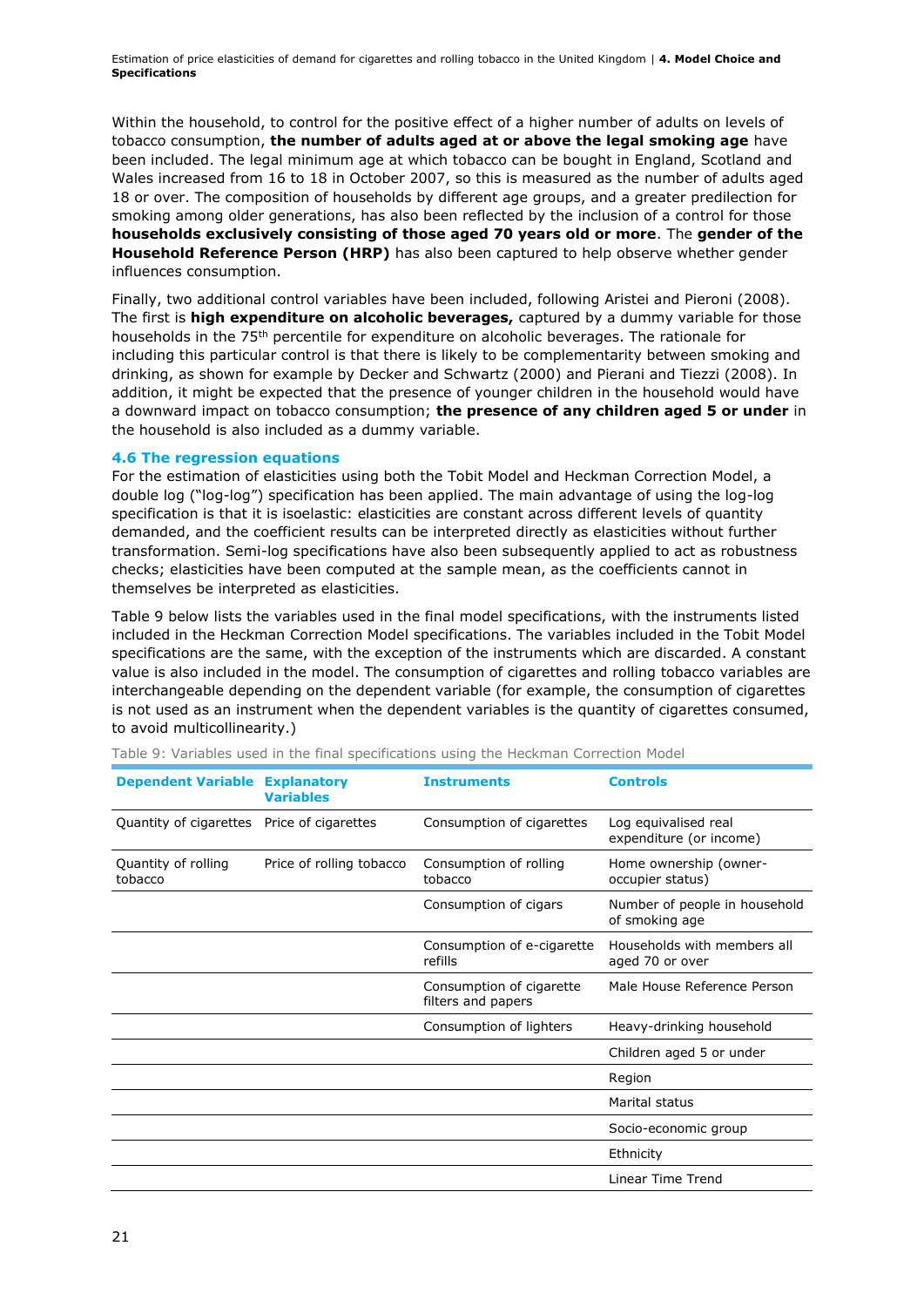### 5. Model results

### **5.1 Results using preferred modelling specification**

The estimated price elasticities are shown in Table 10 below. The own-price elasticities are found to be highly statistically significant, and imply that overall demand for cigarettes in the UK is price elastic, while demand for rolling tobacco is price inelastic. The results suggest that, all other things being equal, a 1% increase in the real prices of cigarettes and rolling tobacco would reduce household demand by 1.3% and 0.6% respectively. Given that the majority of tobacco consumed in the UK is in the form of cigarettes, and that the results suggest that households are now quite responsive to cigarette price changes, further increases in duty rates may have a sufficiently strong negative impact on consumption to offset the otherwise tax revenues generated.

|                   | <b>Quantity</b>   |                        |  |  |  |  |
|-------------------|-------------------|------------------------|--|--|--|--|
| <b>Price</b>      | <b>Cigarettes</b> | <b>Rolling Tobacco</b> |  |  |  |  |
|                   | $-1.32***$        | $-0.03$                |  |  |  |  |
| <b>Cigarettes</b> | (0.12)            | (0.16)                 |  |  |  |  |
| <b>Rolling</b>    | $0.43***$         | $-0.57***$             |  |  |  |  |
| <b>Tobacco</b>    | (0.12)            | (0.18)                 |  |  |  |  |

Table 10: Elasticity estimates using the log-log specification

Note: figures subject to rounding; own-price elasticities highlighted. Standard errors shown in parentheses. Asterisks indicate significance level (\*\*\* p<0.01; \*\* p<0.05; \* p<0.1). Source: LCF, Deloitte analysis

Cross-price elasticities for the two tobacco product categories have also been estimated, which are smaller in magnitude; only the cross-price elasticity for rolling tobacco is statistically significant. The associated coefficient estimates should not be directly interpreted as the impact of an increase of a price of one tobacco category on demand for another. This is because the modelling approach applied here analyses uncompensated or Marshallian demands, unavoidably incorporating both the income and substitution effects resulting from a price change.<sup>15</sup>

Table 11 below shows the own-price and cross-price elasticities estimated using the alternative log-linear specification. Elasticity estimates have been obtained by multiplying the resulting model coefficients, set out in full in Annex C, by the sample average. Notably, the elasticity estimate for cigarettes is close to that previously estimated by Czubek and Johal (2010, updated 2015).

|                   | <b>Quantity</b>   |                        |  |  |  |  |
|-------------------|-------------------|------------------------|--|--|--|--|
| <b>Price</b>      | <b>Cigarettes</b> | <b>Rolling Tobacco</b> |  |  |  |  |
|                   | $-1.11***$        | $-0.06$                |  |  |  |  |
| <b>Cigarettes</b> | (0.00)            | (0.00)                 |  |  |  |  |
| <b>Rolling</b>    | $0.41***$         | $-0.72***$             |  |  |  |  |
| <b>Tobacco</b>    | (0.00)            | (0.00)                 |  |  |  |  |

Table 11: Implied elasticity estimates using the log-linear specification

Note: figures subject to rounding; own-price elasticities highlighted. Standard errors shown in parentheses. Asterisks indicate significance level (\*\*\* p<0.01; \*\* p<0.05; \* p<0.1). Source: LCF, Deloitte analysis

<sup>&</sup>lt;sup>15</sup> Following standard demand theory, an increase in the price of a good will have both an income and substitution effect. The substitution effect involves a consumer shifting consumption away from the higher-priced good to another; the income effect involves the consumer choosing a new set of goods following the reduction in their purchasing power. In the model estimated here, while a measure of the income effect is incorporated through the inclusion of the weekly expenditure variable, this effect cannot be stripped out to solely leave the substitution effect. The use of a Hicksian demand function, in which a consumer minimises their expenditure to achieve a certain desired level of utility, would enable the identification of the substitution effect in isolation, but this is not examined here.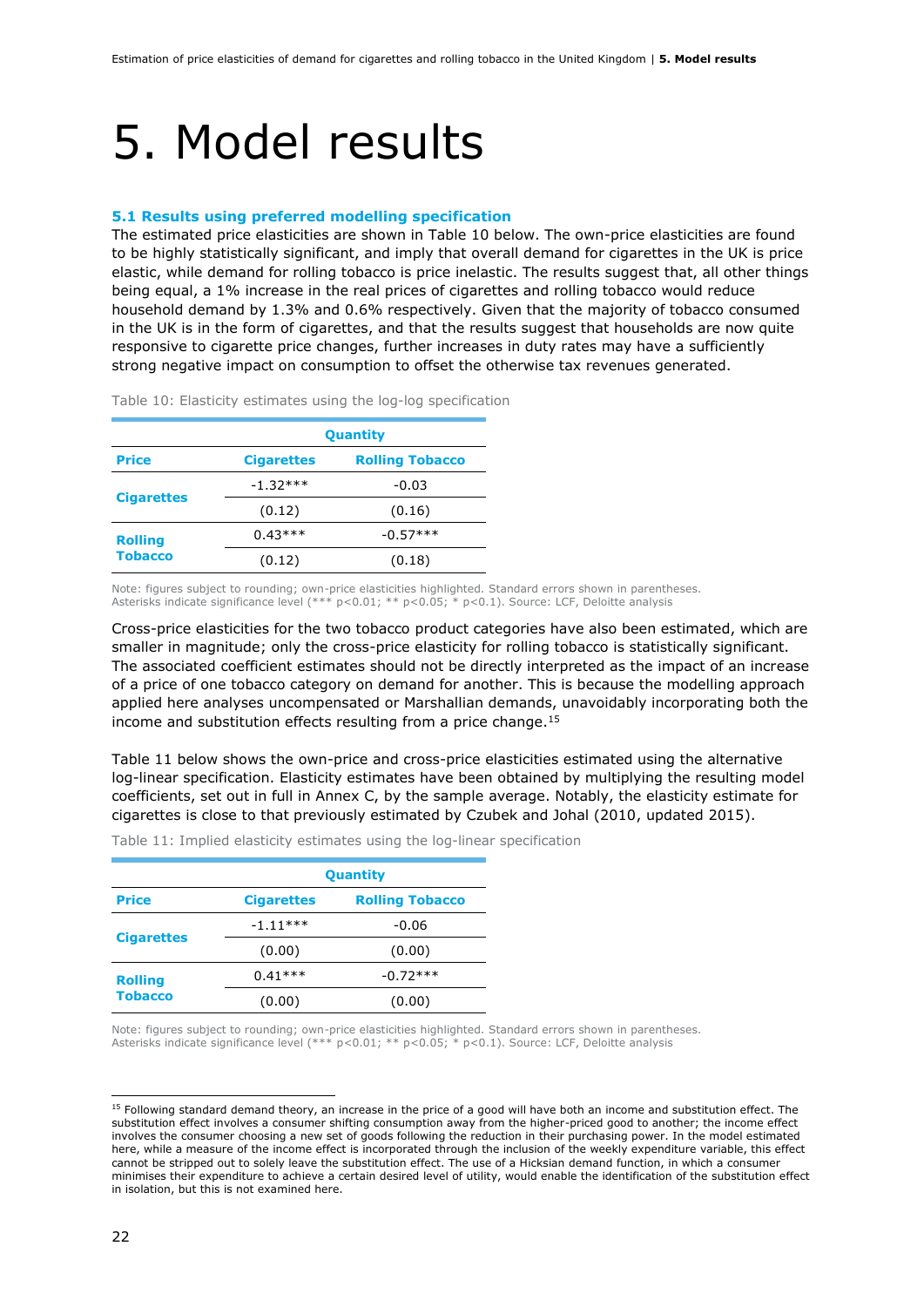#### **5.2 Other results**

The inclusion of the weekly household expenditure variable as a proxy for income enables the estimation of an income elasticity. Table 12 below sets out the estimated coefficients and associated standard errors taken from the preferred modelling specification again with the preferred double-log functional form. In addition, estimates are also provided for models using both weekly expenditure and a quadratic term, to capture any non-linear income effects. The results do not suggest evidence of a non-linear relationship between income and demand, but the own-price elasticities for cigarettes and rolling tobacco remain robust regardless.

| <b>Model</b>                        | <b>Variable</b>             | <b>Cigarettes</b> | <b>Rolling Tobacco</b> |
|-------------------------------------|-----------------------------|-------------------|------------------------|
|                                     |                             | $0.40***$         | $0.21***$              |
|                                     | <b>Weekly Expenditure</b>   | (0.02)            | (0.03)                 |
| <b>Preferred Model</b>              |                             | $-1.32***$        | $-0.57***$             |
|                                     | <b>Own-price elasticity</b> | (0.12)            | (0.18)                 |
|                                     |                             | $-0.14$           | 0.30                   |
|                                     | <b>Weekly Expenditure</b>   | (0.16)            | (0.20)                 |
| <b>Preferred Model with</b>         | <b>Weekly Expenditure</b>   | $0.28***$         | $-0.04$                |
| quadratic for weekly<br>expenditure | (squared)                   | (0.01)            | (0.09)                 |
|                                     | <b>Own-price elasticity</b> | $-1.34***$        | $-0.57***$             |
|                                     |                             | (0.12)            | (0.18)                 |

Table 12: Elasticity estimates with both weekly expenditure and a quadratic term

Note: figures subject to rounding; own-price elasticities highlighted. Standard errors shown in parentheses. Asterisks indicate significance level (\*\*\* p<0.01; \*\* p<0.05; \* p<0.1). Source: LCF, Deloitte analysis

The estimated effects of other variables are shown in Table 13 below, which are again taken from the preferred model specification. These effects are broken down into the decision to participate in either cigarette or rolling tobacco consumption and the quantity consumed. The estimated time trend is also shown, capturing the underlying trends in participation and consumption. A full set of the results for all non-price and income variables can be found in Annex C of this paper.

A negative underlying time trend is observed both for the decision to consume cigarettes and the volume consumed, but only the participation result is found to be statistically significant. These results would imply that the proportion of those deciding to smoke cigarettes is falling by around 5 per cent each year, and that underlying consumption is falling by about 0.2 per cent each year; participation in rolling tobacco consumption appears to be growing each year however. Households comprising only older members, owner-occupiers are less likely to consume cigarettes, while heavier-drinking households are both more likely to smoke cigarettes and are more likely to consume greater amounts.

| <b>Variable</b>                    | <b>Cigarettes</b>    |                    | <b>Rolling Tobacco</b> |                    |
|------------------------------------|----------------------|--------------------|------------------------|--------------------|
|                                    | <b>Participation</b> | <b>Consumption</b> | <b>Participation</b>   | <b>Consumption</b> |
| Linear Time Trend                  | $-0.05***$           | $-0.00$            | $0.02***$              | $0.02**$           |
| Household all aged<br>70 or over   | $-0.45***$           | $-0.15**$          | $0.16***$              | $0.17**$           |
| Heavy Drinking<br>Household        | $0.18***$            | $0.11***$          | $-0.47***$             | $-0.01$            |
| Owner-Occupier                     | $-0.11***$           | $-0.06*$           | $0.11***$              | $-0.05$            |
| At least one child<br>aged under 5 | $0.11***$            | $-0.06*$           | $-0.15***$             | $-0.17***$         |

Table 13: Other estimates from the preferred model using the log-log specification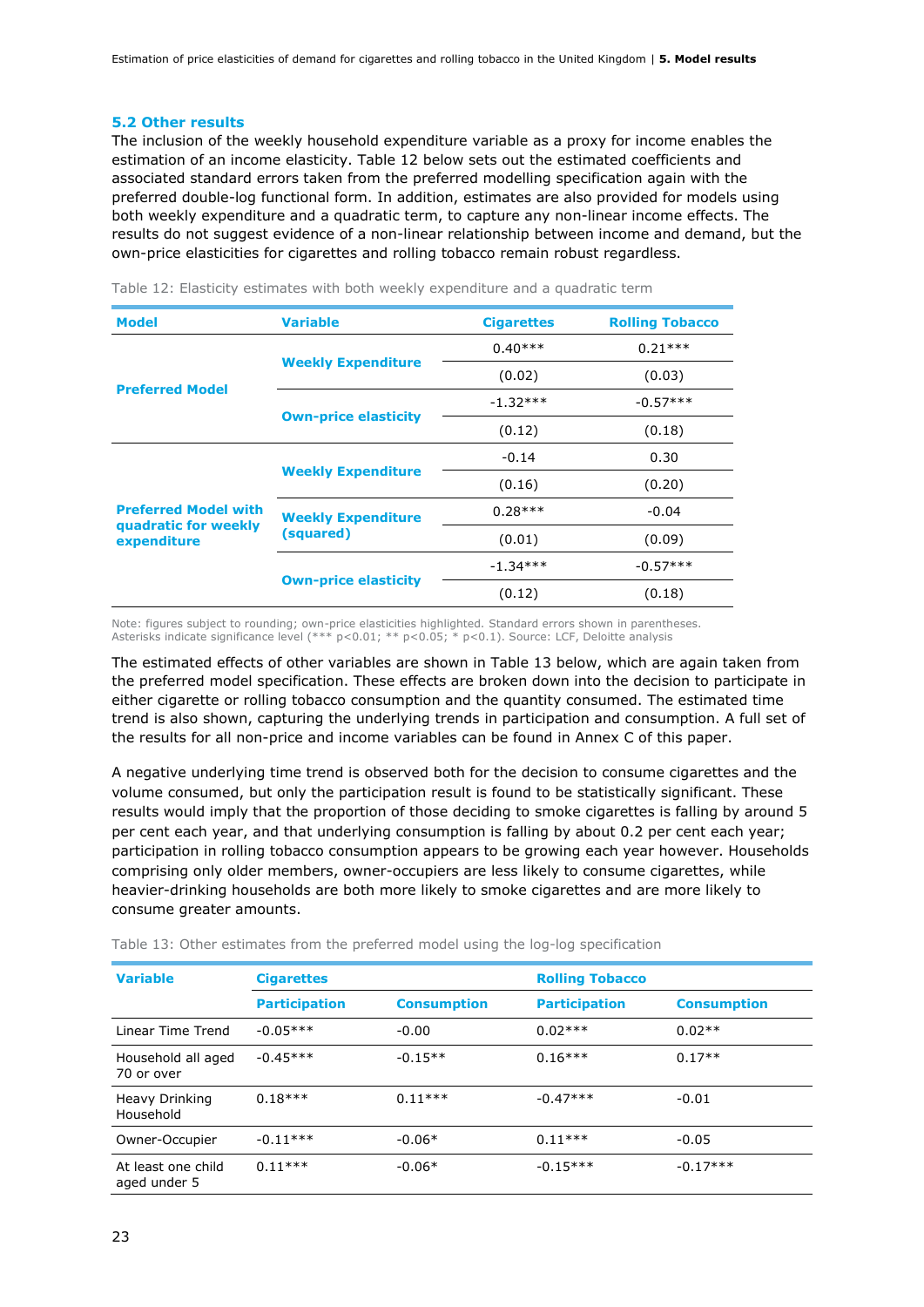Note: figures subject to rounding; asterisks indicate significance level  $(*** p < 0.01; ** p < 0.05; * p < 0.1)$ Source: LCF, Deloitte analysis

#### **5.3 Robustness checks**

Tables 14 and 15 below show the results of further robustness checks applied to the cigarette and rolling tobacco models for the income and price elasticity estimates, using different methods including: quarterly data; different income and expenditure control variables; different end years for the data sample; and the alternative price calculations set out in the previous section. The results are found to be broadly stable in each case, with the price elasticities slightly trending upwards over time.

|                                              |                                | <b>Log Real</b><br>Weekly<br><b>Expenditure</b> | <b>Log Real Price</b><br>of Cigarette | <b>Log Real Price</b><br>of Rolling<br><b>Tobacco</b> | <b>Sample</b> |
|----------------------------------------------|--------------------------------|-------------------------------------------------|---------------------------------------|-------------------------------------------------------|---------------|
| Main Model                                   | Main Model                     | $0.40***$                                       | $-1.32***$                            | $0.43***$                                             | 49,778        |
|                                              | Quarterly Data                 | $0.36***$                                       | $-1.31***$                            | $0.48***$                                             | 49,778        |
| Other Income<br>Variables                    | Total<br>Expenditure           | $0.32***$                                       | $-1.32***$                            | $0.46***$                                             | 49,777        |
|                                              | Total Income                   | $0.12***$                                       | $-1.21***$                            | $0.41***$                                             | 49,690        |
|                                              | Disposable<br>Income           | $0.11***$                                       | $-1.20***$                            | $0.41***$                                             | 49,665        |
| Other chosen<br>end years for<br>data sample | 2011                           | $0.40***$                                       | $-1.14***$                            | $0.30*$                                               | 22,625        |
|                                              | 2012                           | $0.39***$                                       | $-1.22***$                            | 0.25                                                  | 28,221        |
|                                              | 2013                           | $0.40***$                                       | $-1.24***$                            | $0.36**$                                              | 33,365        |
|                                              | 2014                           | $0.40***$                                       | $-1.25***$                            | $0.38**$                                              | 38,499        |
|                                              | 2015q1                         | $0.40***$                                       | $-1.24***$                            | $0.37**$                                              | 39,819        |
|                                              | 2015-16                        | $0.42***$                                       | $-1.27***$                            | $0.37***$                                             | 44,735        |
| Other Price<br>Approaches                    | Cigarette, Shop<br>Code        | $0.39***$                                       | $-1.08***$                            | $0.45***$                                             | 49,778        |
|                                              | Cigarettes                     | $0.36***$                                       | $-1.38***$                            | $0.47***$                                             | 49,778        |
|                                              | Cigarettes,<br>Rolling Tobacco | $0.36***$                                       | $-1.38***$                            | $0.28**$                                              | 49,778        |

Table 14: Robustness checks for cigarette model using the log-log functional form

Note: figures subject to rounding; asterisks indicate significance level (\*\*\* p<0.01; \*\* p<0.05; \* p<0.1)

Table 15: Robustness checks for rolling tobacco model using the log-log functional form

|                                    |                      | <b>Log Real</b><br><b>Weekly</b><br><b>Expenditure</b> | <b>Log Real Price</b><br>of Cigarette | <b>Log Real Price</b><br>of Rolling<br><b>Tobacco</b> | <b>Sample</b> |
|------------------------------------|----------------------|--------------------------------------------------------|---------------------------------------|-------------------------------------------------------|---------------|
| Main Model                         | Main Model           | $0.21***$                                              | $-0.03$                               | $-0.57***$                                            | 49,778        |
|                                    | Quarterly Data       | $0.22***$                                              | $-0.05$                               | $-0.56***$                                            | 49,778        |
| Other Income<br>Variables          | Total<br>Expenditure | $0.21***$                                              | $-0.04$                               | $-0.57***$                                            | 49,777        |
|                                    | <b>Total Income</b>  | $0.08***$                                              | $-0.04$                               | $-0.57***$                                            | 49,690        |
|                                    | Disposable<br>Income | $0.10***$                                              | $-0.03$                               | $-0.57***$                                            | 49,665        |
| Other end years<br>for data sample | 2011                 | $0.16***$                                              | $-0.04$                               | $-0.63*$                                              | 22,625        |
|                                    | 2012                 | $0.19***$                                              | $-0.23$                               | $-0.74**$                                             | 28,221        |
|                                    | 2013                 | $0.19***$                                              | 0.00                                  | $-0.75**$                                             | 33,365        |
|                                    | 2014                 | $0.19***$                                              | $-0.00$                               | $-0.73***$                                            | 38,499        |
|                                    | 2015q1               | $0.20***$                                              | $-0.06$                               | $-0.77***$                                            | 39,819        |
|                                    | 2015-16              | $0.21***$                                              | $-0.08$                               | $-0.57***$                                            | 44,735        |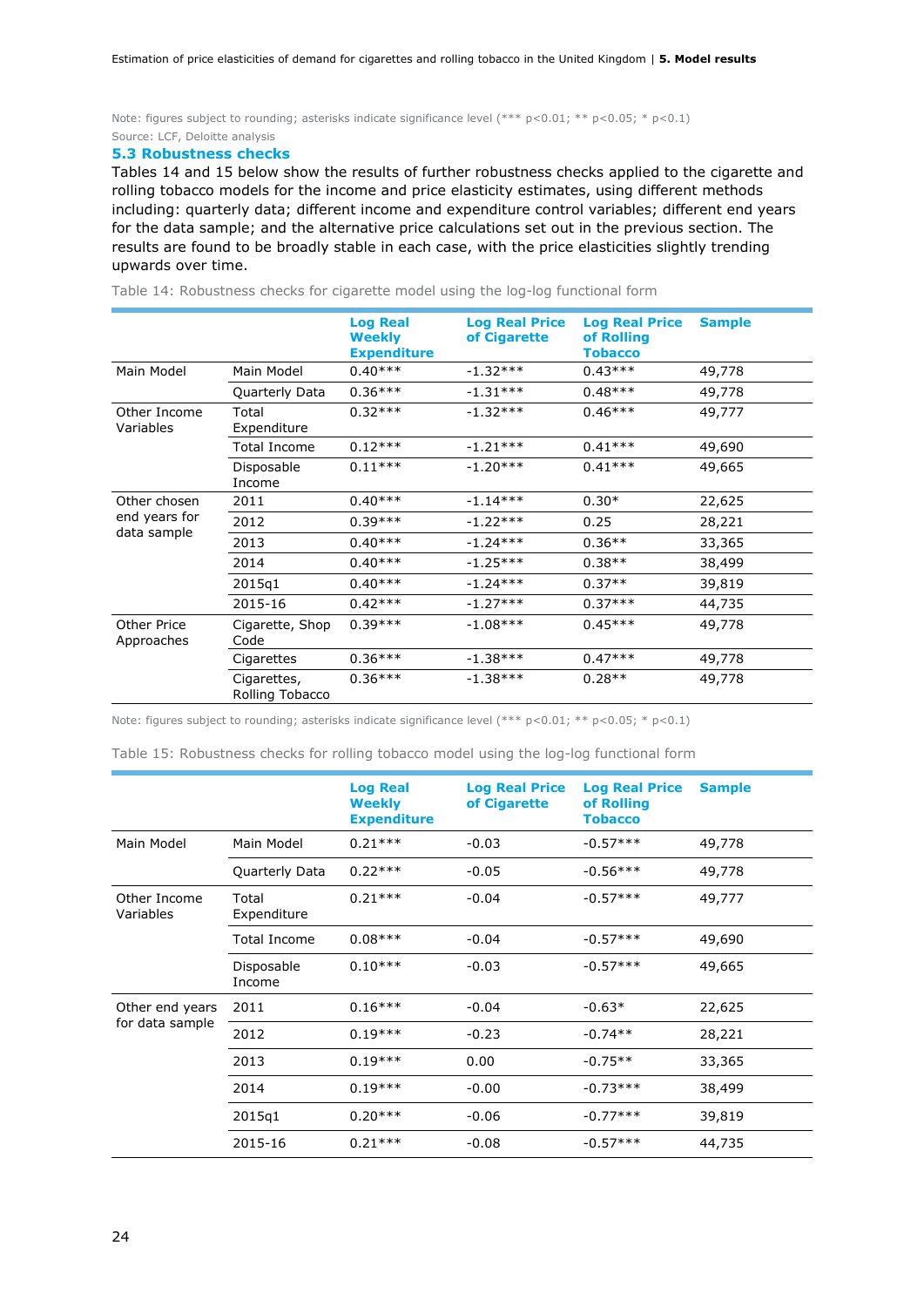| Other Price<br>Approaches | Cigarette, Shop $0.21***$<br>Code |           | $-0.08$ | $-0.57***$ | 49,778 |
|---------------------------|-----------------------------------|-----------|---------|------------|--------|
|                           | Rolling Tobacco 0.21***           |           | $-0.03$ | $0.23**$   | 49,778 |
|                           | Cigarettes,<br>Rolling Tobacco    | $0.21***$ | 0.03    | $-0.28**$  | 49,778 |

Note: figures subject to rounding; asterisks indicate significance level  $(** * p < 0.01; ** p < 0.05; * p < 0.1)$ 

### **5.4 Other modelling specifications**

Other modelling specifications in order to test the robustness of the model coefficients for the different alcohol categories. These alternative specifications include Ordinary Least Squares (OLS) on both the full sample and a subsample of non-zero observations, and the aforementioned Tobit Model. In order to exploit the full data sample, the preferred Heckman model specification and the alternative specifications have been tested with the linear-log specification. Otherwise, in the case of the Tobit model and the OLS model with full sample, the log transformation of the dependent variable would result in the loss of zero observations. Following convention, the elasticities have been estimated at the sample average.<sup>16</sup> The Full Information Maximum Likelihood (FIML) estimator is typically not as stable when using levels in the left-hand side of the equation, so the Heckman Model with two-step estimator has been used instead.

Table 16 below shows the results of the alternative models for cigarettes; only the income and own-price and cross-price elasticities are shown. The elasticities estimated using the Tobit model and OLS model with full sample are significantly different, suggesting an upward bias; the difference is less pronounced for the OLS model with the subsample of non-zero cigarette consumption. However, given the results of the Chi-Square tests for the preferred modelling specifications, as shown in the full model results in Annex C, this provides evidence that the Heckman model is providing more consistent results, with less risk of bias.

| <b>Specification</b> | <b>Cigarettes</b><br>(Own-price) | <b>Rolling Tobacco</b><br>(Cross-price) |
|----------------------|----------------------------------|-----------------------------------------|
| Heckman, twostep     | $-1.21***$                       | $0.67***$                               |
| Tobit Model          | $-0.50***$                       | $0.14**$                                |
| OLS, full sample     | $-1.23***$                       | $0.69***$                               |
| OLS, subsample       | $-0.53***$                       | 0.18                                    |

Table 16: Elasticities using alternative cigarette models using the linear-log functional form

Note: figures subject to rounding; asterisks indicate significance level (\*\*\* p<0.01; \*\* p<0.05; \* p<0.1)

The results for the rolling tobacco model using the same alternative modelling specifications, as shown in Table 17 below, are found to be similar. There is once again evidence of an upward bias on the elasticity estimates found using both OLS specifications, although this is less pronounced for the OLS applied to households with non-zero rolling tobacco consumption.

Table 17: Elasticities using alternative rolling tobacco models using the linear-log functional form

| <b>Specification</b> | <b>Cigarettes</b><br>(Own-price) | <b>Rolling Tobacco</b><br>(Cross-price) |
|----------------------|----------------------------------|-----------------------------------------|
|                      |                                  |                                         |
| Heckman, twostep     | 0.00                             | $-0.54***$                              |
| <b>Tobit Model</b>   | $-0.02*$                         | $-0.11***$                              |
| OLS, full sample     | $-0.02$                          | $-0.55***$                              |
| OLS, subsample       | $-0.25*$                         | $-0.65***$                              |

Note: figures subject to rounding; asterisks indicate significance level (\*\*\* p<0.01; \*\* p<0.05; \* p<0.1)

<sup>&</sup>lt;sup>16</sup> When using a linear-log functional form, the own-price elasticity is conventionally estimated using the transformation of the own-price coefficient by dividing it by the quantity consumed; in this case, the quantity consumed is taken as the sample average.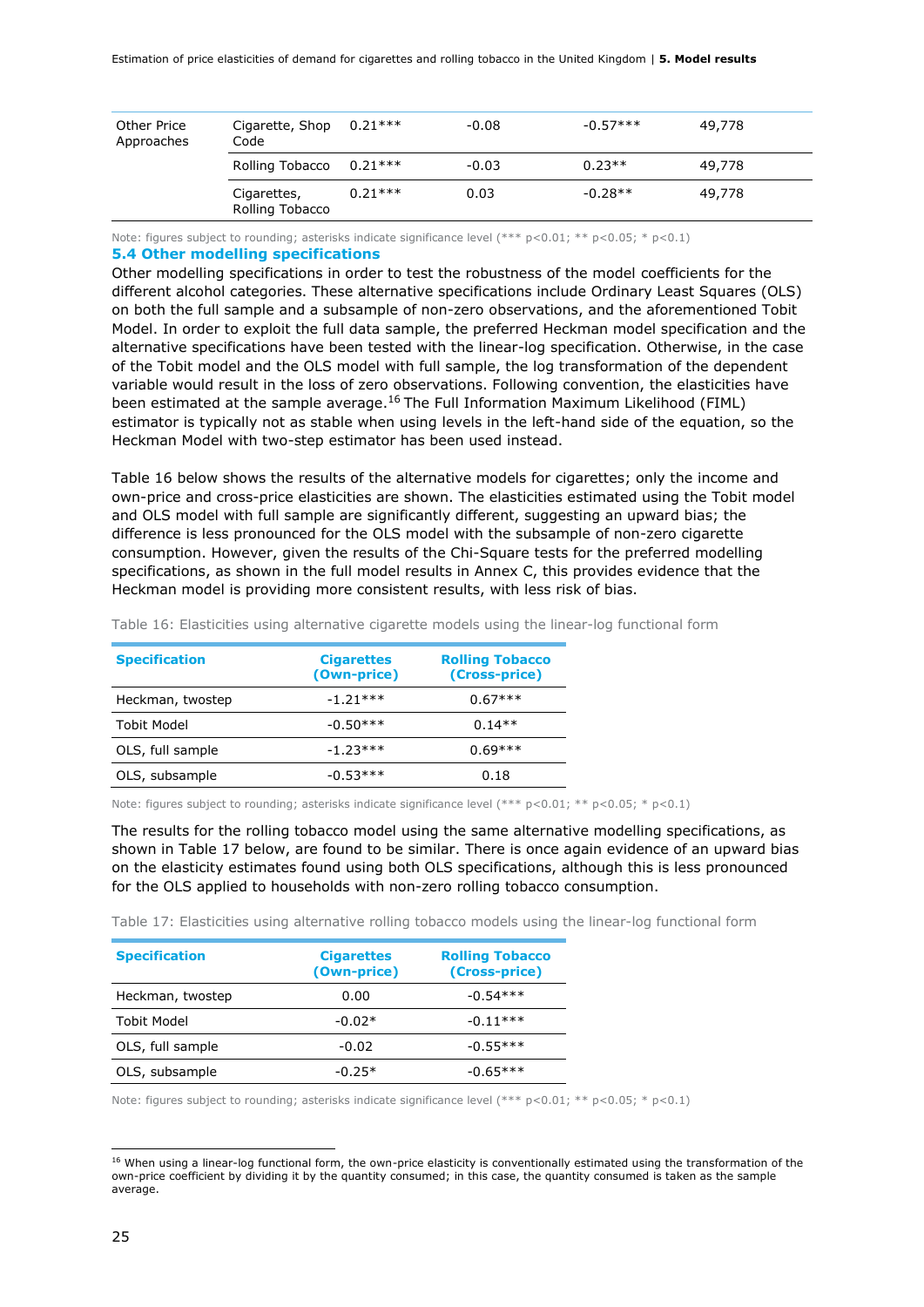### Annex A: Further Descriptive **Statistics**

This annex sets out the descriptive statistics for the other variables used in the study not already covered earlier in the paper. For the Region, Socioeconomic Group, Marital Status and Ethnicity variables, the reference category is shown emboldened, as it necessary to create a reference category for which the effects of the other categories can be compared against.

| <b>Region</b>             | <b>Proportion</b> | <b>Variable</b>                                | <b>Proportion</b> |
|---------------------------|-------------------|------------------------------------------------|-------------------|
| North East                | 5%                | Consumers of alcoholic beverages               | 53.0%             |
| North West and Merseyside | 11%               | With all members aged 70 or above              | 16.1%             |
| Yorkshire and the Humber  | 9%                | With at least one child aged under 5           | 33.6%             |
| East Midlands             | 8%                | Owner-occupiers (outright, mortgage)           | 12.4%             |
| West Midlands             | 9%                | Married or Civil Partnership                   | 49.9%             |
| East of England           | 10%               | Co-habitee                                     | 10.6%             |
| London                    | 9%                | Single                                         | 14.7%             |
| South East                | 13%               | Widowed                                        | 10.6%             |
| South West                | 9%                | Divorced, Separated or Former Civil<br>Partner | 14.3%             |
| Wales                     | 5%                |                                                |                   |
| Scotland                  | 9%                |                                                |                   |
| Northern Ireland          | 5%                |                                                |                   |

Table A.1: Households by former Government Office Region (GORS) and other variables

Source: LCF, Deloitte analysis

Table A.2: Households by socioeconomic group and ethnicity by Reference Person (HRP)

| <b>Socioeconomic group</b>                  | <b>Proportion</b> | <b>Ethnicity</b>       | <b>Proportion</b> |
|---------------------------------------------|-------------------|------------------------|-------------------|
| Large employers and higher managerial       | 7%                | White                  | 73%               |
| Higher Professional                         | 13%               | Mixed Multiple Ethnic  | 2%                |
| Lower managerial and professional           | 17%               | Asian or Asian British | 2%                |
| Intermediate occupations                    | 6%                | Black or Black British | $1\%$             |
| Small employers and own account workers     | 6%                | Other Ethnic Group     | $1\%$             |
| Lower supervisory and technical occupations | 5%                | Not Known              | 21%               |
| Semi-routine occupations                    | 7%                |                        |                   |
| Routine occupations                         | 6%                |                        |                   |
| Never worked and long term unemployed       | 2%                |                        |                   |
| <b>Students</b>                             | $1\%$             |                        |                   |
| Occupation not stated                       | $1\%$             |                        |                   |
| Not classified                              | 29%               |                        |                   |

Source: LCF, Deloitte analysis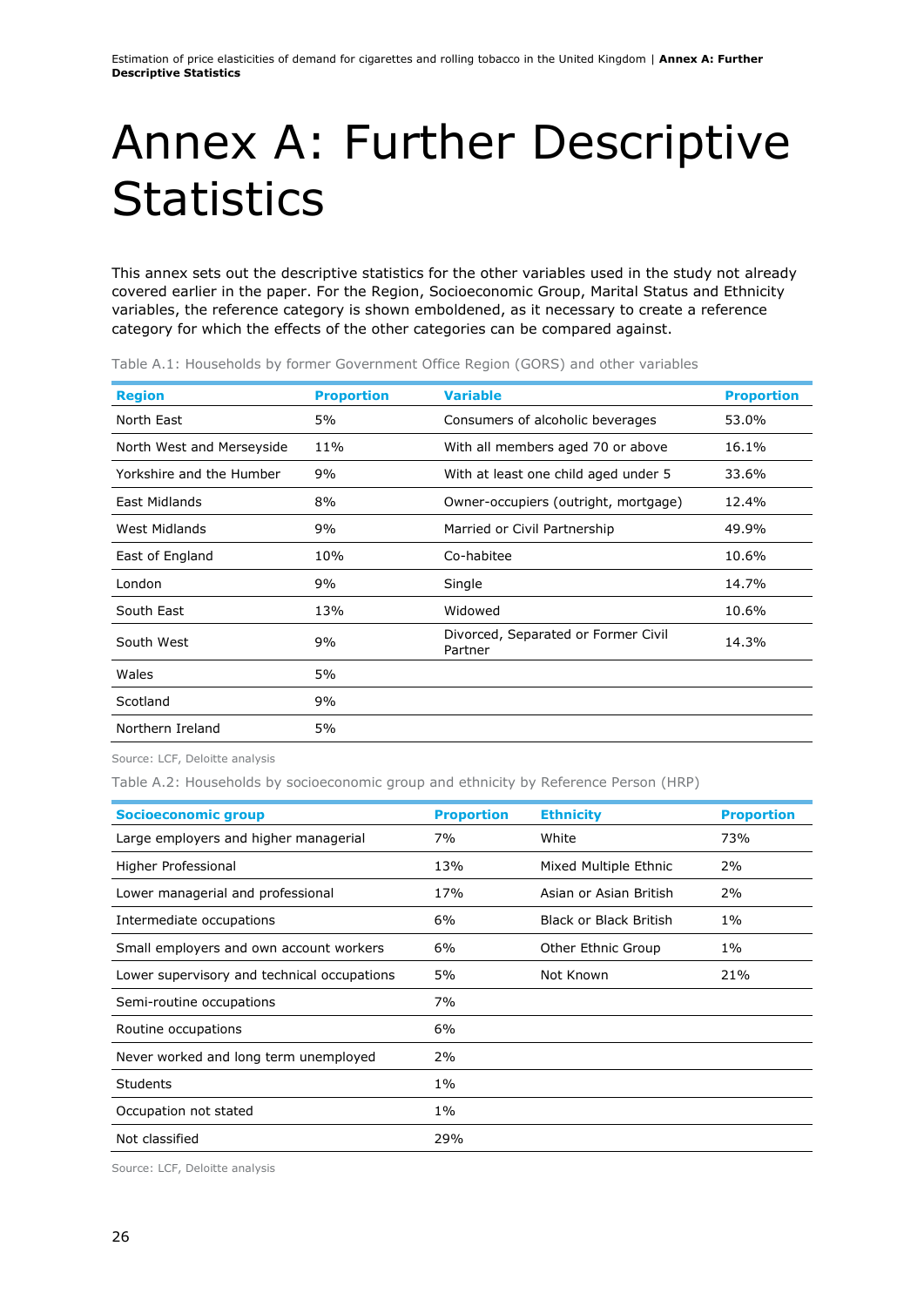## Annex B: Constructing the dataset using LCF data

This annex sets out information on how the dataset has been constructed using data taken from the LCF for the years 2008 to 2016-17. Data has been sourced from three main sources within the LCF: the main household-level data, personal-level data, and raw household diary data.

### **B.1 Household and person-level data**

Information for individual households has been sourced and compiled from the main LCF household-level datasets, and have collectively been used to generate most of the control variables. Each household is attributed a case number within the LCF, which forms the basis of each observation. The household-level variables used are described in Table B.1 below.

| <b>LCF Code</b> | <b>Variable</b>                         | <b>Description</b>                                      |
|-----------------|-----------------------------------------|---------------------------------------------------------|
| A049            | Household Size                          | Number of individuals in household                      |
| Year            | Year                                    | Yeah of survey                                          |
| SampQtr         | Sample Quarter                          | Calendar quarter in which household data collected      |
| <b>GORX</b>     | Government Office Region<br>(GORS)      | Region where the household is located                   |
| P600            | Weekly total consumption<br>expenditure | Weekly total consumption expenditure using EFS criteria |
| <b>P550P</b>    | Total expenditure                       | Total expenditure, by adults and children (anonymised)  |
| P344            | Gross Household income                  | Gross normal weekly household income                    |
| P389            | Disposable household income             | Normal weekly disposable household income               |

Table B.1: LCF household-level variables

Table B.2: Household-level variables derived using LCF household-level data

| <b>LCF Code(s) Variable</b> |                               | <b>Description</b>                                                                                       |
|-----------------------------|-------------------------------|----------------------------------------------------------------------------------------------------------|
| A043-A047                   | Number at smoking age         | Number of individuals in household who are eligible to<br>smoke, proxied by aged 18 or above             |
| A047                        | Older household               | Households in which all members are aged 70 or over                                                      |
| SexHRP                      | Sex of House Reference Person | Gender of HRP (Male or Female)                                                                           |
| A121                        | Owner-occupier                | Households which are outright owners of their main<br>dwelling, or own with a mortgage                   |
| A040, A041                  | Children under 5              | Households which have at least one child aged five or<br>under living in the household                   |
| <b>FS21</b>                 | Heavy Drinking Household      | The top 75 <sup>th</sup> percentile of households by expenditure on<br>alcoholic beverages in each year. |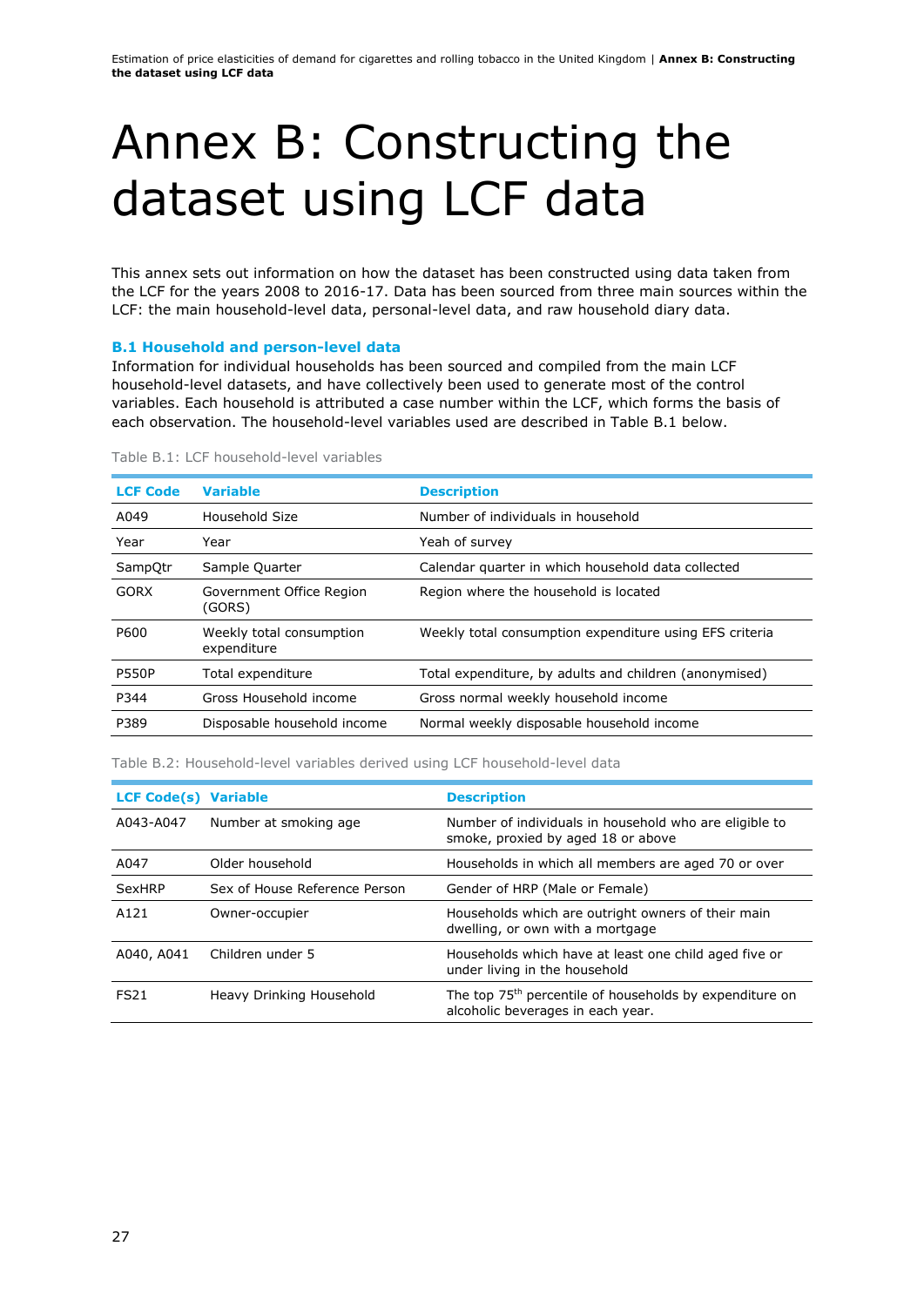Estimation of price elasticities of demand for cigarettes and rolling tobacco in the United Kingdom | **Annex B: Constructing the dataset using LCF data**

| <b>LCF Code(s)</b> | <b>Variable</b>     | <b>Description</b>                                                                                                                                      |
|--------------------|---------------------|---------------------------------------------------------------------------------------------------------------------------------------------------------|
| A006               | Marital status      | Marital status of HRP, condensed into: Married or Civil<br>Partnership; Co-habitee; Single; Widowed; and<br>Divorced, Separated or Former Civil Partner |
| A121               | Ethnicity           | Ethnicity of HRP: White, Mixed Multiple Ethnic, Asian or<br>Asian British, Black or Black British, and Other Ethnic<br>Group                            |
| A094               | Socioeconomic group | Socioeconomic group of HRP by 12 category grouping                                                                                                      |

Table B.3: Household-level variables derived using LCF person-level data

### **B.2 Tobacco consumption data**

Information for the consumption of the two main tobacco products of interest—cigarettes and rolling tobacco—has been sourced from the raw LCF household diary data as described in Table B.4 below.

Table B.4: Household-level variables derived using LCF person-level data

| <b>EFS Expenditure Code(s)</b> | <b>Variable</b> | <b>Description</b>                                       |
|--------------------------------|-----------------|----------------------------------------------------------|
| 2.1.1.1.1                      | Cigarettes      | Consumption of cigarettes excluding cigarette<br>papers  |
| 2.1.1.3.1                      | Rolling Tobacco | Consumption of rolling tobacco excluding pipe<br>tobacco |

In addition to cigarettes and rolling tobacco, information for the consumption of other tobacco products (cigars and pipes), e-cigarette products and smoking-related accessories (chiefly lighters and cigarette papers) has also been captured as described in Table B.5 below.

Table B.5: Household-level variables derived using LCF person-level data

| <b>EFS Expenditure Code(s)</b> | <b>Variable</b>     | <b>Description</b>                                                                                                                                                                         |
|--------------------------------|---------------------|--------------------------------------------------------------------------------------------------------------------------------------------------------------------------------------------|
| 2.1.1.2.1                      | Cigars              | Consumption of cigars                                                                                                                                                                      |
| 2.1.1.3.1                      | Pipes               | Consumption of pipe tobacco (excluding rolling<br>tobacco and snuff)                                                                                                                       |
| 12.3.2.2.1, 2.1.1.3.1          | E-cigarettes        | Consumption of e-cigarette devices, including<br>electronic nicotine delivery systems, electronic<br>smoking devices; consumption of e-cigarette refill<br>products including vaping fluid |
| 2.1.1.1.1                      | Cigarette papers    | Cigarette papers and filters, including Rizla<br>papers, and excluding cigarettes                                                                                                          |
| 12.3.1.1.1, 12.3.2.2.1         | Other accessories   | Consumption of other related accessories including<br>ashtrays, cigarette cases, and cigarette rolling<br>machines                                                                         |
| 12.3.1.1.1, 12.3.2.2.1         | Disposable lighters | Cigarette lighters and disposable lighters                                                                                                                                                 |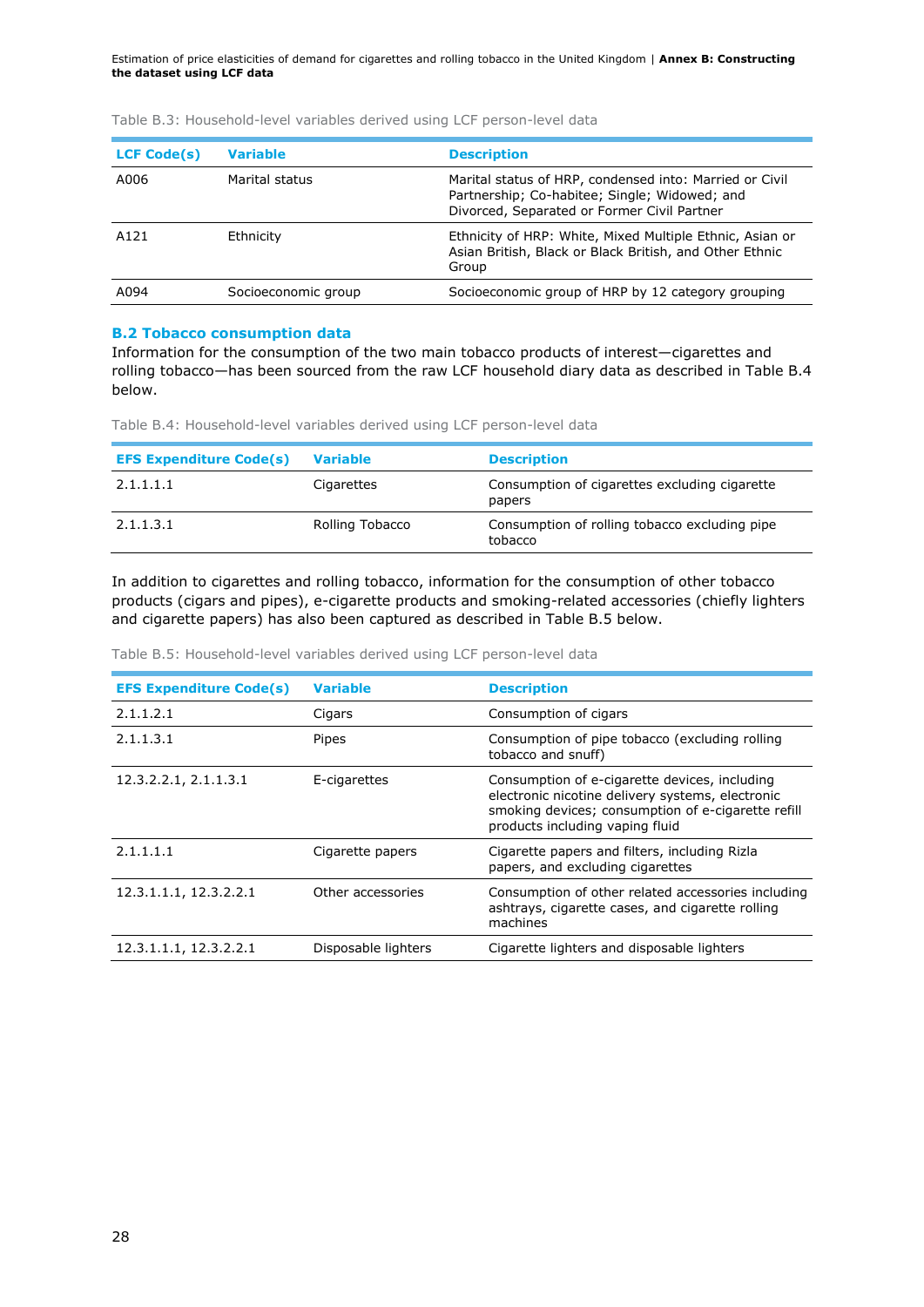## Annex C: Full Model Results

This annex sets out the full results of the models for cigarettes and rolling tobacco. The results for the participation and quantity equations within the preferred modelling specification are set out, using both the log-log and log-linear formats.

|                                                | <b>Cigarettes</b> | <b>Rolling</b><br><b>Tobacco</b> |                                    | <b>Cigarettes</b> | <b>Rolling</b><br><b>Tobacco</b> |
|------------------------------------------------|-------------------|----------------------------------|------------------------------------|-------------------|----------------------------------|
| Log Price of Cigarettes                        | 0.187             | 0.006                            | Semi-routine                       | $0.317***$        | $0.131**$                        |
|                                                | (0.127)           | (0.145)                          | occupations                        | (0.041)           | (0.060)                          |
| Log Price of Rolling                           | 0.0031            | $-0.257*$                        | Routine                            | $0.361***$        | $0.190***$                       |
| Tobacco                                        | (0.085)           | (0.147)                          | occupations                        | (0.042)           | (0.061)                          |
| Log equivalised weekly                         | $-0.0141$         | $-0.281***$                      | Never worked                       | $0.297***$        | $0.427***$                       |
| expenditure                                    | (0.013)           | (0.021)                          | and long-term<br>unemployed        | (0.059)           | (0.078)                          |
| Consumption of                                 |                   | $0.384***$                       | Students                           | $-0.127*$         | $-0.00569$                       |
| Cigarettes                                     |                   | (0.027)                          |                                    | (0.070)           | (0.098)                          |
| Consumption of Rolling                         | $0.466***$        | $\overline{a}$                   | Occupation                         | $0.261***$        | $0.357***$                       |
| Tobacco                                        | (0.033)           |                                  | not stated                         | (0.068)           | (0.094)                          |
| Consumption of Cigars                          | $0.243**$         | $0.433***$                       | Not classified                     | $0.0924**$        | 0.0615                           |
|                                                | (0.099)           | (0.129)                          |                                    | (0.037)           | (0.055)                          |
| Consumption of Pipes                           | 0.0161            | 1.570 ***                        | Not stated                         | 0.018             | 0.0337                           |
|                                                | (0.256)           | (0.253)                          |                                    | (0.019)           | (0.029)                          |
| Consumption of<br><b>Electronic Cigarettes</b> | 0.133             | $0.189*$                         | <b>Mixed Multiple</b><br>Ethnic    | $-0.138***$       | $-0.429***$                      |
|                                                | (0.096)           | (0.113)                          |                                    | (0.058)           | (0.103)                          |
| Consumption of                                 | $0.204***$        | $2.117***$                       | Asian or Asian<br><b>British</b>   | $-0.213***$       | $-0.385***$                      |
| Cigarette Paper                                | (0.040)           | (0.034)                          |                                    | (0.085)           | (0.132)                          |
| Consumption of                                 | $0.893***$        | $0.400***$                       | Black African,                     | $-0.311***$       | $-0.285**$                       |
| Cigarette Lighter                              | (0.057)           | (0.064)                          | Caribbean,<br><b>Black British</b> | (0.085)           | (0.132)                          |
| Male Household                                 | $-0.132***$       | $0.0456*$                        | Other ethnic                       | $-0.0836$         | $-0.0761$                        |
| Reference Person                               | (0.017)           | (0.026)                          | group                              | (0.102)           | (0.139)                          |
| Number at smoking age                          | $0.219***$        | $0.161***$                       | North East                         | $0.0922**$        | $-0.139**$                       |
| or above                                       | (0.012)           | (0.017)                          |                                    | (0.042)           | (0.071)                          |
| Household members all                          | $-0.455***$       | $-0.470***$                      | North West                         | $0.0676**$        | 0.0542                           |
| aged 70 or over                                | (0.030)           | (0.047)                          | and<br>Merseyside                  | (0.034)           | (0.055)                          |
| <b>Heavy Drinking</b>                          | $0.179***$        | $0.113***$                       | Yorkshire and                      | $0.0737**$        | 0.0461                           |
| Household                                      | (0.021)           | (0.032)                          | the Humber                         | (0.036)           | (0.057)                          |
| Owner-Occupier                                 | $-0.113***$       | $-0.146***$                      | East Midlands                      | $-0.00248$        | $0.114**$                        |
|                                                | (0.017)           | (0.026)                          |                                    | (0.037)           | (0.058)                          |
| At least one child aged                        | $0.109***$        | 0.0446                           | West Midlands 0.0302               |                   | $0.127**$                        |
| under 5                                        | (0.022)           | (0.032)                          |                                    | (0.036)           | (0.056)                          |

Table C.1: Regression outputs from the participation equation using log-log specification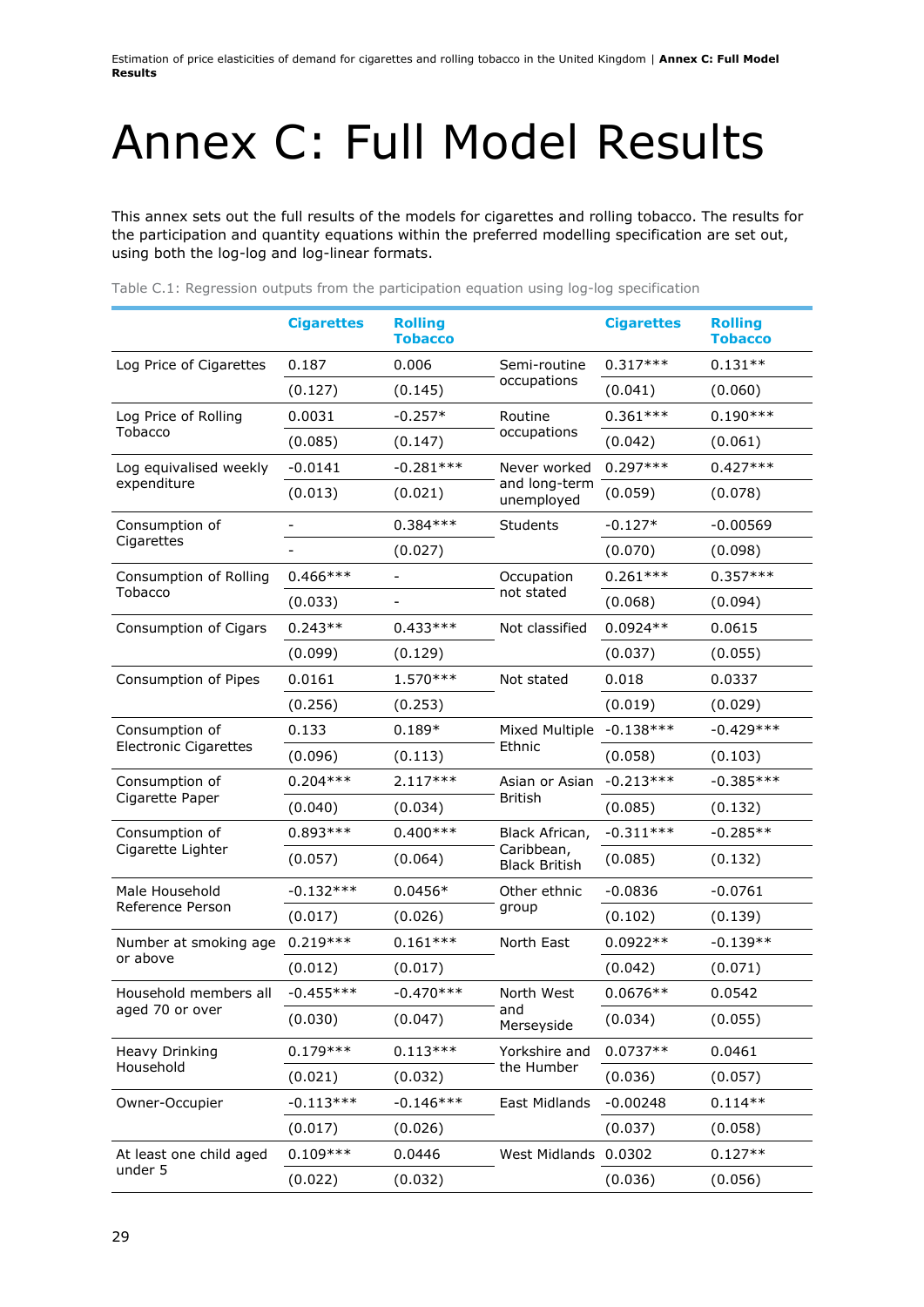|                                                       | <b>Cigarettes</b> | <b>Rolling</b><br><b>Tobacco</b> |              | <b>Cigarettes</b> | <b>Rolling</b><br><b>Tobacco</b> |
|-------------------------------------------------------|-------------------|----------------------------------|--------------|-------------------|----------------------------------|
| Co-habitee                                            | $0.333***$        | $0.290***$                       | Eastern      | $-0.0903**$       | $0.214***$                       |
|                                                       | (0.023)           | (0.033)                          | England      | (0.036)           | (0.054)                          |
| Single                                                | $0.355***$        | $0.320***$                       | South East   | $-0.0600*$        | $0.145***$                       |
|                                                       | (0.027)           | (0.038)                          |              | (0.033)           | (0.052)                          |
| Widowed                                               | $0.215***$        | 0.02                             | South West   | $-0.228***$       | $0.285***$                       |
|                                                       | (0.033)           | (0.053)                          |              | (0.038)           | (0.054)                          |
| Divorced, Separated or<br><b>Former Civil Partner</b> | $0.414***$        | $0.277***$                       | Wales        | $-0.00826$        | $0.137**$                        |
|                                                       | (0.027)           | (0.040)                          |              | (0.044)           | (0.065)                          |
| Higher Professional                                   | $-0.0841**$       | $-0.0815$                        | Scotland     | $0.190***$        | 0.0742                           |
|                                                       | (0.039)           | (0.057)                          |              | (0.035)           | (0.057)                          |
| Lower managerial and                                  | 0.0241            | $-0.0695$                        | Northern     | $0.386***$        | $-0.0256$                        |
| professional                                          | (0.036)           | (0.055)                          | Ireland      | (0.039)           | (0.066)                          |
| Intermediate                                          | 0.0541            | $-0.133**$                       | Linear Time  | $-0.0470***$      | $0.0223***$                      |
| occupations                                           | (0.043)           | (0.067)                          | Trend        | (0.006)           | (0.008)                          |
| Small employers and                                   | $0.218***$        | 0.0158                           | Constant     | $-2.048***$       | $-0.168$                         |
| own account workers                                   | (0.043)           | (0.064)                          |              | (0.507)           | (0.680)                          |
| Lower supervisory and                                 | $0.346***$        | 0.0858                           |              |                   |                                  |
| technical occupations                                 | (0.043)           | (0.065)                          | Observations | 49,778            |                                  |

Standard errors in parentheses; asterisks indicate significance level (\*\*\* p<0.01; \*\* p<0.05; \* p<0.1)

Table C.2: Regression outputs from the quantity equation using log-log specification

|                         | <b>Cigarettes</b> | <b>Rolling</b><br><b>Tobacco</b> |                                    | <b>Cigarettes</b> | <b>Rolling</b><br><b>Tobacco</b> |
|-------------------------|-------------------|----------------------------------|------------------------------------|-------------------|----------------------------------|
| Log Price of Cigarettes | $-1.323***$       | $-0.032$                         | Not classified                     | $0.360***$        | 0.13                             |
|                         | (0.124)           | (0.163)                          |                                    | (0.066)           | (0.080)                          |
| Log Price of Rolling    | $0.429***$        | $-0.574***$                      | Not stated                         | 0.00687           | $-0.0439$                        |
| Tobacco                 | (0.124)           | (0.180)                          |                                    | (0.031)           | (0.038)                          |
| Log equivalised weekly  | $0.404***$        | $0.213***$                       | Mixed Multiple                     | $-0.358***$       | $-0.0774$                        |
| expenditure             | (0.024)           | (0.030)                          | Ethnic                             | (0.082)           | (0.141)                          |
| Male Household          | $-0.0239$         | $-0.00181$                       | Asian or Asian                     | $-0.264**$        | $-0.475***$                      |
| Reference Person        | (0.028)           | (0.031)                          | <b>British</b>                     | (0.103)           | (0.165)                          |
| Number at smoking age   | $0.0525***$       | $-0.0557***$                     | Black African,                     | $-0.577***$       | $-0.299**$                       |
| or above                | (0.020)           | (0.021)                          | Caribbean,<br><b>Black British</b> | (0.131)           | (0.135)                          |
| Household members all   | $-0.146**$        | $0.171**$                        | Other ethnic                       | $-0.344$          | 0.148                            |
| aged 70 or over         | (0.057)           | (0.079)                          | group                              | (0.248)           | (0.212)                          |
| Heavy Drinking          | $0.111***$        | $-0.0102$                        | North East                         | $0.132*$          | $0.283***$                       |
| Household               | (0.035)           | (0.044)                          |                                    | (0.068)           | (0.090)                          |
| Owner-Occupier          | $-0.0553*$        | $-0.0466$                        | North West                         | $0.194***$        | $0.182**$                        |
|                         | (0.029)           | (0.038)                          | and<br>Merseyside                  | (0.057)           | (0.076)                          |
|                         | $-0.0619*$        | $-0.171***$                      |                                    | $0.123**$         | $0.280***$                       |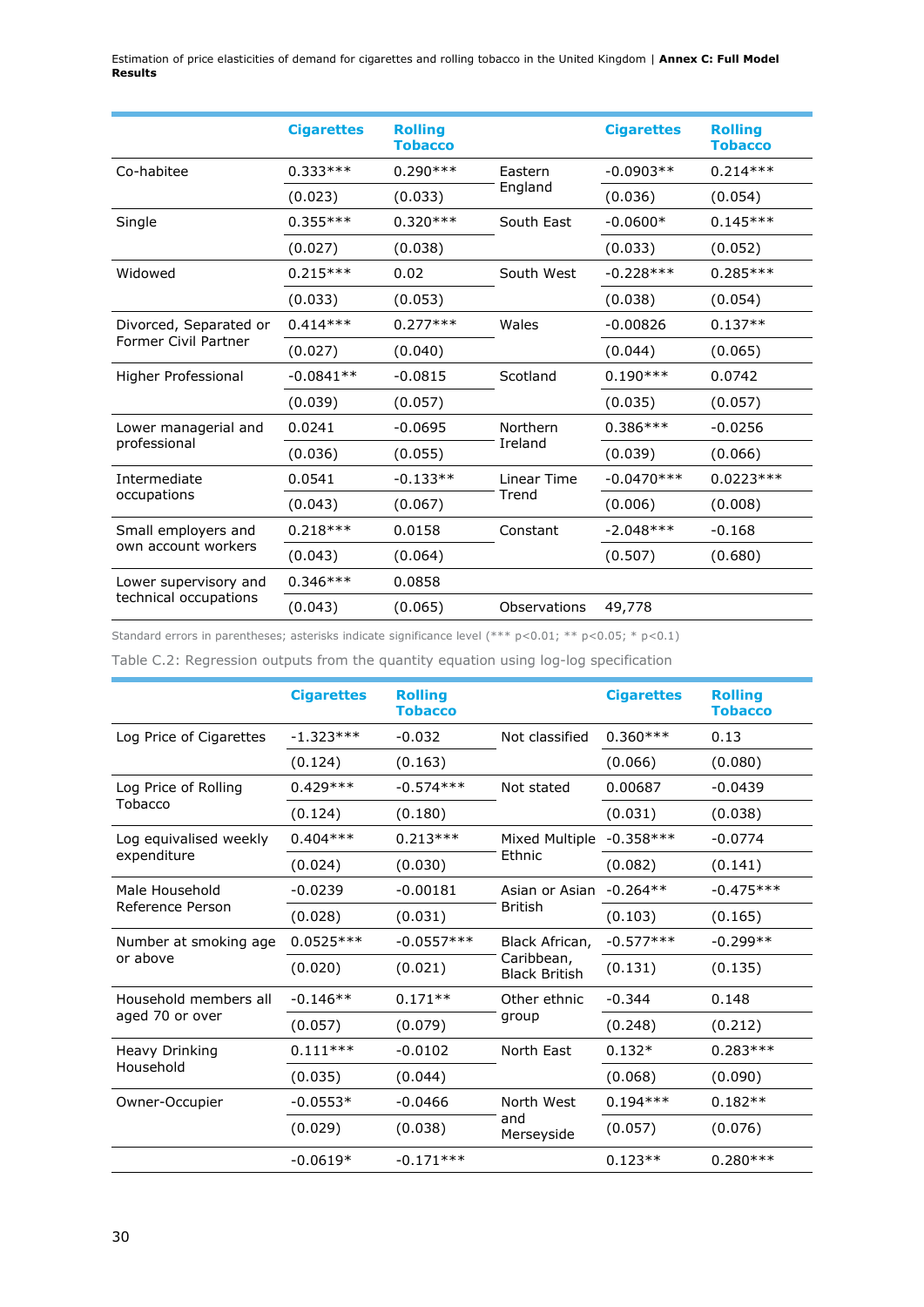|                                    | <b>Cigarettes</b> | <b>Rolling</b><br><b>Tobacco</b> |                             | <b>Cigarettes</b> | <b>Rolling</b><br><b>Tobacco</b> |
|------------------------------------|-------------------|----------------------------------|-----------------------------|-------------------|----------------------------------|
| At least one child aged<br>under 5 | (0.035)           | (0.040)                          | Yorkshire and<br>the Humber | (0.059)           | (0.077)                          |
| Co-habitee                         | 0.0174            | $-0.0714*$                       | East Midlands               | 0.0217            | 0.128                            |
|                                    | (0.040)           | (0.043)                          |                             | (0.063)           | (0.078)                          |
| Single                             | $-0.0464$         | $-0.413***$                      | West Midlands 0.120**       |                   | $0.202***$                       |
|                                    | (0.045)           | (0.048)                          |                             | (0.058)           | (0.075)                          |
| Widowed                            | 0.00642           | $-0.0749$                        | Eastern                     | 0.014             | $0.135*$                         |
|                                    | (0.054)           | (0.074)                          | England                     | (0.061)           | (0.073)                          |
| Divorced, Separated or             | $-0.0152$         | $-0.318***$                      | South East                  | 0.0183            | 0.0946                           |
| Former Civil Partner               | (0.045)           | (0.050)                          |                             | (0.057)           | (0.072)                          |
| Higher Professional                | 0.0688            | $-0.0982$                        | South West                  | $-0.149**$        | 0.0981                           |
|                                    | (0.072)           | (0.086)                          |                             | (0.067)           | (0.073)                          |
| Lower managerial and               | 0.102             | $-0.109$                         | Wales                       | 0.0873            | $0.176**$                        |
| professional                       | (0.065)           | (0.084)                          |                             | (0.071)           | (0.088)                          |
| Intermediate                       | $0.146*$          | 0.0029                           | Scotland                    | $0.316***$        | $0.210***$                       |
| occupations                        | (0.075)           | (0.094)                          |                             | (0.057)           | (0.081)                          |
| Small employers and                | $0.210***$        | 0.0175                           | Northern                    | $0.469***$        | $0.252***$                       |
| own account workers                | (0.075)           | (0.097)                          | Ireland                     | (0.060)           | (0.094)                          |
| Lower supervisory and              | $0.252***$        | 0.00931                          | Linear Time                 | $-0.00235$        | $0.0205**$                       |
| technical occupations              | (0.073)           | (0.092)                          | Trend                       | (0.008)           | (0.010)                          |
| Semi-routine                       | $0.290***$        | $-0.0446$                        | Constant                    | 4.675 ***         | $5.145***$                       |
| occupations                        | (0.070)           | (0.083)                          |                             | (0.587)           | (0.798)                          |
| Routine occupations                | $0.343***$        | 0.0245                           | atan(rho)                   | $0.331***$        | $-0.215***$                      |
|                                    | (0.072)           | (0.084)                          |                             | (0.054)           | (0.024)                          |
| Never worked and long-             | $0.257***$        | 0.0397                           | log(sigma)                  | $0.0342**$        | $-0.218***$                      |
| term unemployed                    | (0.094)           | (0.100)                          |                             | (0.015)           | (0.011)                          |
| Students                           | $-0.337***$       | $-0.156$                         | <b>Inverse Mills</b>        | 0.33              | $-0.17$                          |
|                                    | (0.116)           | (0.129)                          | Ratio                       | Chi-Square        | Chi-Square                       |
| Occupation not stated              | $0.209**$         | 0.101                            | LR test of                  | 36.90***          | 79.65***                         |
|                                    | (0.101)           | (0.103)                          | independence                |                   |                                  |
|                                    |                   |                                  | Observations                | 49,778            |                                  |

Standard errors in parentheses; asterisks indicate significance level (\*\*\* p<0.01; \*\* p<0.05; \* p<0.1)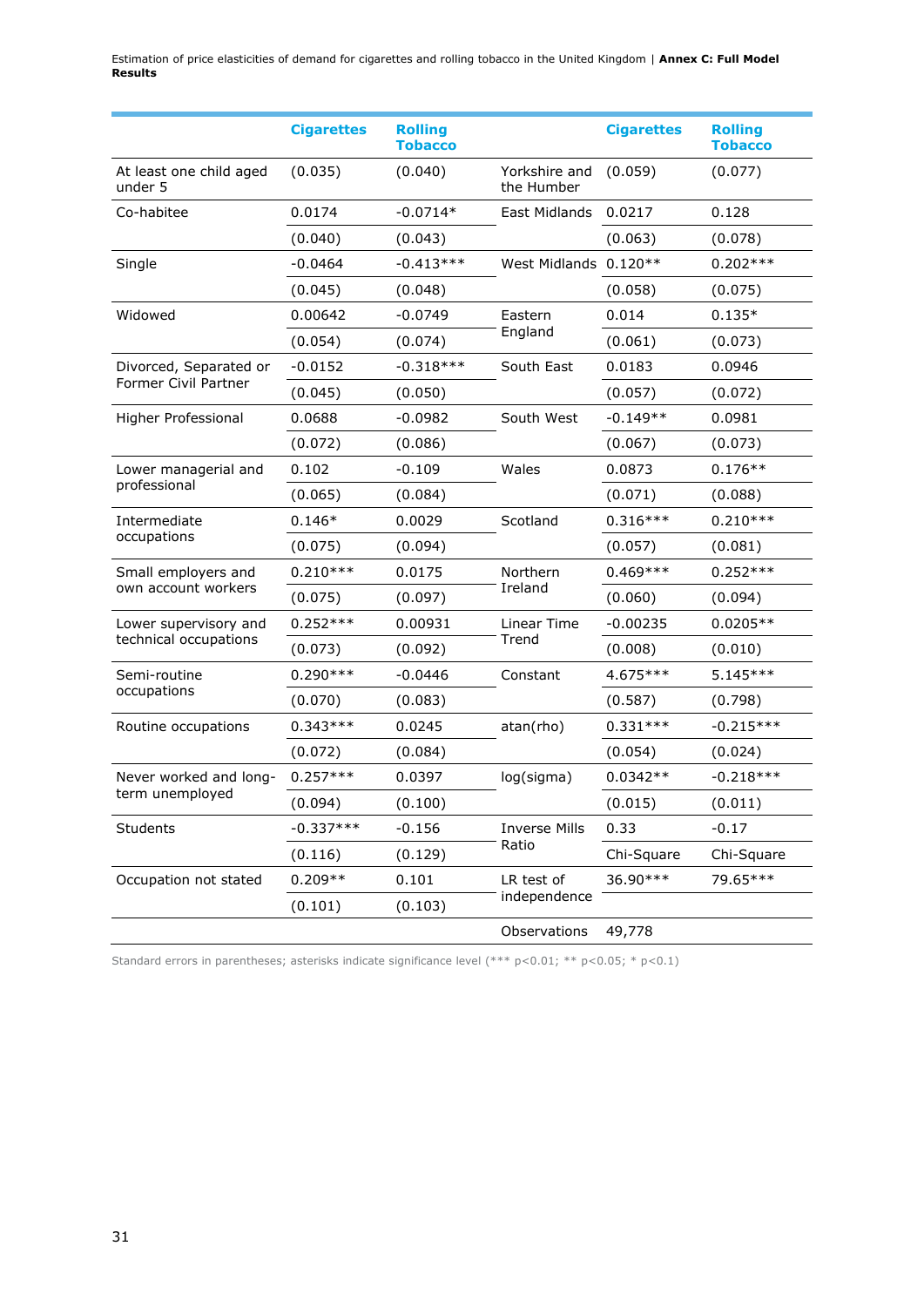|  |  |  |  |  |  |  |  | Table C.3: Regression outputs from the participation equation using log-linear specification |
|--|--|--|--|--|--|--|--|----------------------------------------------------------------------------------------------|
|--|--|--|--|--|--|--|--|----------------------------------------------------------------------------------------------|

|                                   | <b>Cigarettes</b> | <b>Rolling</b><br><b>Tobacco</b> |                                                      | <b>Cigarettes</b> | <b>Rolling</b><br><b>Tobacco</b> |
|-----------------------------------|-------------------|----------------------------------|------------------------------------------------------|-------------------|----------------------------------|
| Log Price of Cigarettes           | $0.0206***$       | $-0.001$                         | Semi-routine                                         | $0.287***$        | $0.134**$                        |
|                                   | (0.004)           | (0.004)                          | occupations                                          | (0.041)           | (0.060)                          |
| Log Price of Rolling              | 0.000833          | 0.0012                           | Routine                                              | $0.331***$        | $0.199***$                       |
| Tobacco                           | (0.003)           | (0.005)                          | occupations                                          | (0.042)           | (0.061)                          |
| Log equivalised weekly            | $-0.000179***$    | $-0.000823***$                   | Never worked                                         | $0.266***$        | $0.504***$                       |
| expenditure                       | (0.000)           | (0.000)                          | and long-term<br>unemployed                          | (0.059)           | (0.078)                          |
| Consumption of                    |                   | $0.378***$                       | <b>Students</b>                                      | $-0.150**$        | $-0.00711$                       |
| Cigarettes                        |                   | (0.026)                          |                                                      | (0.070)           | (0.099)                          |
| Consumption of Rolling            | $0.465***$        | $\overline{\phantom{0}}$         | Occupation                                           | $0.234***$        | $0.413***$                       |
| Tobacco                           | (0.033)           |                                  | not stated                                           | (0.068)           | (0.094)                          |
| Consumption of Cigars             | $0.243**$         | $0.425***$                       | Not classified                                       | $0.0630*$         | 0.0873                           |
|                                   | (0.099)           | (0.130)                          |                                                      | (0.037)           | (0.055)                          |
| Consumption of Pipes              | 0.0053            | 1.559***                         | Not stated                                           | 0.0173            | 0.0334                           |
|                                   | (0.255)           | (0.251)                          |                                                      | (0.019)           | (0.029)                          |
| Consumption of                    | 0.13              | 0.177                            | Mixed Multiple                                       | $-0.143***$       | $-0.411***$                      |
| <b>Electronic Cigarettes</b>      | (0.096)           | (0.112)                          | Ethnic                                               | (0.058)           | (0.102)                          |
| Consumption of<br>Cigarette Paper | $0.201***$        | $2.115***$                       | Asian or Asian<br><b>British</b>                     | $-0.232***$       | $-0.361***$                      |
|                                   | (0.040)           | (0.034)                          |                                                      | (0.085)           | (0.132)                          |
| Consumption of                    | $0.891***$        | $0.397***$                       | Black African,<br>Caribbean,<br><b>Black British</b> | $-0.324***$       | $-0.261**$                       |
| Cigarette Lighter                 | (0.058)           | (0.064)                          |                                                      | (0.085)           | (0.132)                          |
| Male Household                    | $-0.133***$       | $0.0460*$                        | Other ethnic<br>group                                | $-0.0924$         | $-0.0622$                        |
| Reference Person                  | (0.017)           | (0.026)                          |                                                      | (0.102)           | (0.139)                          |
| Number at smoking age             | $0.220***$        | $0.153***$                       | North East                                           | $0.106**$         | $-0.120*$                        |
| or above                          | (0.012)           | (0.017)                          |                                                      | (0.043)           | (0.071)                          |
| Household members all             | $-0.460***$       | $-0.460***$                      | North West                                           | $0.0786**$        | 0.0584                           |
| aged 70 or over                   | (0.030)           | (0.047)                          | and<br>Merseyside                                    | (0.034)           | (0.055)                          |
| Heavy Drinking                    | $0.189***$        | $0.102***$                       | Yorkshire and                                        | $0.0910**$        | 0.0536                           |
| Household                         | (0.021)           | (0.033)                          | the Humber                                           | (0.036)           | (0.057)                          |
| Owner-Occupier                    | $-0.119***$       | $-0.148***$                      | East Midlands                                        | 0.0123            | $0.118**$                        |
|                                   | (0.017)           | (0.026)                          |                                                      | (0.037)           | (0.058)                          |
| At least one child aged           | 0.0987***         | $0.0598*$                        | West Midlands 0.0493                                 |                   | $0.130**$                        |
| under 5                           | (0.022)           | (0.032)                          |                                                      | (0.036)           | (0.056)                          |
| Co-habitee                        | $0.332***$        | $0.292***$                       | Eastern                                              | $-0.0800**$       | $0.209***$                       |
|                                   | (0.023)           | (0.033)                          | England                                              | (0.036)           | (0.054)                          |
| Single                            | $0.347***$        | $0.348***$                       | South East                                           | $-0.0503$         | $0.147***$                       |
|                                   | (0.026)           | (0.038)                          |                                                      | (0.033)           | (0.052)                          |
| Widowed                           | $0.209***$        | 0.0281                           | South West                                           | $-0.217***$       | $0.280***$                       |
|                                   | (0.033)           | (0.053)                          |                                                      | (0.038)           | (0.054)                          |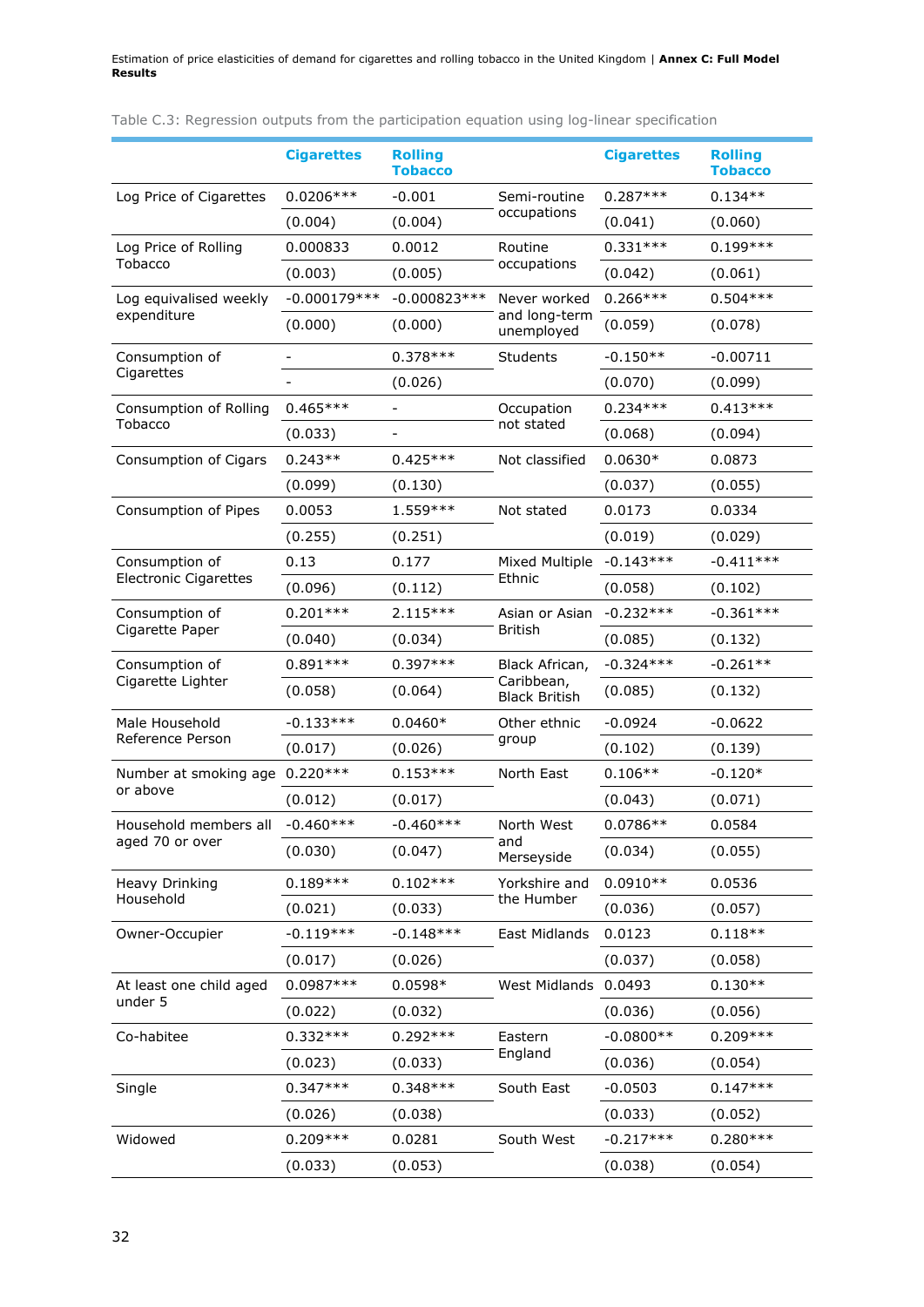|                                                | <b>Cigarettes</b> | <b>Rolling</b><br><b>Tobacco</b> |                      | <b>Cigarettes</b> | <b>Rolling</b><br><b>Tobacco</b> |
|------------------------------------------------|-------------------|----------------------------------|----------------------|-------------------|----------------------------------|
| Divorced, Separated or<br>Former Civil Partner | $0.408***$        | $0.292***$                       | Wales                | 0.00659           | $0.146**$                        |
|                                                | (0.027)           | (0.040)                          |                      | (0.044)           | (0.066)                          |
| Higher Professional                            | $-0.0955**$       | $-0.0983*$                       | Scotland             | $0.207***$        | 0.0831                           |
|                                                | (0.039)           | (0.058)                          |                      | (0.036)           | (0.058)                          |
| Lower managerial and                           | 0.00301           | $-0.0812$                        | <b>Northern</b>      | $0.392***$        | $-0.0248$                        |
| professional                                   | (0.036)           | (0.055)                          | Ireland              | (0.039)           | (0.066)                          |
| Intermediate                                   | 0.0264            | $-0.143**$                       | Linear Time<br>Trend | $-0.0661***$      | $0.0142*$                        |
| occupations                                    | (0.043)           | (0.067)                          |                      | (0.006)           | (0.008)                          |
| Small employers and                            | $0.190***$        | 0.0158                           | Constant             | $-2.015***$       | $-2.294***$                      |
| own account workers                            | (0.043)           | (0.064)                          |                      | (0.137)           | (0.196)                          |
| Lower supervisory and                          | $0.321***$        | 0.0798                           |                      |                   |                                  |
| technical occupations                          | (0.043)           | (0.065)                          | Observations         | 49,778            |                                  |

Standard errors in parentheses; asterisks indicate significance level (\*\*\* p<0.01; \*\* p<0.05; \* p<0.1)

Table C.4: Regression outputs from the quantity equation using log-linear specification

|                                          | <b>Cigarettes</b> | <b>Rolling</b><br><b>Tobacco</b> |                           | <b>Cigarettes Rolling</b> | <b>Tobacco</b> |
|------------------------------------------|-------------------|----------------------------------|---------------------------|---------------------------|----------------|
| Log Price of Cigarettes                  | $-0.0364***$      | $-0.002$                         | Not classified            | $0.270***$                | 0.0764         |
|                                          | (0.003)           | (0.005)                          |                           | (0.066)                   | (0.081)        |
| Log Price of Rolling                     | $0.0146***$       | $-0.0262***$                     | Not stated                | 0.00822                   | $-0.0418$      |
| Tobacco                                  | (0.004)           | (0.005)                          |                           | (0.031)                   | (0.038)        |
| Log equivalised weekly                   | 0.000694 ***      | $0.000383**$                     | Mixed Multiple Ethnic     | $-0.392***$               | $-0.0676$      |
| expenditure                              | (0.000)           | (0.000)                          |                           | (0.083)                   | (0.143)        |
| Male Household Reference                 | $-0.0176$         | $-0.000958$                      | Asian or Asian British    | $-0.278***$               | $-0.476***$    |
| Person                                   | (0.028)           | (0.031)                          |                           | (0.103)                   | (0.159)        |
| Number at smoking age or                 | $0.0755***$       | $-0.0400*$                       | Black African, Caribbean, | $-0.607***$               | $-0.314**$     |
| above                                    | (0.021)           | (0.021)                          | <b>Black British</b>      | (0.130)                   | (0.134)        |
| Household members all<br>aged 70 or over | $-0.161***$       | $0.178**$                        | Other ethnic group        | $-0.343$                  | 0.144          |
|                                          | (0.058)           | (0.079)                          |                           | (0.246)                   | (0.216)        |
| Heavy Drinking Household                 | $0.154***$        | 0.0148                           | North East                | 0.0913                    | $0.249***$     |
|                                          | (0.036)           | (0.045)                          |                           | (0.068)                   | (0.092)        |
| Owner-Occupier                           | $-0.0523*$        | $-0.0455$                        | North West and            | $0.167***$                | $0.171**$      |
|                                          | (0.029)           | (0.038)                          | Merseyside                | (0.058)                   | (0.076)        |
| At least one child aged                  | $-0.102***$       | $-0.185***$                      | Yorkshire and the Humber  | 0.0974                    | $0.261***$     |
| under 5                                  | (0.035)           | (0.041)                          |                           | (0.060)                   | (0.077)        |
| Co-habitee                               | 0.0157            | $-0.0794*$                       | East Midlands             | 0.0142                    | 0.115          |
|                                          | (0.040)           | (0.042)                          |                           | (0.063)                   | (0.079)        |
| Single                                   | $-0.0788*$        | $-0.442***$                      | <b>West Midlands</b>      | 0.0971                    | $0.185**$      |
|                                          | (0.045)           | (0.048)                          |                           | (0.059)                   | (0.076)        |
| Widowed                                  | 0.00355           | $-0.0752$                        | Eastern England           | 0.0187                    | $0.136*$       |
|                                          | (0.055)           | (0.075)                          |                           | (0.061)                   | (0.073)        |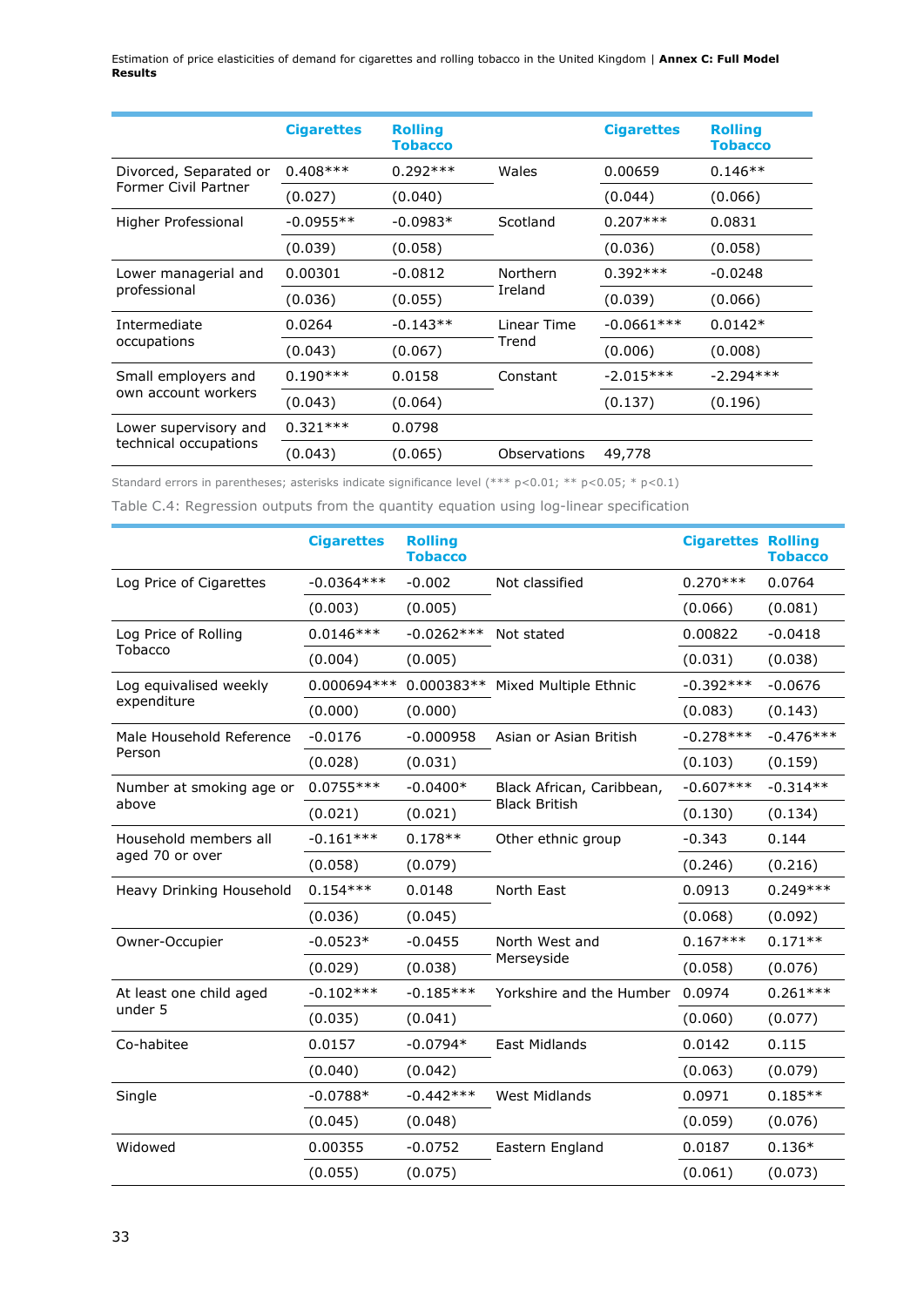|                                                | <b>Cigarettes</b> | <b>Rolling</b><br><b>Tobacco</b> |                            | <b>Cigarettes Rolling</b> | <b>Tobacco</b> |
|------------------------------------------------|-------------------|----------------------------------|----------------------------|---------------------------|----------------|
| Divorced, Separated or                         | $-0.035$          | $-0.335***$                      | South East                 | 0.0151                    | 0.087          |
| <b>Former Civil Partner</b>                    | (0.045)           | (0.050)                          |                            | (0.058)                   | (0.072)        |
| Higher Professional                            | 0.0846            | $-0.0768$                        | South West                 | $-0.149**$                | 0.0985         |
|                                                | (0.073)           | (0.087)                          |                            | (0.068)                   | (0.073)        |
| Lower managerial and                           | $0.111*$          | $-0.096$                         | Wales                      | 0.07                      | $0.157*$       |
| professional                                   | (0.066)           | (0.085)                          |                            | (0.072)                   | (0.089)        |
| Intermediate occupations                       | $0.143*$          | 0.00113                          | Scotland                   | $0.293***$                | $0.192**$      |
|                                                | (0.075)           | (0.095)                          |                            | (0.058)                   | (0.082)        |
| Small employers and own                        | $0.192**$         | 0.00952                          | Northern Ireland           | $0.474***$                | $0.246***$     |
| account workers                                | (0.075)           | (0.097)                          |                            | (0.061)                   | (0.094)        |
| Lower supervisory and<br>technical occupations | $0.234***$        | $-0.00226$                       | <b>Linear Time Trend</b>   | $-0.00714$                | $0.0283***$    |
|                                                | (0.074)           | (0.092)                          |                            | (0.008)                   | (0.010)        |
| Semi-routine occupations                       | $0.255***$        | $-0.0705$                        | Constant                   | 4.325 ***                 | 4.972 ***      |
|                                                | (0.070)           | (0.083)                          |                            | (0.215)                   | (0.219)        |
| Routine occupations                            | $0.288***$        | $-0.00718$                       | atan(rho)                  | $0.334***$                | $-0.222***$    |
|                                                | (0.073)           | (0.085)                          |                            | (0.056)                   | (0.024)        |
| Never worked and long-                         | 0.0849            | $-0.0585$                        | log(sigma)                 | $0.0440***$               | $-0.215***$    |
| term unemployed                                | (0.094)           | (0.099)                          |                            | (0.015)                   | (0.011)        |
| Students                                       | $-0.364***$       | $-0.155$                         | <b>Inverse Mills Ratio</b> | 0.336                     | $-0.176$       |
|                                                | (0.116)           | (0.131)                          |                            | Chi-Square Chi-           | Square         |
| Occupation not stated                          | 0.072             | 0.00714                          | LR test of independence    | 35.98***                  | 84.89***       |
|                                                | (0.103)           | (0.103)                          |                            |                           |                |
|                                                |                   |                                  | Observations               | 49,778                    |                |

Standard errors in parentheses; asterisks indicate significance level (\*\*\* p<0.01; \*\* p<0.05; \* p<0.1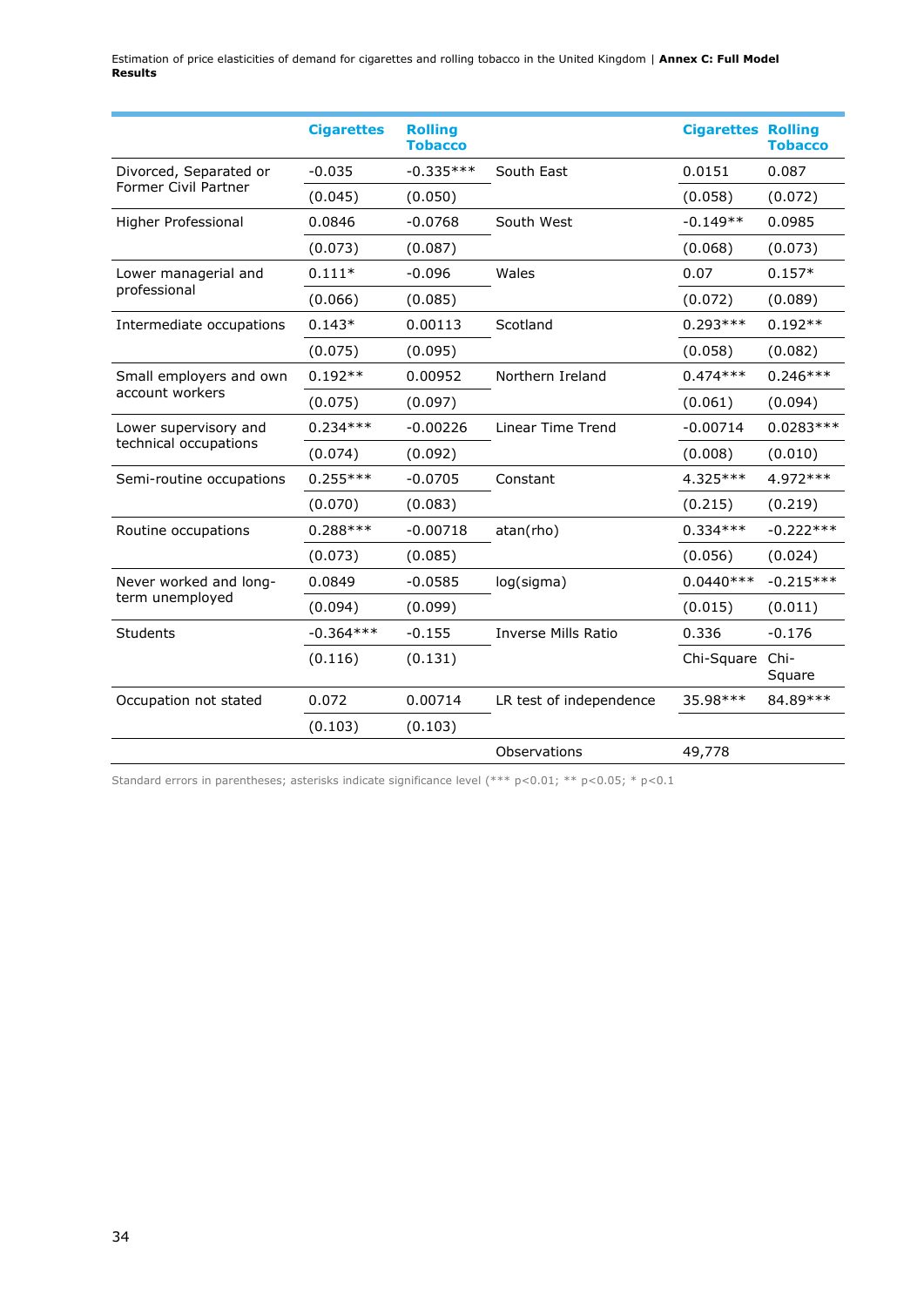### References

Study Number 7047—Living Costs and Food Survey, 2006—2017: Secure Access. Department for Environment, Food and Rural Affairs, Office for National Statistics (2018). Living Costs and Food Survey, 2006-2017: Secure Access. [Data collection]. 10th Edition. UK Data Service. SN: 7047, http://doi.org/10.5255/UKDA-SN-7047-10

Aristei, D. and Pieroni, L., 2008. A double-hurdle approach to modelling tobacco consumption in Italy. Applied Economics, 40(19), pp.2463-2476.

Chambers, M.J., 1999. Consumers' Demand and Excise Duty Receipts Equations for Alcohol, Tobacco, Petrol and DERV. Great Britain, Government Economic Service.

Cullum, P. and Pissarides, C., 2004. The demand for tobacco products in the UK.

Czubek, M. and Johal, S., 2010. Econometric analysis of cigarette consumption in the UK. HM Revenue & Customs.

Czubek, M. and Johal, S., 2015. Update to HMRC Working Paper Number 9: Econometric Analysis of Cigarette Consumption in the UK.

Deaton, A. and Muellbauer, J., 1980. An almost ideal demand system. The American economic review, 70(3), pp.312-326.

Decker, S.L. and Schwartz, A.E., 2000. Cigarettes and alcohol: substitutes or complements? (No. w7535). National bureau of economic research.

Gallus, S., Schiaffino, A., La Vecchia, C., Townsend, J. and Fernandez, E., 2006. Price and cigarette consumption in Europe. Tobacco control, 15(2), pp.114-119.

Heckman, J.J., 1979. Sample selection bias as a specification error. Econometrica: Journal of the econometric society, pp.153-161.

Jamrich, M. and Pokrivcak, J. 2017. Price Elasticity of Demand for Cigarettes in Slovakia. DEP Working Paper Series, No. 3/2017.

Jawad, M., Lee, J.T., Glantz, S. and Millett, C., 2018. Price elasticity of demand of non-cigarette tobacco products: a systematic review and meta-analysis. Tobacco control, 27(6), pp.689-695.

Kennedy, S., Pigott V., and Walsh, K., 2015. Economics of Tobacco: An Analysis of Cigarette Demand in Ireland. Statistics & Economic Research Branch, Revenue Commissioners.

Nguyen, L., Rosenqvist, G. and Pekurinen, M., 2012. Demand for Tobacco in Europe - An Econometric Analysis of 11 Countries for the PPACTE Project.

Pierani, P. and Tiezzi, S., 2009. Addiction and interaction between alcohol and tobacco consumption. Empirical Economics, 37(1), pp.1-23.

Reed, H., Arnott, D. and Langley, T., 2013. The price elasticity of demand for cigarettes in the UK, 2001-2011: Tessa Langley. The European Journal of Public Health, 23(suppl\_1), pp.ckt123-012.

Sousa, J., 2014. Estimation of price elasticities of demand for alcohol in the United Kingdom. London: Her Majesty's Revenue and Customs.

Tobin, J., 1958. Estimation of relationships for limited dependent variables. Econometrica: journal of the Econometric Society, pp.24-36.